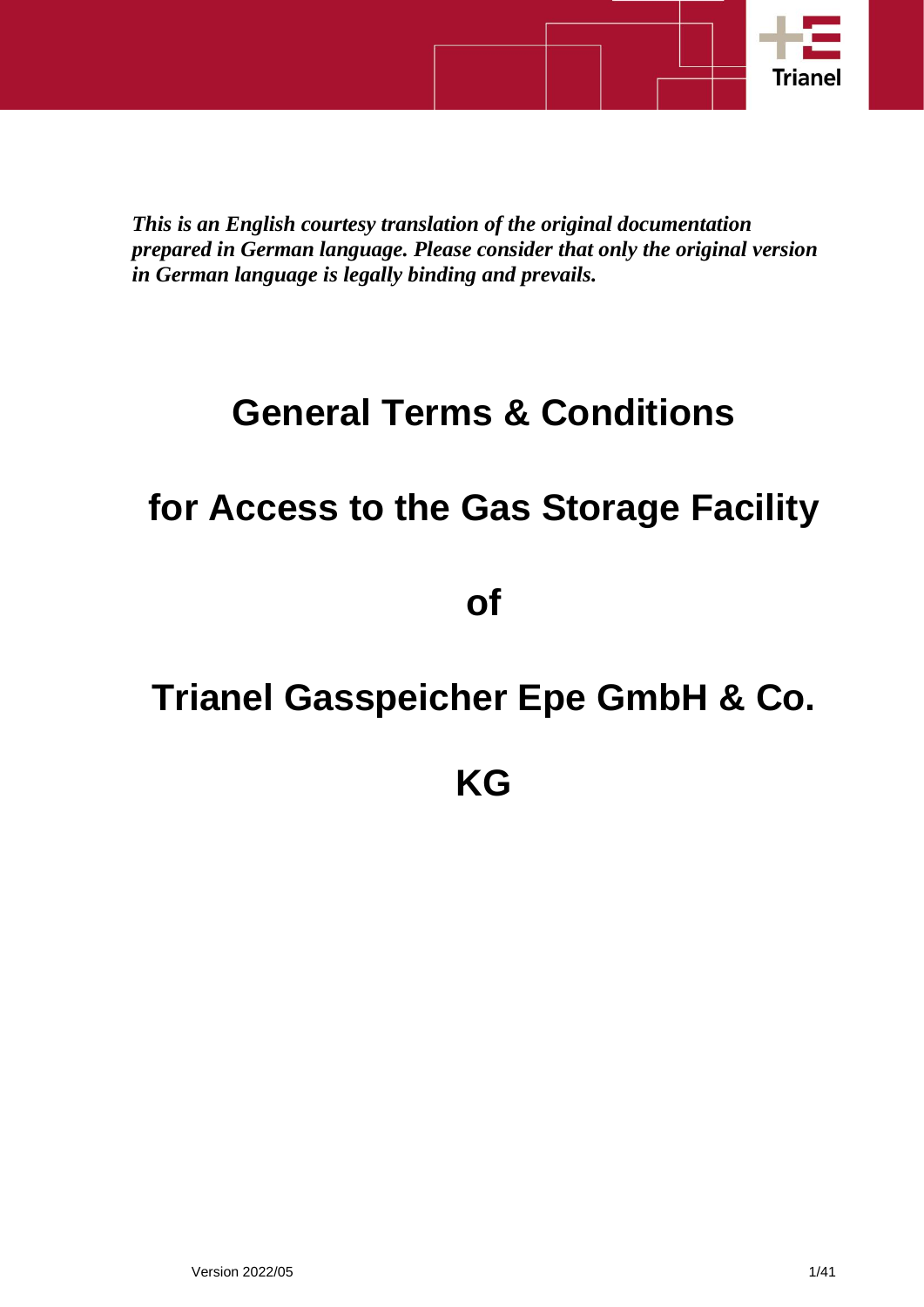## Table of Contents

| § 1 Definitions                                                            | 3  |
|----------------------------------------------------------------------------|----|
| § 2 Licensing, Conclusion of Contract and Subject Matter of the Agreement  | 3  |
| § 3 Injection and Withdrawal Capacity, Working Gas Volume, Storage Bundles | 4  |
| § 4 Storage Accounts                                                       | 5  |
| § 5 System Services                                                        | 6  |
| § 6 Receipt and Delivery Points                                            | 6  |
| § 7 Assignment of Rights                                                   | 6  |
| § 8 Nomination and Renomination                                            | 8  |
| § 9 Gas Quality                                                            | 9  |
| § 10 Fees for Access to the Gas Storage Facility                           | 10 |
| § 11 Conditions of Payment                                                 | 11 |
| § 12 Security                                                              | 11 |
| § 13 Liability                                                             | 13 |
| § 14 Interruption of Storage Operation                                     | 14 |
| § 15 Force Majeure                                                         | 16 |
| § 16 Purchase of Natural Gas Inventories                                   | 16 |
| § 17 Replacement in the Case of Failure to Maintain Minimum Inventory      | 17 |
| § 18 Storage Term and Termination                                          | 19 |
| § 19 Settlement of Disputes                                                | 20 |
| § 20 Amendment of Contractual Provisions                                   | 21 |
| § 21 Legal Succession                                                      | 21 |
| § 22 Confidentiality                                                       | 21 |
| § 23 Announcements, Correspondence, Notification                           | 22 |
| § 24 Final Provisions                                                      | 22 |
| Appendix A - Definitions                                                   | 23 |
| Appendix B - Specimen Individual Agreement                                 | 26 |
| Appendix C - Technical Parameters                                          | 31 |
| Appendix D - Product and Price List                                        | 36 |
| Appendix E - Specimen Power of Attorney                                    | 38 |
| Appendix F - Specimen Supplementary Agreement                              | 39 |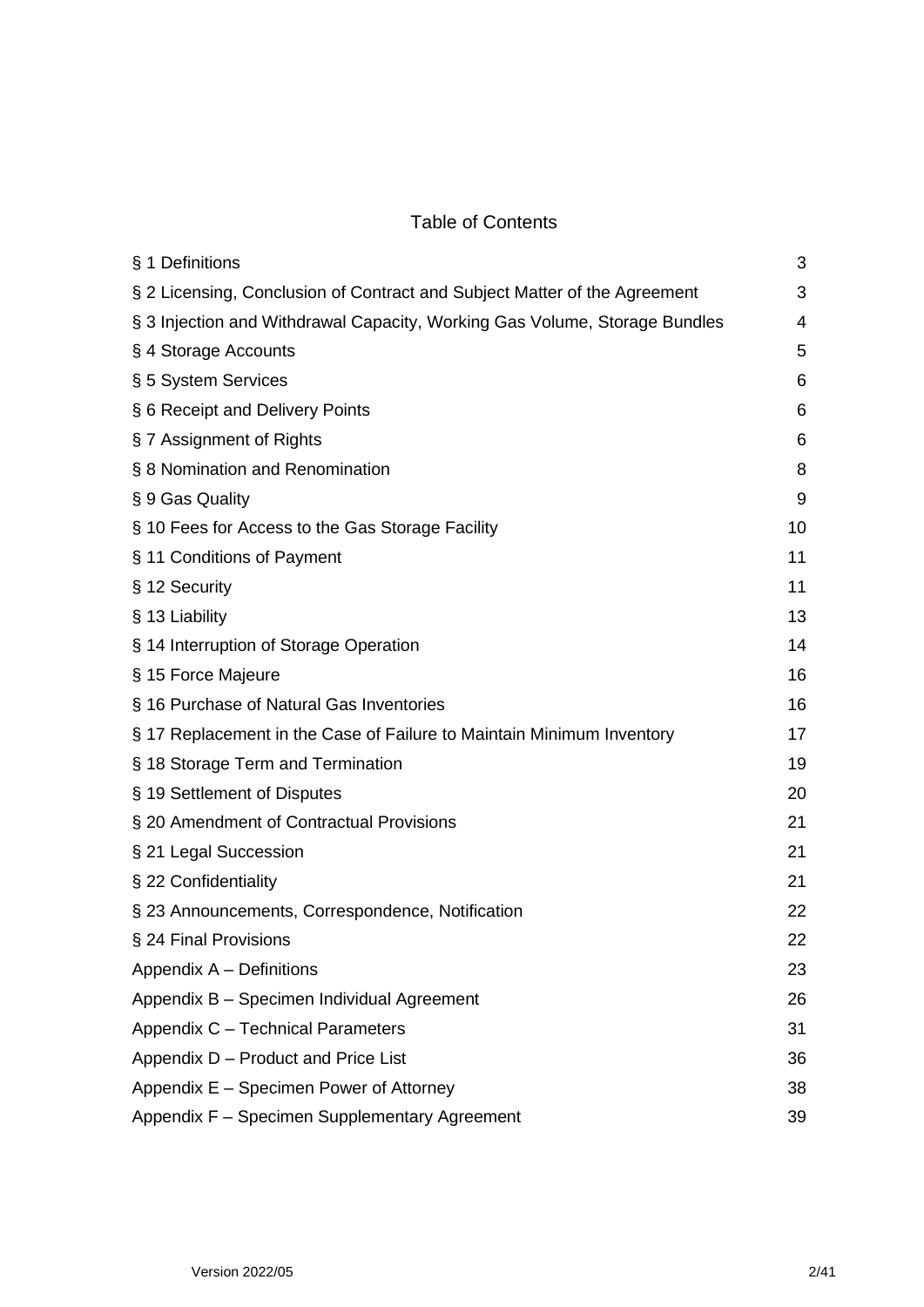## **§ 1 Definitions**

<span id="page-2-0"></span>The definitions provided in **Appendix A** apply for the purposes of interpretation of the terms used in these General Terms & Conditions.

### <span id="page-2-1"></span>**§ 2 Licensing, Conclusion of Contract and Subject Matter of the Agreement**

- 1. Available storage capacity is published at the TGE storage bulletin board (www.trianelgasspeicher.com).
- 2. The Storage Facility Operator and the Storage Customer will enter into a contract by concluding an individual agreement pursuant to the specimen attached as **Appendix B** in conjunction with these General Terms & Conditions. This agreement will come into being upon signature of the corresponding written agreement or – once the corresponding technical prerequisites are in place – through the use of an online booking procedure. Storage Customers must be licensed to use this procedure to book capacity. The licensing process and the procedure for initiating an agreement are described on the website of the Storage Facility Operator.
- 3. The Storage Facility Operator agrees to maintain storage capacity in the storage facility for the Storage Customer pursuant to the individual agreement in conjunction with these General Terms & Conditions and to inject, store and withdraw natural gas as requested in accordance with the provisions of the individual agreement and these General Terms & Conditions covering access to the storage facility.
- 4. The Storage Customer will be responsible for delivery of the natural gas to be stored to the point of receipt specified in the individual agreement; the Storage Facility Operator will be responsible for making the natural gas to be withdrawn available at the point of delivery specified in the individual agreement.
- 5. The Storage Facility Operator will accept for storage at the point of receipt and store in the storage facility natural gas together with and not separately from other deliveries of natural gas; the Storage Facility Operator will further make natural gas intended for withdrawal available at the point of delivery. The identity of the natural gas and its heating value need not be maintained. The Storage Customer will retain (co-)ownership rights in the natural gas. The extent of such (co-)ownership rights will be determined on the basis of the energy content.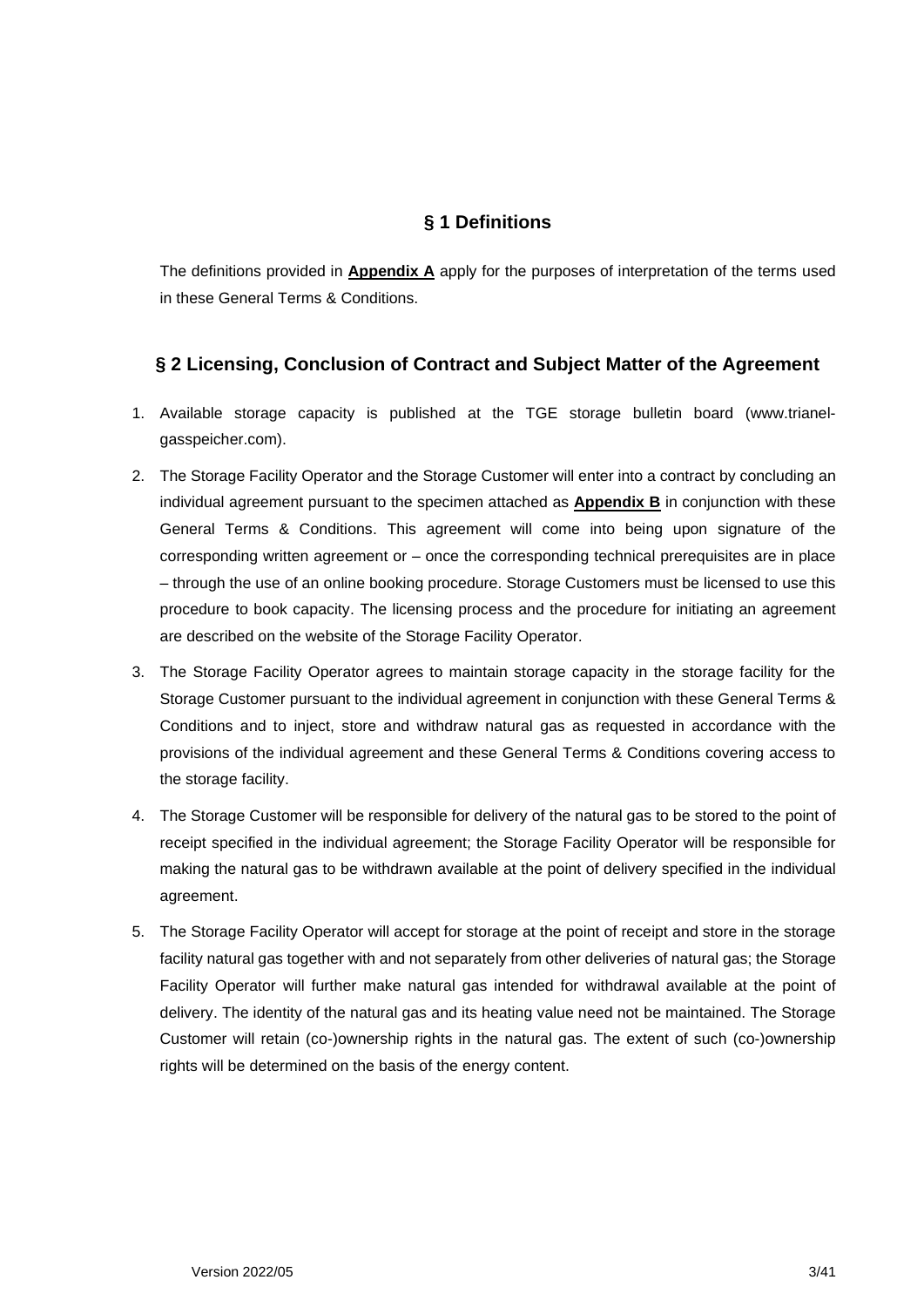### <span id="page-3-0"></span>**§ 3 Injection and Withdrawal Capacity, Working Gas Volume, Storage Bundles**

1. The Storage Customer may book bundled storage capacity (storage bundles) or unbundled storage capacity (injection and / or withdrawal capacity and / or working gas volume) on the basis of the published availability of storage capacity on a firm or interruptible basis. It is important to keep in mind in this context that unbundled storage capacity can be booked to complement bundled storage or in combination with injection capacity, withdrawal capacity and working gas volume. The acquisition of storage capacity on the secondary market is the equivalent of a booking with the Storage Facility Operator.

Firm storage capacity constitutes a non-interruptible guaranteed service that the Storage Facility Operator is under obligation to perform for the Storage Customer within the limits agreed to contractually and subject to the contractually agreed restrictions after such capacity is booked. The right of the Storage Customer to use the storage capacity booked by the Customer is restricted by the technical parameters and storage curves provided in **Appendix C**.

The Storage Facility Operator may at any time interrupt interruptible capacity insofar and as long as the corresponding capacity is not available. Any interruption or reduction of capacity booked by Storage Customers on an interruptible basis will be carried out on a pro rata basis, i.e., the service performed for each of the various Storage Customers who have contracted for interruptible capacity will be interrupted or limited to the same proportion.

- 2. A storage bundle involves a fixed ratio of nominal injection capacity, maximum working gas volume and nominal withdrawal capacity that reflects the physical and technical attributes of the storage system. The current composition of bundled storage is shown in the Product and Price List (**Appendix D**).
- 3. The working gas volume per storage bundle may vary in the course of the storage term, in particular as a function of the change in the overall geological conditions due to convergence. The Storage Facility Operator may therefore unilaterally revise the contractually agreed volume of working gas per storage bundle accordingly in the course of the storage term. The Storage Facility Operator will announce any such revision by Dec. 31 of the calendar year preceding the storage year for which the adjustment will apply. A reduction in the values of up to 1.5% of the value for the respective previous year will result in no change in the fixed storage fee (*Leistungspreis*) agreed in the Storage Access Agreement. This provision will apply accordingly to unbundled storage capacity. In the event of a reduction of more than 1.5% per year, the Storage Customer may at its sole discretion adjust the fixed storage fee (*Leistungspreis*) to such amount as would have been due for the reduced storage capacity according to the price list in effect as of the time of the reduction or exercise a special right to terminate the agreement for good cause pursuant to § 18 subsection 3.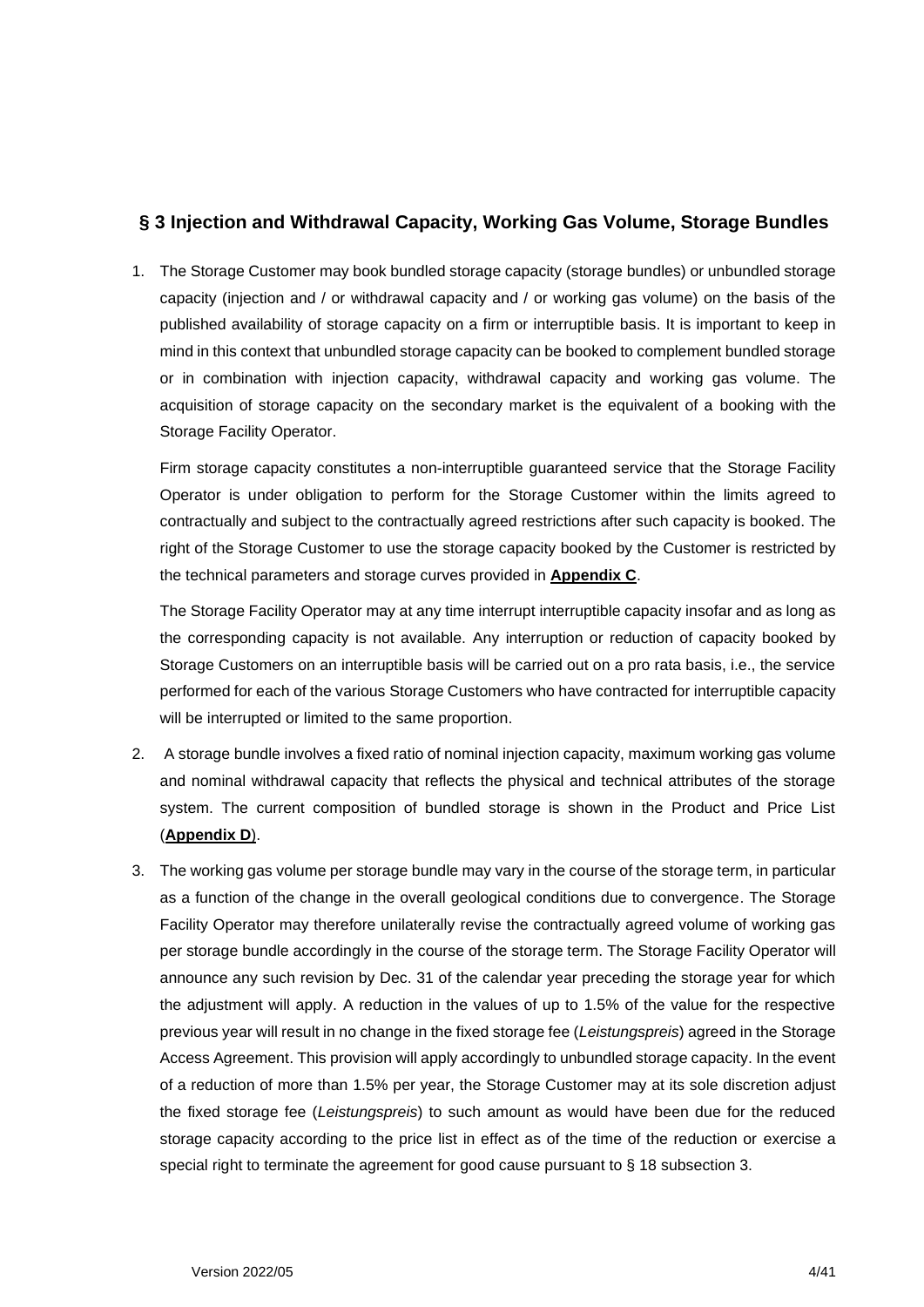#### **§ 4 Storage Accounts**

- <span id="page-4-0"></span>1. The Storage Facility Operator will upon entry into force and effect of the agreement prepare and make available on an electronic bulletin board an opening inventory balance *(Speichereröffnungsbilanz)* for the Storage Customer for each balancing group *(Bilanzkreis)* allocated to the Storage Customer in the individual agreement pursuant to Appendix B Annex 1. A running balance based on this opening balance will be updated on the bulletin board daily as of 6:00 a.m. There will be one balance for each balancing group allocated to the Storage Customer. Daily opening and closing balances will be provided for each gas day. These balances will make it possible to obtain the registered injection or withdrawal capacity for the Storage Customer as well as the registered working gas volume and gas inventory. The Storage Facility Operator will keep accounts in kWh for gas inventories and working gas volume and in kWh/h for injection and withdrawal capacity. All account data will be rounded off to the nearest whole number pursuant to DIN 1333. The reference heating value used as the basis for the conversion of energetic and volumetric values will be made available on the Storage Facility Operator's electronic bulletin board.
- 2. The gas inventory of Storage Customers as of the end of each gas day will consist of the sum total of the following for each balancing group:
	- (a) gas inventory shown in the daily opening balance,
	- (b) injection quantities transferred on the respective gas day, and
	- (c) gas inventories transferred to the Storage Customer from other customers in the course of the respective gas day,

less the sum total of

- (a) withdrawal quantities transferred on the respective gas day and
- (b) gas inventories transferred to other customers by the Storage Customer.
- 3. If a Storage Customer has a gas inventory, that Customer may have the Storage Facility Operator make this inventory available at the point of delivery and to the balancing group agreed to in the individual agreement pursuant to the nomination rules.
- 4. Injected or withdrawn gas will be allocated to Storage Customers by the Storage Facility Operator on an "allocated as nominated" basis and entered in the storage account of the Storage Customer maintained for the balancing group of the Storage Customer affected by the injection or withdrawal.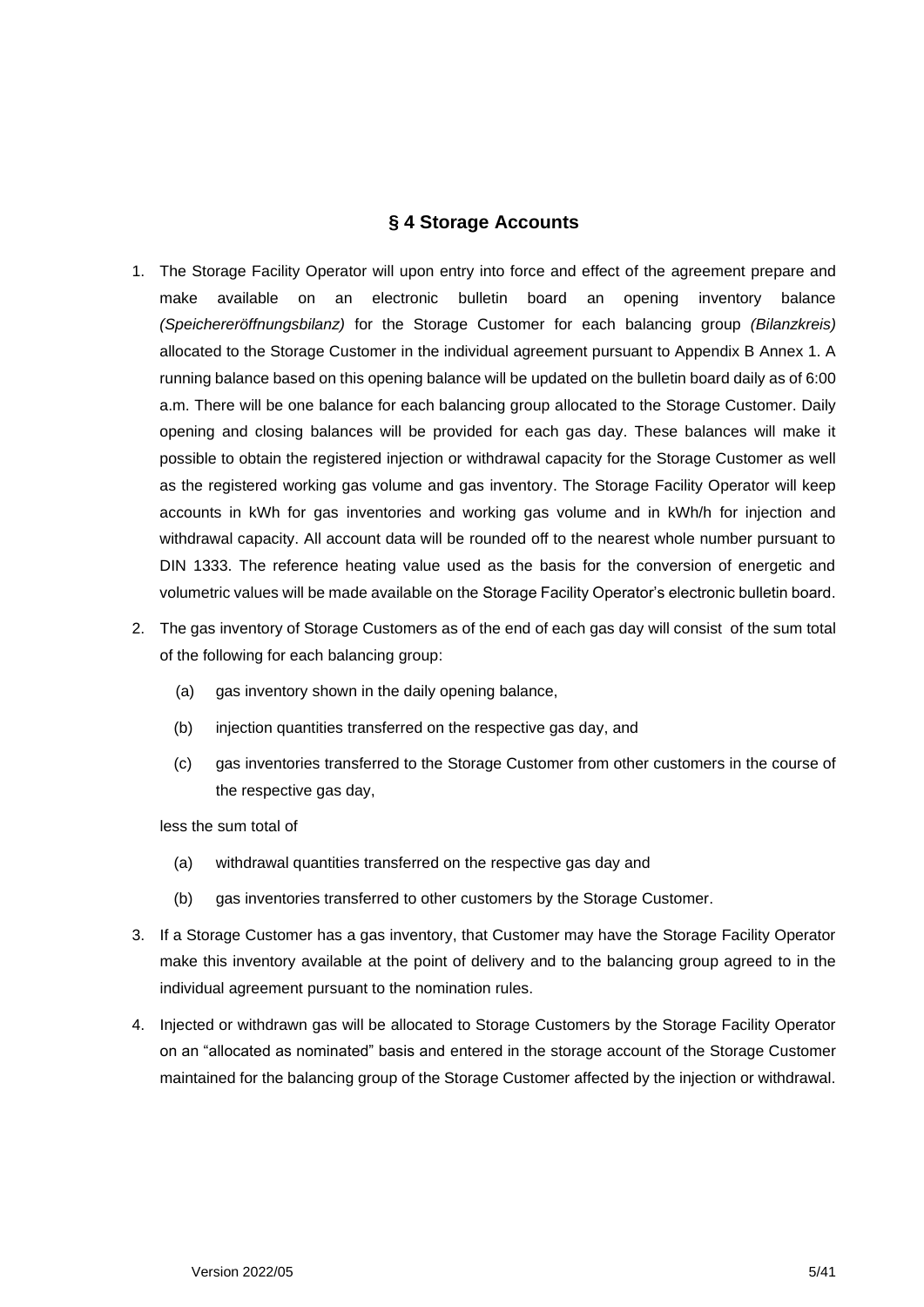#### **§ 5 System Services**

<span id="page-5-0"></span>The Storage Facility Operator will perform the system services required to permit access to the gas storage facility, including reception and confirmation of nominations and renominations, preparation and distribution of storage account balances, injection and withdrawal of natural gas, metering and / or allocation in the case of injection or withdrawals, evaluation of measurement data, bookkeeping, billing and control processes as well as responsibility for administrative work in connection with taxation involved in connection with injection and withdrawal and announcement of operational shortfalls due to maintenance and disruption of operation.

#### **§ 6 Receipt and Delivery Points**

- <span id="page-5-1"></span>1. The gridnetwork connection points *(Netzanschlusspunkte)* **listed in Appendix C** will be available to Storage Customers as points of receipt and delivery. The assignment of points of receipt and delivery to the respective balancing group of the Storage Customers is specified in the individual agreements.
- 2. The Storage Customer will be responsible for the transmission of gas to the point of receipt assigned to the Customer in the individual agreement as well as from the point of delivery assigned to the Customer in the individual agreement and will assume exclusive responsibility for obtaining the rights to use the required capacity from the respective networknetwork operators.
- 3. The Storage Customer will be responsible for the conclusion of the necessary transmission agreements and submission of transmission nominations for gas made available at the transfer points for receipt or delivery, and the Storage Access Agreement does not cover such agreements and nominations. The Storage Facility Operator will, however, to the best of its ability support the Storage Customer's efforts to obtain transmission agreements.

#### **§ 7 Assignment of Rights**

<span id="page-5-2"></span>1. The Storage Customer may assign its rights under this agreement to other Storage Customers or within its balancing groups as specified in the individual agreement under the following conditions.

The Storage Customer may at any time

(a) transfer injection capacity (for the corresponding contractually agreed points of receipt and balancing groups) and / or withdrawal capacity (for the corresponding contractually agreed points of withdrawal and balancing groups) and / or working gas volume to another Storage Customer or between storage accounts maintained for the Customer's various balancing groups,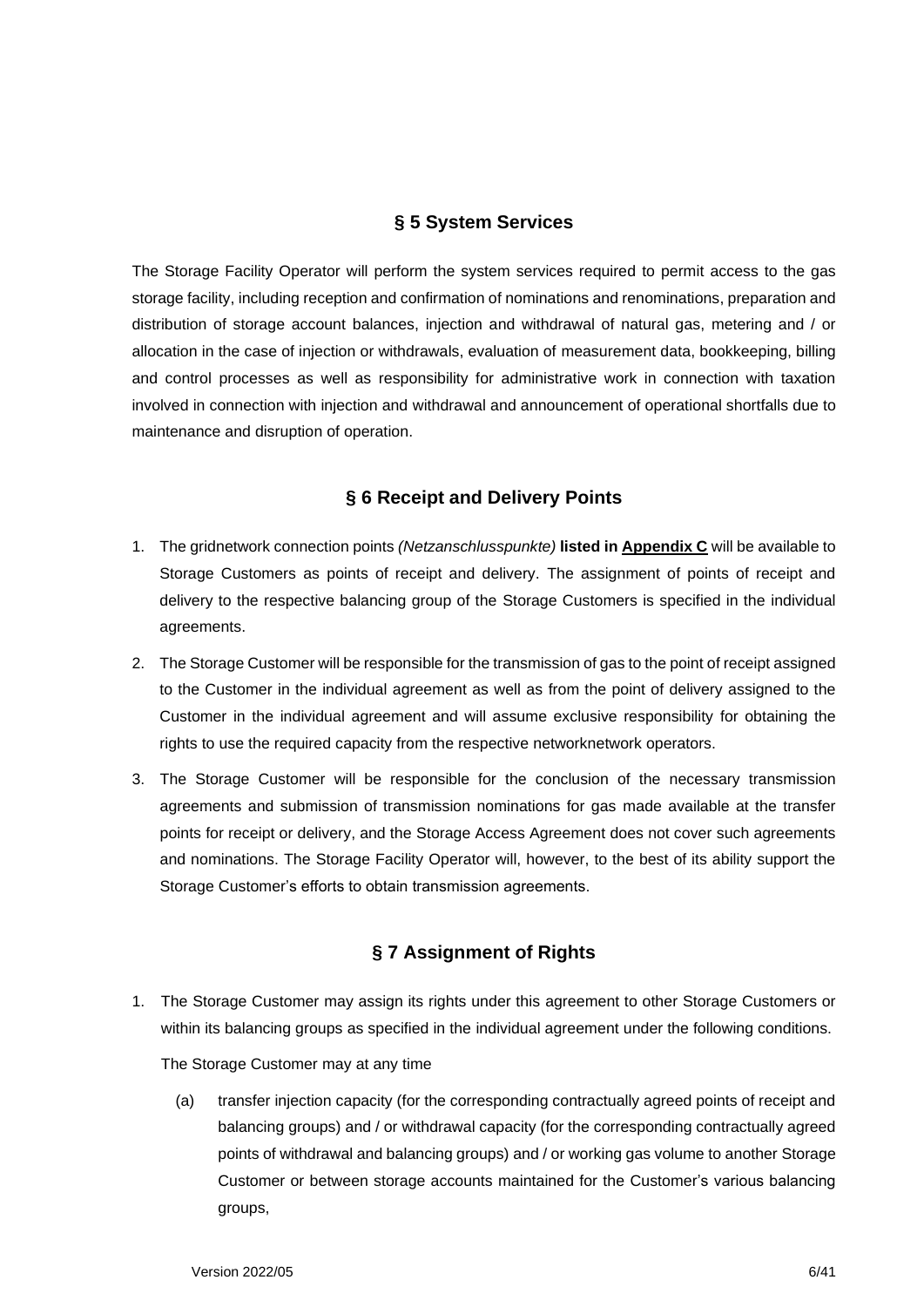- (b) accept the transfer of injection capacity (for the corresponding contractually agreed points of receipt and balancing groups) and / or withdrawal capacity (for the corresponding contractually agreed points of withdrawal and balancing groups) and / or working gas volume from another Storage Customer or between storage accounts maintained for the Customer's various balancing groups, and
- (c) accept the transfer of gas inventory from another Storage Customer or a storage account maintained for another balancing group of the Customer and / or transfer gas inventory to another Storage Customer or a storage account maintained for another balancing group of the Customer.
- 2. The contractual obligations of the Storage Customer making such a transfer under the Storage Access Agreement, in particular the obligation to pay the fixed storage fee(*Leistungspreis*), will remain unaffected by the transfer.
- 3. A transfer will take effect as regards the Storage Facility Operator at the beginning of the gas day only if the Storage Customer making the transfer and the Storage Customer accepting the transfer confirm such transfer to the Storage Facility Operator by 5:00 p.m. on the day preceding the transfer and the transfer is confirmed by the Storage Facility Operator. The following information must be furnished when notification of the transfer is made:
	- (a) identity of the Storage Customer making the transfer and the Storage Customer accepting the transfer,
	- (b) description of the transfer,
	- (c) injection or withdrawal capacity transferred as well as the corresponding point of receipt and point of delivery and the balancing group, working gas volume or gas inventory,
	- (d) date of entry into force and effect of the transfer, and if relevant,
	- (e) term / duration of the transfer (not applicable in the case of transfers of gas inventory).
- 4. The Storage Facility Operator will confirm receipt of notification of a transfer in due form within three hours of receipt of such notification. The Storage Facility Operator may refuse to accept transfers in the case of any conflict with the storage account of the Storage Customer making the transfer, i.e., if on the basis of the contractual provisions the latter is not in possession of the capacity or gas inventory to be transferred according to the notification. Even if the Storage Facility Operator fails to refuse an improper transfer, the Operator's contractual rights vis-à-vis the Storage Customer will remain intact.
- 5. Successful completion of transfers will be reflected in the storage accounts of the Storage Customers involved. The agreement in place with the Storage Customer exercising the rights will govern the use of the rights transferred. The storage curves and the requirements to be met as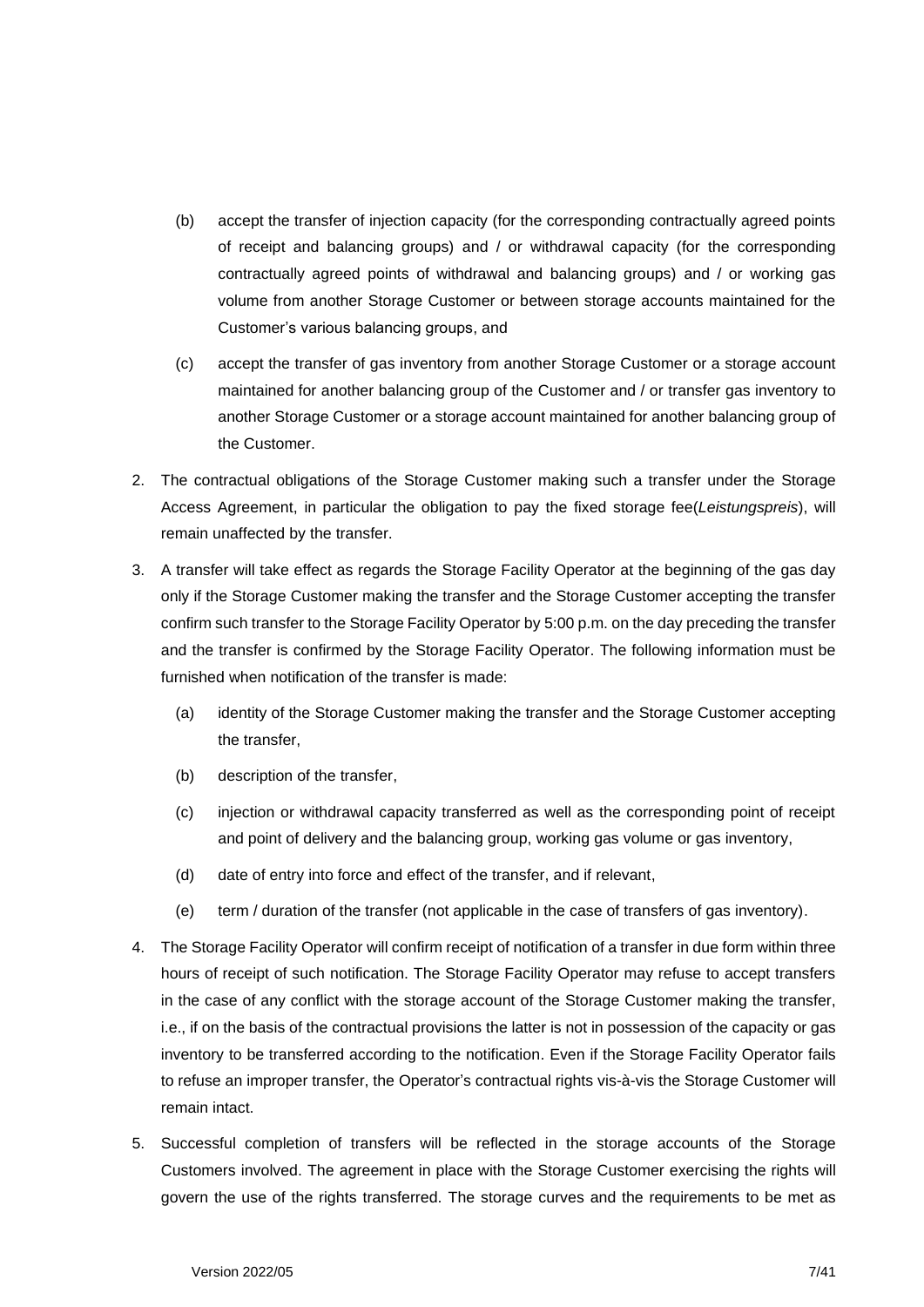regards the individual storage level for the respective balancing group of the Storage Customer will be based on the reduction or, as the case may be, increase in the registered working gas volume resulting from transfers.

6. Transfers may also be made on behalf of a Storage Customer by an authorized agent. Any such agent must first obtain and present to the Storage Facility Operator the completed power of attorney contained in **Appendix E**.

## **§ 8 Nomination and Renomination**

- <span id="page-7-0"></span>1. The Storage Customer must nominate to the Storage Facility Operator the quantities of natural gas it intends to inject or withdraw, the required injection or withdrawal capacity and the working gas volume. Nominations must be made by the Storage Customer in writing on an hourly basis for each gas day through the electronic nomination platform or by e-mail. Alternatively, nominations may also be made on the basis of an automated electronic exchange of data if this mode of communication is agreed to in advance by the Storage Facility Operator and the Storage Customer.
- 2. Nominations and renominations may also be made on behalf of a Storage Customer by an authorized agent. Any such agent must first obtain and present to the Storage Facility Operator the completed power of attorney contained in **Appendix E**.
- 3. In order to facilitate planning of the use of the storage facility, the Storage Customer will also submit to the Storage Facility Operator a tentative estimate of requirements (tentative monthly nomination) for the entire storage month as of the  $15<sup>th</sup>$  calendar day of the preceding month.
- 4. In the case of nominations and / or renominations submitted by e-mail, the Storage Customer will receive confirmation of receipt from the Storage Facility Operator's mailbox. In the event no such confirmation is received, the Storage Customer must without delay notify the Storage Facility Operator to the effect that no such confirmation has been received.
- 5. Each nomination made by the Storage Customer must include the following details:
	- (a) identity of the Storage Customer,
	- (b) nature of the nomination: injection or withdrawal,
	- (c) balancing group number of the balancing group to which or from which the natural gas will be added or removed (including point of receipt or delivery and corresponding shipper code),
	- (d) injection or withdrawal capacity for each hour of the gas day in kWh/h.
- 6. Nominations made by the Storage Customer must be made: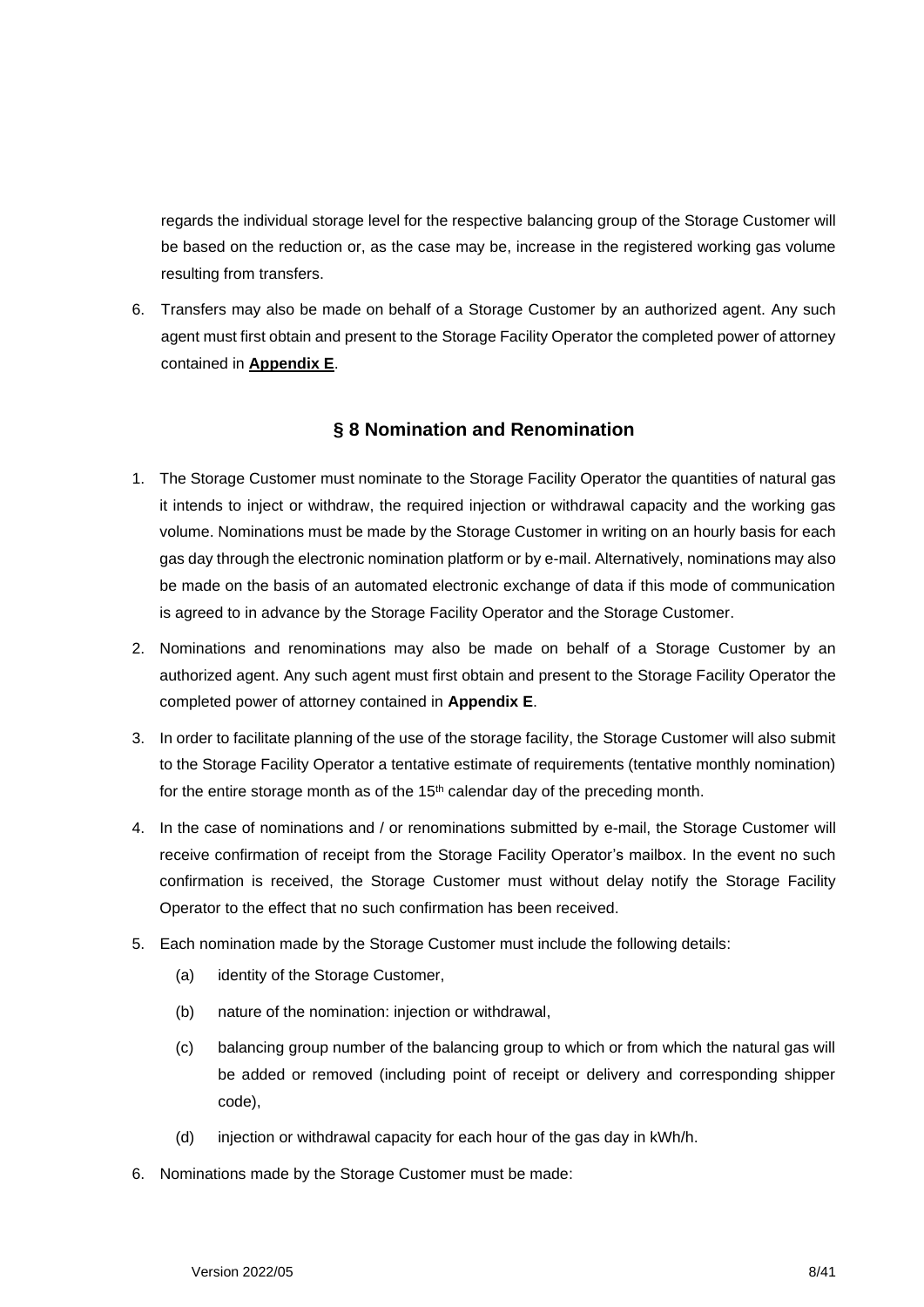- (a) no more than 30 days prior to commencement of the gas day for which injection or withdrawal is planned,
- (b) by no later than 5:00 p.m. on the day before the gas day for which injection or withdrawal is planned.

In the event no nomination is made, the Storage Facility Operator will assign the Storage Customer an injection or withdrawal capacity of "0" and provide the operator of the transmission network with confirmation thereof.

- 7. Renominations must be submitted by no later than 2 hours prior to commencement of the gas flow period. The Storage Facility Operator will without delay determine whether renominations can be executed. The Storage Facility Operator will without delay inform the Customer of the results of such determination.
- 8. The Storage Customer may nominate injection and withdrawal capacity that is recorded in the Customer's storage account maintained for the respective balancing group as registered capacity. Nominated injection capacity may not lead to a gas inventory exceeding the registered working gas volume; nominated withdrawal capacity may not leed to a gas withdrawal exceeding the gas inventory shown in the respective Storage Customer's account.
- 9. Nominations and renominations that fail to meet the above requirements will not be accepted. In the event such a nomination or renomination should not be accepted, any claims of the Storage Facility Operator against the Storage Customer arising from failure to comply with these requirements will remain intact.
- 10. Each party to the agreement will without delay inform the other party if it should prove to be impossible to make nominated natural gas available at the points of receipt and delivery or accept nominated natural gas at the points of receipt and delivery.
- 11. Storage Customers, who book capacities for the current gas day on the current gas day (intraday booking), have to adhere to subjection 7 of § 8 for the usage of these capacities only, but not to the deadline outlined in subsection 6 of § 8.

#### **§ 9 Gas Quality**

- <span id="page-8-0"></span>1. The quality of the natural gas must comply with the requirements published by the respective networknetwork operators for the points of receipt and delivery.
- 2. The Storage Facility Operator is under no obligation to accept natural gas made available at the points of receipt that fails to comply with this requirement. The Storage Customer is under no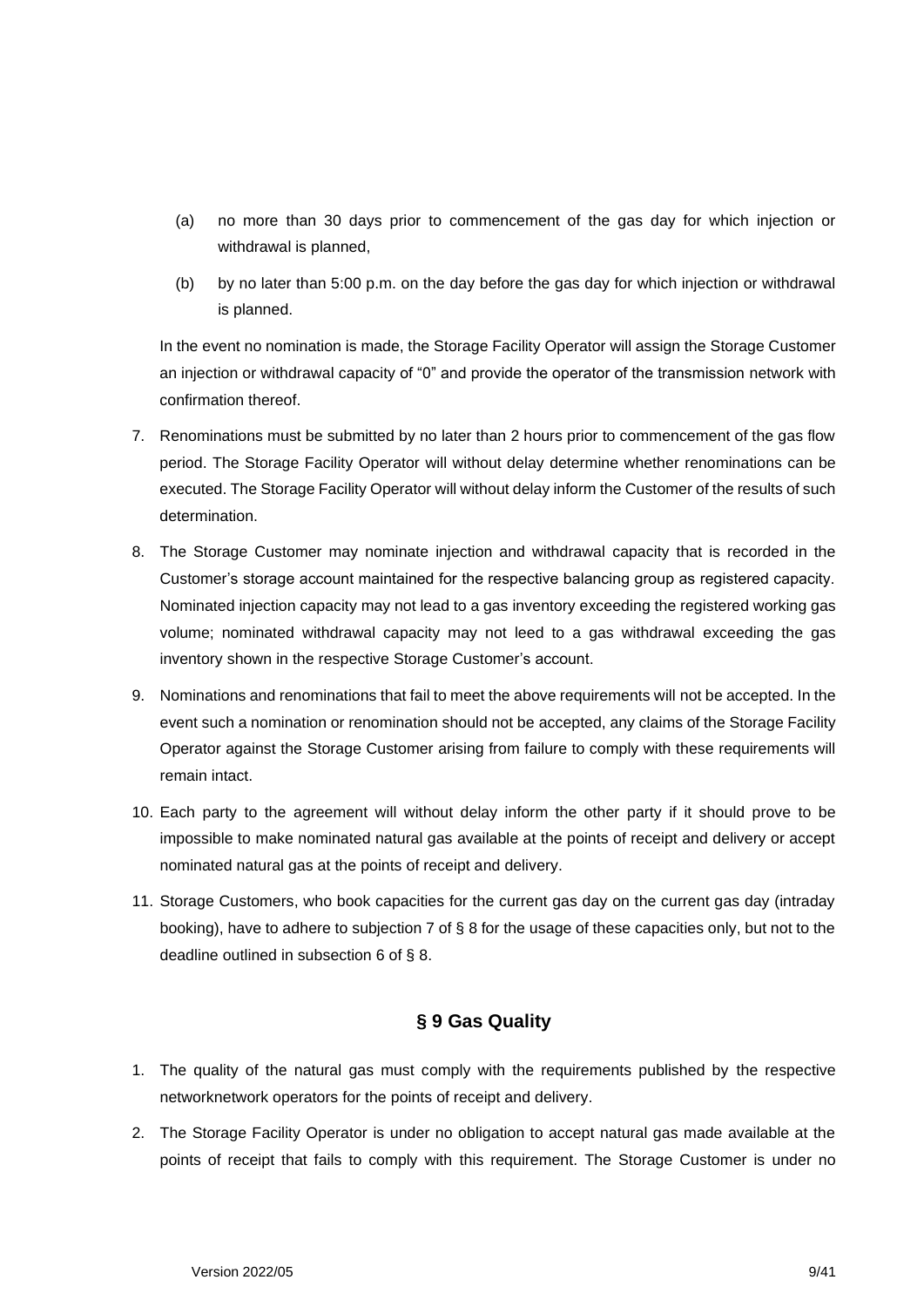obligation to accept natural gas made available at the points of delivery that fails to comply with this requirement.

3. The Storage Customer will assume responsibility for any change in the requirements of the respective network operator as regards gas quality announced during storage of the natural gas and resultant failure to meet the requirements of the network operator. The Storage Facility Operator will inform the Storage Customer immediately if informed by the network operator of any change in requirements as regards gas quality in order to permit timely withdrawal of the gas inventory by the Storage Customer. If this is not possible, the Storage Facility Operator may bill the Storage Customer for the cost of adjusting the quality of the gas inventory to meet the requirements of the network operator.

#### **§ 10 Fees for Access to the Gas Storage Facility**

- <span id="page-9-0"></span>1. The fees for access to the gas storage facility pursuant to **Appendix D** will include a variable storage fee for injection / withdrawal (*Arbeitspreis*) and a fixed storage fee (*Leistungspreis*) as well as a system services fee. The respective fixed storage fee (*Leistungspreis*) will in any case, and in particular regardless of the respective use of the service, be payable unless stipulated otherwise in these General Terms & Conditions.
- 2. In the case of agreements with a minimum term of one year, storage charges will be adjusted annually in the course of the storage term with effect as of April 1 pursuant to the escalator clauses described in **Appendix D**. The Storage Facility Operator will prior to the end of each storage year inform the Storage Customer of the price for the ensuing storage year on the basis of the published values of the indices used.
- 3. The Storage Customer will be responsible for ensuring payment of all regulatory fees and taxes due on natural gas made available at the point of receipt. The Storage Customer will hold the Storage Facility Operator harmless from any claims for taxes and fees due to injection or withdrawal of natural gas stored by the Customer insofar as not expressly stipulated otherwise elsewhere in the Storage Access Agreement.
- 4. All charges listed in **Appendix D** are shown net of any value-added tax to be paid by the Storage Customer at the currently applicable rate.
- 5. In the event any additional regulatory fees (including taxes) should be introduced in connection with the storage or existing fees increased or decreased, the amounts due by the Storage Customer will be adjusted accordingly.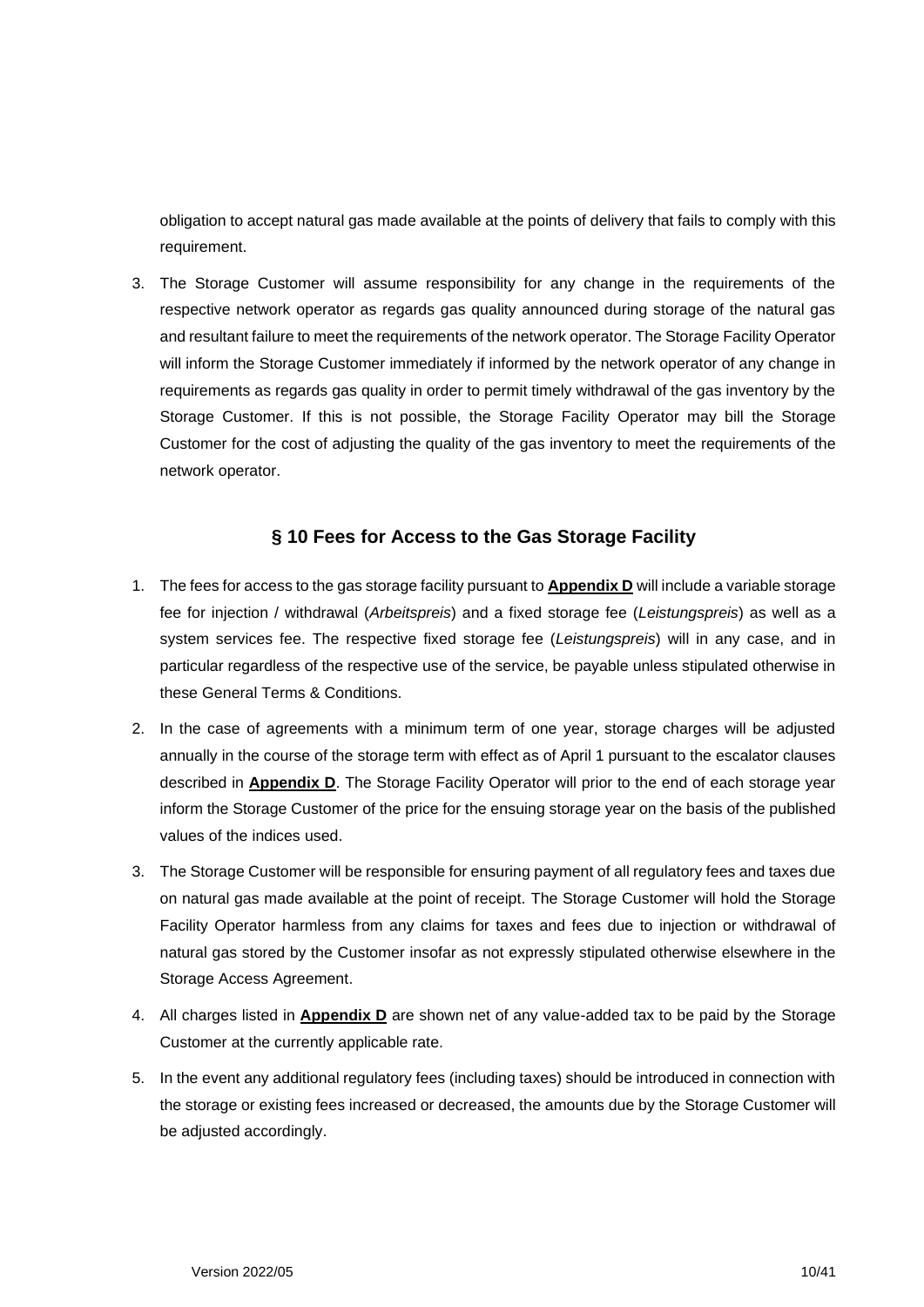## **§ 11 Conditions of Payment**

<span id="page-10-0"></span>1. The contractually agreed fixed storage fee (Leistungspreis) and the system services fee will be billed monthly by the 10th calendar day of the respective calendar month. Annual fees or fees for short-term services performed over a period of several calendar months will be billed on a pro rata basis. The one-time system services fee will be included in the first monthly invoice.

The injection / withdrawal charge will be billed by the 10th calendar day of the month following the contractual month on the basis of the quantity of natural gas delivered for injection.

- 2. The Storage Customer will pay the invoiced amount to the bank account of the Storage Facility Operator within ten business days following receipt of the invoice.
- 3. In the event of late payment, the Storage Facility Operator may without further notice and without prejudice to further claims apply the legal interest rate (§ 288 of the Civil Code (*Bürgerliches Gesetzbuch* – BGB)) to any outstanding balance).
- 4. The Storage Customer may not delay, reduce or refuse to make payment in the case of contested invoices unless the invoice is manifestly incorrect or the error acknowledged, undisputed or adjudged legally enforceable.
- 5. Each of the parties may offset claims arising out of this agreement against claims of the respective other party or withhold payment only if and to the extent such claims are acknowledged, undisputed or adjudged legally enforceable.
- 6. The Storage Customer will also pledge a security interest in the natural gas injected by the Customer in the course of the storage term upon conclusion of the individual agreement to secure any claims arising from the Storage Access Agreement. As regards the nature of the pledge, the provisions contained in § 475b of the Commercial Code (*Handelsgesetzbuch* – HGB) will apply accordingly insofar as they do not already apply due to the perfection of a legal pledge.

## **§ 12 Security**

- <span id="page-10-1"></span>1. The use of the procedure for booking capacity will be restricted to Storage Customers who have obtained the necessary license. The licensing procedure will include determination of the Storage Customer's creditworthiness by the Storage Facility Operator. The Storage Customer will at the request of the Storage Facility Operator furnish all information required for the purposes of determination of the Customer's creditworthiness, including in particular current financial information / information from annual financial statements or any existing profit-transfer agreement.
- 2. The Storage Facility Operator must be informed without delay of any changes that have a negative effect on the creditworthiness of the Storage Customer. The Storage Facility Operator will determine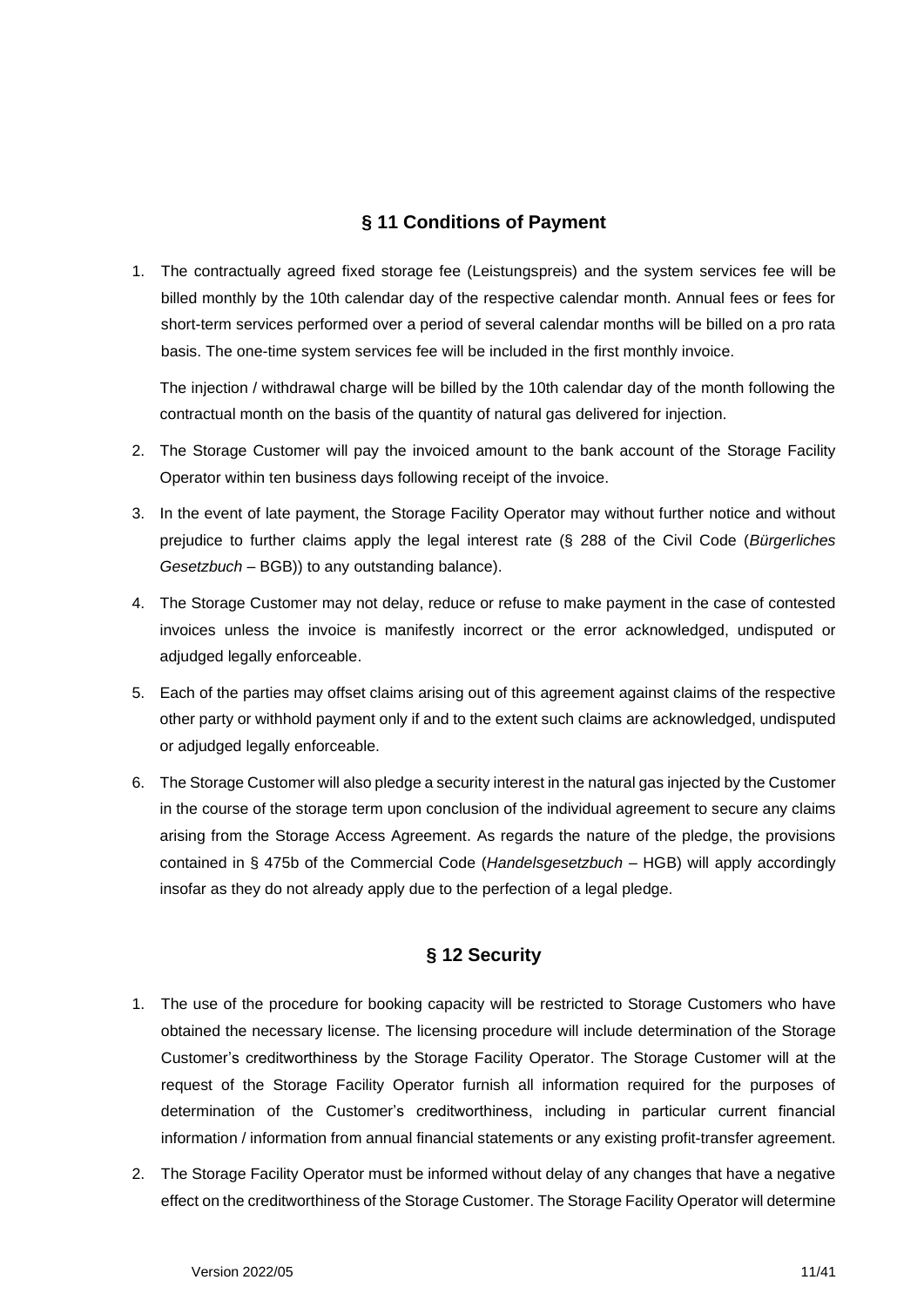the creditworthiness of the Storage Customer anew each year, which will necessitate disclosure of all updated information by the Storage Customer.

- 3. The Storage Customer will at the request of the Storage Facility Operator provide suitable security to protect the interests of the Storage Facility Operator and ensure payment of outstanding invoices and fulfillment of the Customer's obligations.
- <span id="page-11-0"></span>4. The amount of the security will be determined by the Storage Facility Operator and for a storage term of at least three months not exceed the amount the Storage Customer must pay during the first three months of the storage term towards the system services fee and the fixed storage fee (*Leistungspreis*). In the case of a shorter storage term, the security will not exceed the sum total of the system services fee and the fixed storage fee (*Leistungspreis*) due under the individual agreement. The amount and the nature of the security to be provided by the Storage Customer will be specified in the individual agreement. The Storage Facility Operator may subsequently require that the Storage Customer provide security or increase the amount of such security if the creditworthiness of the Storage Customer should deteriorate after conclusion of the agreement.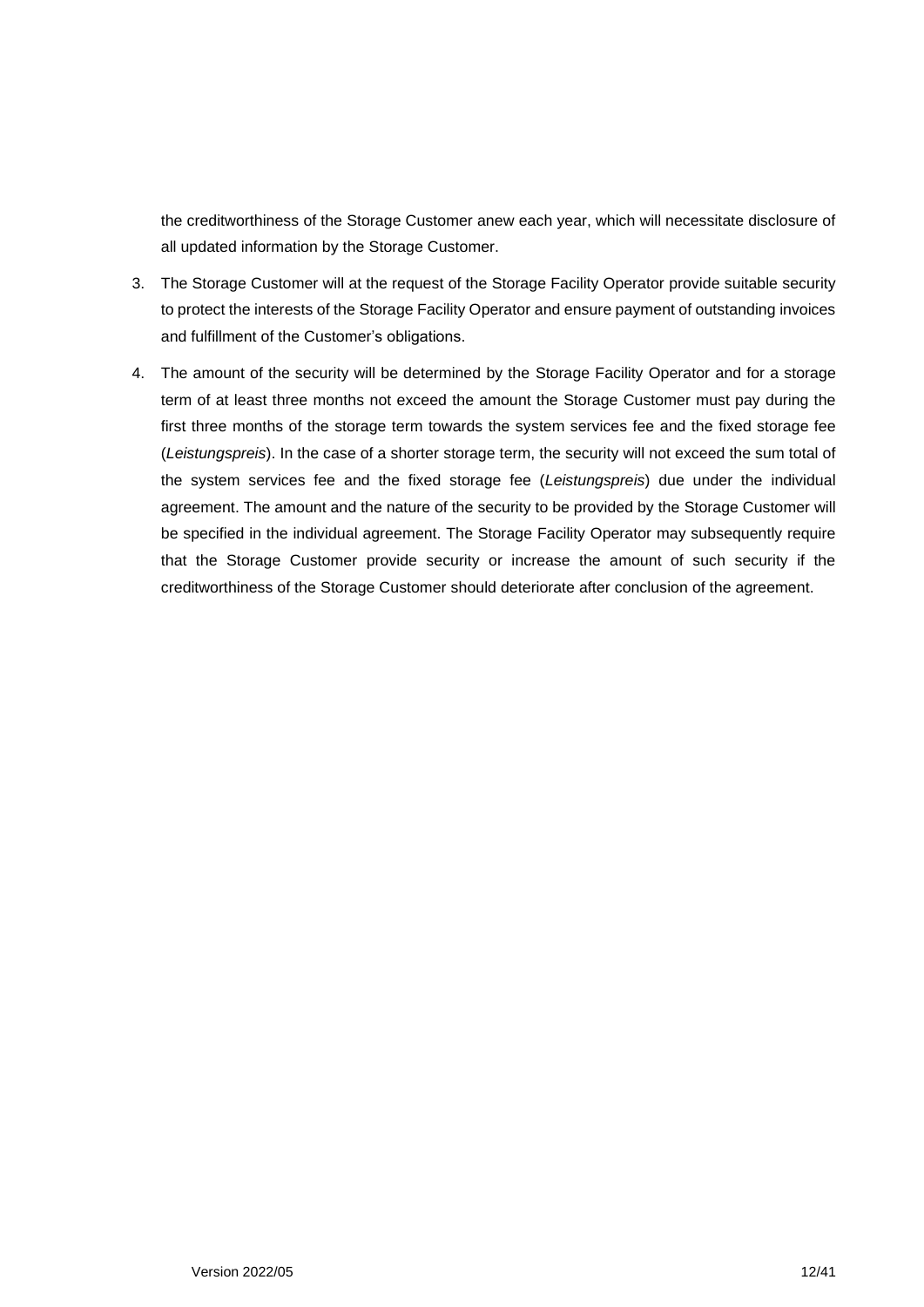## **§ 13 Liability**

- 1. In the case of any breach of material contractual obligations or claims arising from loss of life, bodily injury or illness, the parties to the agreement will also be liable for simple negligence.
- 2. Notwithstanding subsection 1 above, the Storage Facility Operator will not be liable for pecuniary loss incurred by the Storage Customer due to curtailments and interruptions. In the event of curtailment or interruption, the Storage Customer's claims will be limited to reduction of the storage charges pursuant to §§ 14 and 15. This limitation of liability for pecuniary loss will not apply in the case of willful misconduct or gross negligence.
- 3. The liability of the Storage Facility Operator for property damage or pecuniary loss due to negligence (gross or simple negligence) will be limited to such loss or damage as were foreseeable by the Storage Facility Operator as a possible result of a breach of contract upon conclusion of the agreement or would have been foreseeable had the Operator exercised due care.
- 4. Notwithstanding the limitation of liability pursuant to subsection 3 above, the Storage Facility Operator's liability towards the Storage Customer for property damage or pecuniary loss in the case of simple negligence will not exceed the annual fixed storage fee (*Leistungspreis*) to be paid by the Customer per claim, even in the case of a breach of a material contractual obligation.
- 5. Notwithstanding subsections 1 through 4 above, the liability of the Storage Facility Operator for property damage or pecuniary loss will be limited to a maximum of 5 million euros per claim in the case of negligence (gross or simple negligence). In the event a claim occurrence involves several Storage Customers and the total loss incurred by the various Storage Customers would exceed this upper limit of 5 million euros, any claims for damages of the individual Storage Customers will be reduced to that percentage of the upper limit equal to the percentage of the aggregate total of all claims for damages of the Storage Customers involved in the occurrence.
- 6. Mandatory liability of the parties prescribed by law will remain unaffected.
- <span id="page-12-0"></span>7. The restrictions mentioned in subsections above will apply accordingly as regards the personal liability of the legal representatives of the parties as well as their employee and agents.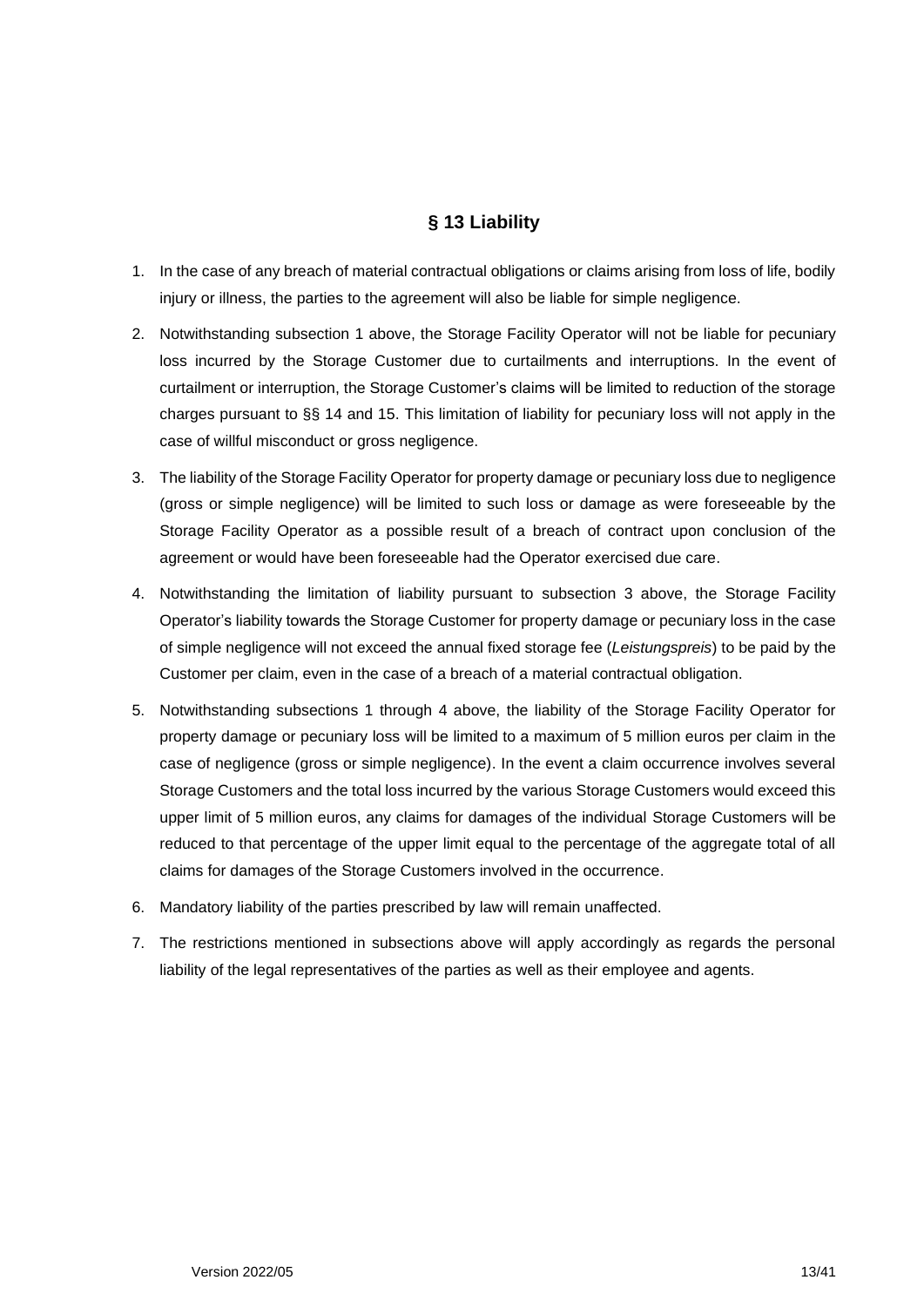#### **§ 14 Interruption of Storage Operation**

- 1. The Storage Facility Operator may at any time curtail or suspend storage operation if necessary due to danger to persons and / or facilities and equipment, technical or geological disruption or impairment or for the purposes of maintenance, repairs or for additions and expansion measures ("operational curtailments").
- 2. The Storage Facility Operator will schedule regular maintenance work and whenever possible make an effort to carry out maintenance work at times when no or only little injection or withdrawal is anticipated on the basis of the storage inventory requirements submitted by Storage Customers pursuant to § 8 subsection 2. Maintenance work will be carried out so that it interferes with the storage operation as little as possible. The Storage Facility Operator will make every reasonable effort to keep any unavoidable curtailments or interruptions of storage operation to a minimum.
- 3. The Storage Facility Operator will announce such measures within the meaning of subsection 2 in a proper manner and on a timely basis in advance of execution, generally at www.trianelgasspeicher.com. The duty to make such announcement will not apply when circumstances do not allow such announcement on a timely basis in the individual case for reasons beyond the control of the Storage Facility Operator or if such announcement would delay elimination of problems that have already occurred. In such cases, the Storage Facility Operator will inform the Storage Customer of the reason for the disruption after the fact.
- 4. Curtailments of storage operation for operational reasons will be communicated in the form of operational disruption factors. Such operational disruption factors describe the performance of the total storage facility and can be consulted at the website of the Storage Facility Operator. The operational disruption factors affect all Storage Customers equally regardless of their individual inventories and can have values between 0 and 1.
- 5. In the case of the occurrence of an operational disruption, the storage user can continue to use the full reserved storage capacity as a function of the user's storage curve shown in Appendix C as long as the total storage capacity is not exceeded. The Storage Customer may therefore submit nominations without taking into account the operational disruption factor. If, however, total storage capacity is exceeded by the total actual use of Storage Customers, the services will be curtailed as described in subsection 6 below.
- 6. Interruption or curtailment will preferentially affect Customers opting for interruptible storage capacity through their nominations. Interruption or curtailment will consistently affect all Storage Customers on a pro rata basis. Interruptible storage capacity may be interrupted by the Storage Facility Operator at any time insofar and as long as the corresponding storage capacity is not available. In the event total storage capacity does not suffice to fulfill all nominations for firm storage capacity, the storage curve for each individual Storage Customer will be adjusted through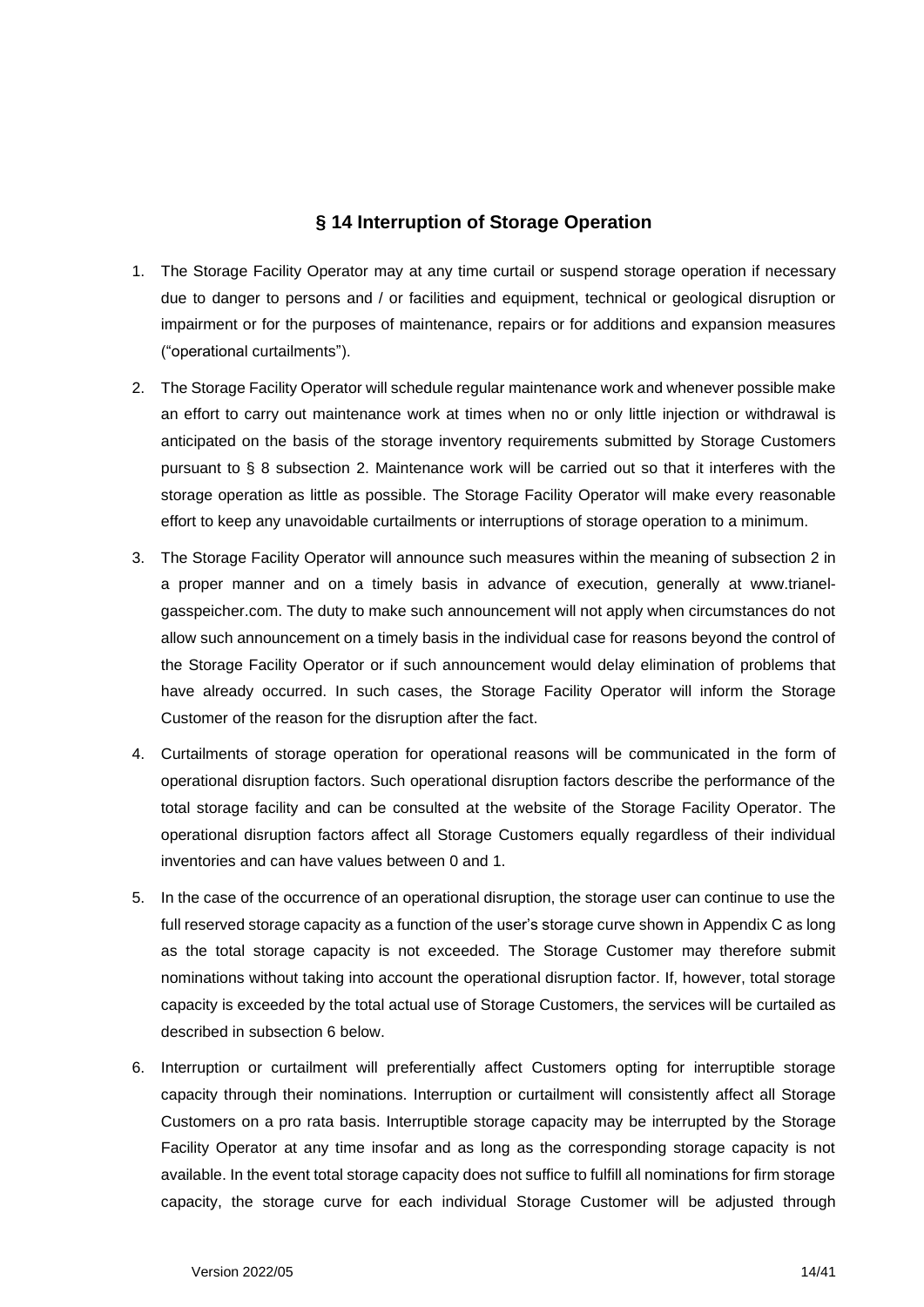multiplication by the operational disruption factor. Interruption or curtailment will then affect all nominations that exceed the adjusted storage curve on a pro rata basis.

- 7. If and to the extent the Storage Facility Operator cannot fulfill any obligations under the Storage Access Agreement due to curtailment for operational reasons, the Storage Facility Operator will be released from such obligations as long as the interruption does not exceed – based on cumulative hours – 30 days (720 hours) per year. The interruption or curtailment of capacity will be recorded as the precise difference in hours between nominated service and service actually made available on the basis of received and reduced nominations. The actual time in hours of interruption or curtailment for the Storage Customer will be determinative. In the event the use of the storage service by the Storage Customer is not impaired or completely interrupted during any phase of the reduced service, this time will not be taken into account. In the case of a storage term of less than one year, the 30 days (720 hours) will be reduced accordingly on a pro rata basis as a function of the duration of the storage term to 2.5 days (60 hours) for each agreement month or any part thereof unless expressly stipulated otherwise in the individual agreement. This will not affect the Storage Customer's duty to pay the agreed fees.
- 8. Insofar as interruptions of firm capacity exceed the duration mentioned in subsection 7 above for reasons attributable to the Storage Facility Operator, the Storage Customer may reduce the fixed storage fee (*Leistungspreis*)s proportionately as a function of the duration of partial or compete interruption of service in excess of the times mentioned in subsection 7 above. In such cases, the fixed storage fee (*Leistungspreis*) will be reduced proportionately for the precise number of hours of curtailment. In such cases, the annual fee will be divided by 8,760 for the purposes of conversion and fees for short-term services (< 1 year) by the number of hours contracted. No fees will be billed for storage capacity that is actually interrupted or curtailed. No further claims will be considered except as stipulated in the provisions contained in § 13.
- <span id="page-14-0"></span>9. Subsections 7 and 8 of § 14 will not apply in the case of any interruption of firm capacity while the storage facility is fully operational, for example, if the storage curves shown in Appendix C cannot be achieved in an individual case due to thermodynamic conditions, geomechanical constraints affecting the underground caverns or insufficient network pressure in the case of injection. This will also apply accordingly if the load factor pursuant to Appendix C has (still) not taken effect. The Storage Facility Operator will in such cases be released from his duties under the Storage Access Agreement. This interruption will also not be counted towards the duration of interruption pursuant to subsection 7 above and the Storage Customer will not be entitled to reduce payment.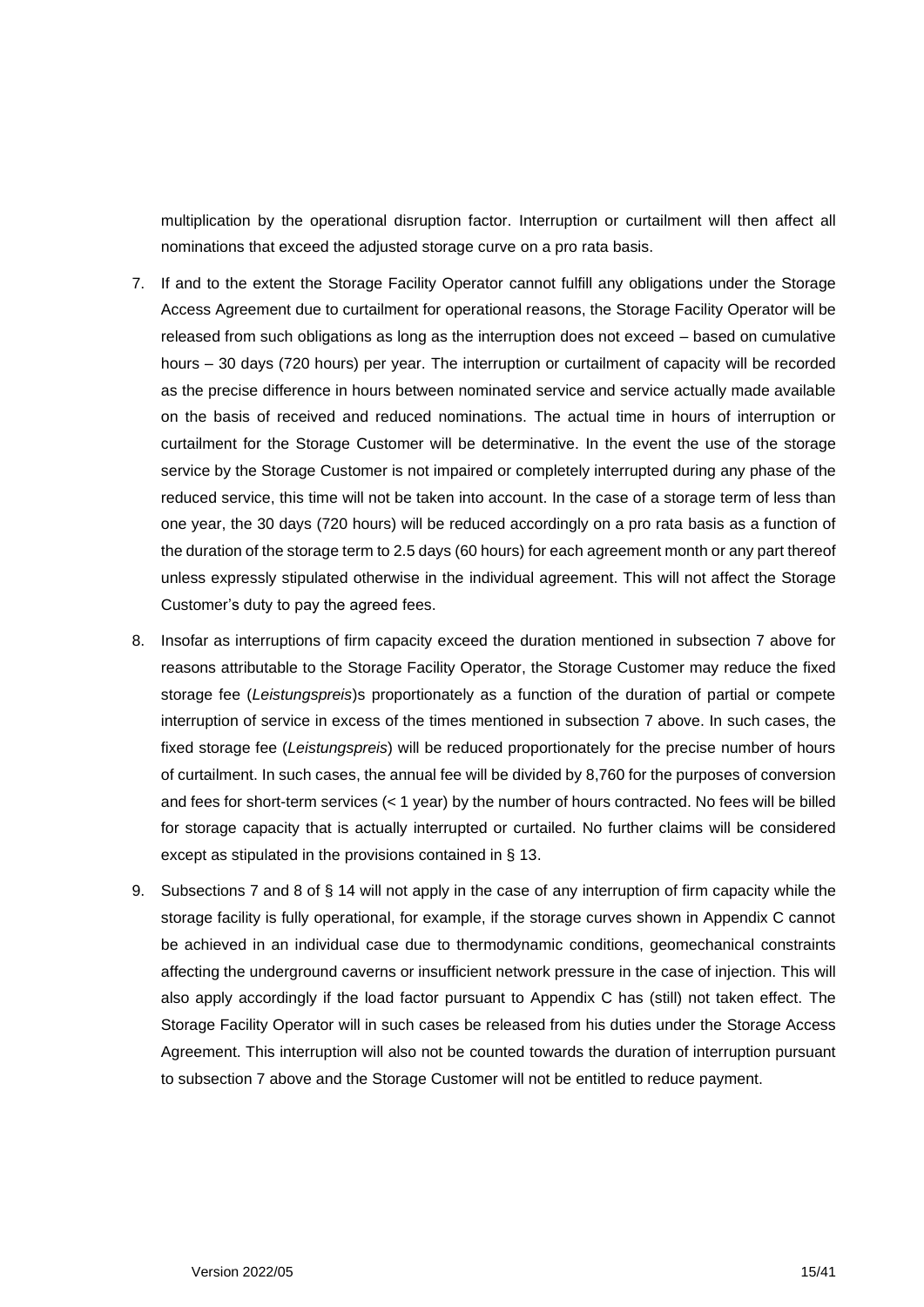### **§ 15 Force Majeure**

- 1. Each of the parties will be released from performance of its duties under the Storage Access Agreement insofar and as long as performance is made impossible or it would be unreasonable to require performance due to force majeure, instructions from the powers that be or other circumstances beyond the control of the parties. Force majeure or other circumstances that cannot be attributed to a party are occurrences beyond the control of that party and occurrences that can also not be prevented on a timely basis through exercise of reasonable care or economically reasonable measures such as, for example, natural disasters, war, emergency measures, geological changes, etc.
- 2. Insofar and as long as either of the parties is released from its duties pursuant to subsection 1 above and relies on such release, the duties of the other party corresponding to these duties will also cease to apply.
- 3. Each of the parties will without delay inform the respective other party in detail as soon it is affected by force majeure, instructions from the powers that be or other circumstances mentioned in subsection 1 above and resolve or have the disruption resolved as quickly as possible with all reasonable means available .

#### **§ 16 Purchase of Natural Gas Inventories**

- <span id="page-15-0"></span>1. The Storage Customer's gas inventory as shown in the Customer's storage account must come to zero (0) at of the end of the contractually agreed storage term. Instead of withdrawing its gas inventory, the Storage Customer may also assign the inventory to another Storage Customer pursuant to § 7 subsection 1. If the Customer's storage account shows a positive balance at the end of the storage term, the Storage Facility Operator will acquire the corresponding gas inventory shown in the Customer's account. Delivery of the natural gas will be effected by transferring the gas inventories from the account of the Storage Customer to that of the Storage Facility Operator.
- 2. The Storage Facility Operator will pay 50% of the purchase price of the natural gas determined as shown plus value-added tax at the legally applicable rate. The purchase price in €/MWh is defined as the average daily settlement price shown on the home page of EEX at the THE virtual trading point for the one-day-ahead index for shipments of VHP THE H Gas in the most recent full contract month. This average price per MWh will be multiplied by the quantity specified in subsection 1 above. In the event this price is not shown – even under another name – the price shown that most closely approximates this price will be taken.
- 3. The Storage Facility Operator will pay the purchase price due pursuant to subsection 2 above and the legally applicable value-added tax due on the assignment as well as any other taxes and direct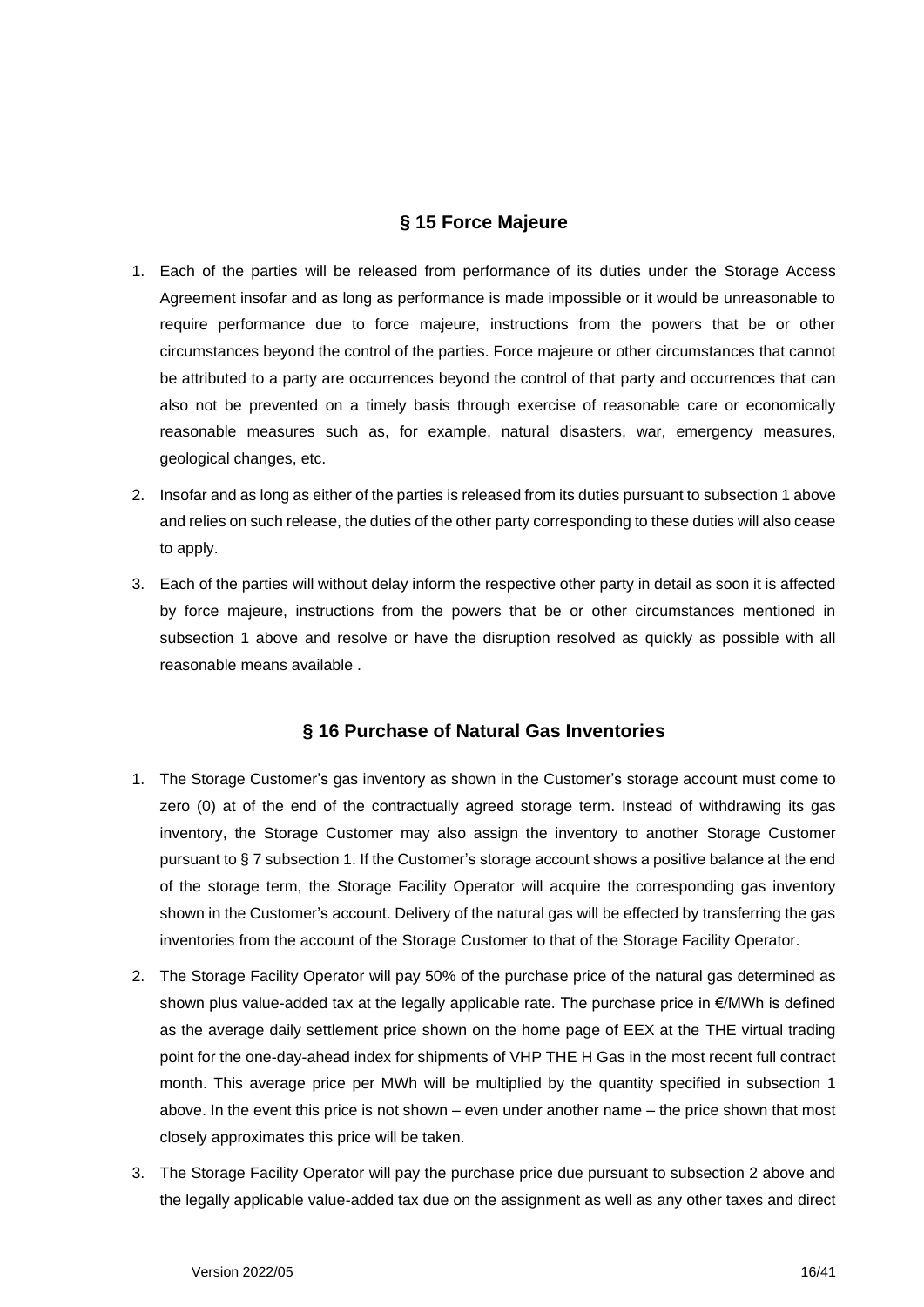or indirect fees on the transaction imposed by law to the account specified by the Storage Customer within thirty calendar days after the end of the storage term. Subsections 3 through 5 of § 11 will apply accordingly.

- 4. Subject to the condition precedent of payment of the purchase price pursuant to subsection 3, the Storage Customer hereby assigns to the Storage Facility Operator with effect as of the end of the storage term all rights in the gas inventory shown in the storage account of the Storage Customer as of that point in time.
- 5. The above provisions will not apply insofar as the Storage Customer is prevented from withdrawal or assignment of the gas inventory for reasons beyond the control of the Storage Customer. Interruption of withdrawal capacity booked only on an interruptible basis will not qualify as a reason beyond the control of the Storage Customer. In the event the Storage Customer was prevented from withdrawal or assignment of the gas inventory for reasons beyond its control, the Storage Customer will without delay reduce the balance in its storage account to zero (0). The above provisions will apply otherwise.

### <span id="page-16-0"></span>**§ 17 Replacement in the Case of Failure to Maintain Minimum Inventory**

- 1. In the event the Storage Customer fails to comply with the requirements pursuant to paragraph 3 of **Appendix C** governing the minimum inventory within 24 hours of receipt of a default notice from the Storage Facility Operator, the Storage Facility Operator may, but will be under no obligation to do so, take measures, to obtain the minimum inventory by storing natural gas at the expense of the Storage Customer or have such measures taken by a third party. The provisions of section 254a(2) of the Commercial Code will remain unaffected. The Storage Customer will at the request of the Storage Facility Operator or the third party contracted by the Storage Facility Operator make available the storage and transmission capacity contracted by the Storage Customer to obtain the minimum inventory level without separate remuneration.
- 2. The Storage Customer will reimburse the Storage Facility Operator for all costs incurred in connection with the purchase, transmission and injection of the natural gas required to obtain the minimum inventory plus a processing fee in the amount of 20% of the aggregate total of such costs as the purchase price of the natural gas injected by way of replacement.
- 3. The Storage Customer will pay the purchase price due pursuant to paragraph 2 above and the related legally applicable value-added tax as well as any other taxes and direct or indirect fees on the transaction imposed by law to the account specified by the Storage Facility Operator within five calendar days after receipt of the corresponding invoice. Subsection 4 of § 11 will apply accordingly. The natural gas purchased by the Storage Facility Operator at the expense of the Storage Customer will remain the property of the Storage Facility Operator and will not be credited to the storage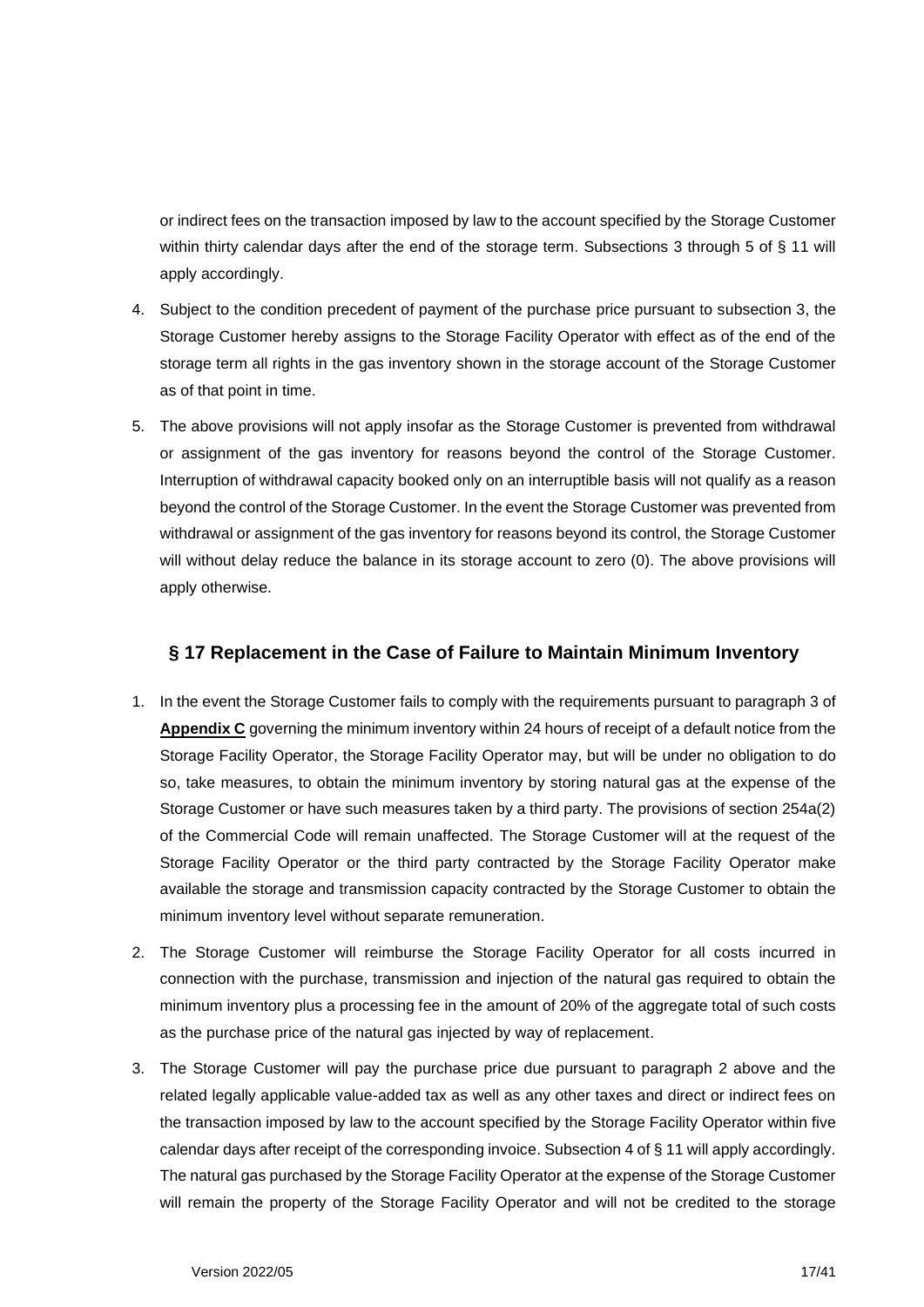account of the Customer as natural gas inventory until receipt of payment in full. The Storage Customer will therefore be able to dispose of the inventory only after payment is made in full.

4. If the Storage Customer fulfills his obligation to maintain the minimum inventory only after expiration of the period of notice specified in the first sentence of subsection 1 and the Storage Facility Operator has already taken replacement measures, the Storage Customer will reimburse the Storage Facility Operator for costs already incurred pursuant to subsection 2 upon submission of invoices or vouchers.

#### **§ 17a Filling Level requirements pursuant to § 35 b EnWG**

- 1. In the period from 30.04.2022 to 01.04.2025, the following contractual framework conditions for the implementation of Section 35b (1) EnWG shall apply to the use of the storage facility.
- 2. The following filling levels shall be maintained in the storage facility as a percentage of the working gas volume of the storage facility on the specified reference dates (filling level specifications):
	- on 1 October: 80 per cent
	- on 1 November: 90 per cent
	- on 1 February: 40 per cent

Insofar as deviating times and/or deviating filling levels are specified by statutory order in implementation of Section 35b (3) EnWG, these shall be decisive.

- 3. Exclusively for Storage Customers who have concluded a storage access agreement with the Storage Facility Operator after 30.04.2022, which includes working gas volumes on a firm basis, the following shall apply:
	- a) If it is apparent that the filling level specifications in the storage facility pursuant to paragraph 2 cannot be achieved technically because at least one of the Storage Customers is not using the working gas volumes booked by it on a firm basis, the Storage Facility Operator shall be entitled and obliged to make the unused storage capacities of the Storage Customer(s) concerned available to the market area manager.
	- b) The transfer of storage capacities shall not exceed the proportion of the Working Gas Volume by which the registerd working gas volume of the Storage Customer on the relevant reference dates falls short of the filling level specifications in relation to the contracted working gas volume of the Storage Customer. If the non-utilisation relates to several Storage Customers, the storage capacities shall be made available on a pro rata basis according to the extent of the nonutilisation of the Storage Customers concerned to the extent necessary to achieve the filling level specifications.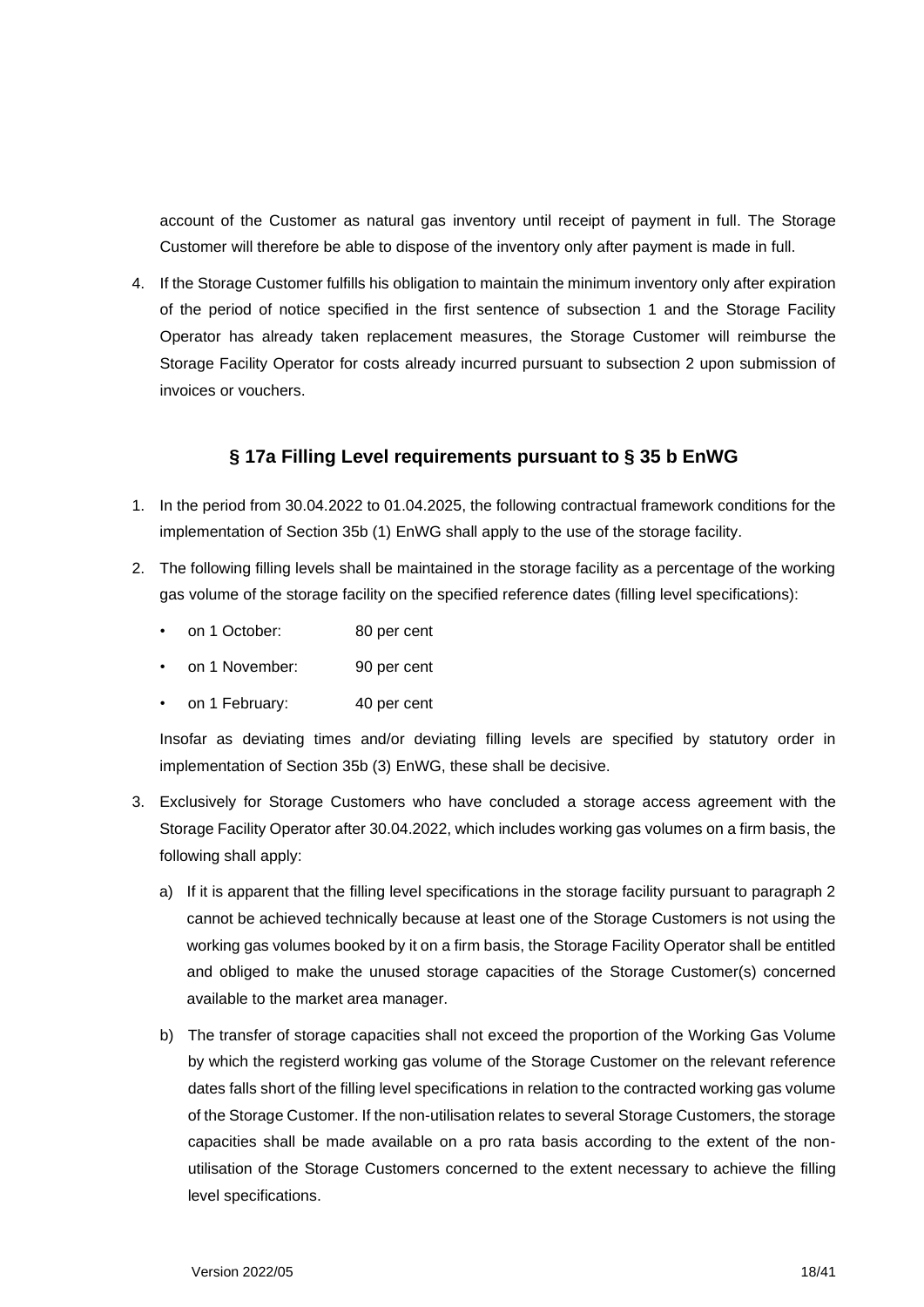- c) The transfer shall take place until the end of the current storage year. In addition to the corresponding share of the contractual working gas volume of the Storage Customer concerned, it shall also include the share of the contractual injection and withdrawal capacity which, in percentage terms, relates to the ratio of the working gas volumes transferred to the market area manager in relation to the contractual working gas volume.
- d) For periods in which the storage capacities booked by the Storage Customer are made available to the market area manager in accordance with the foregoing Sections a) - c), the Storage Customer shall nevertheless remain obliged to pay the full, unreduced fixed storage fee (Leistungspreis). In the meantime, the Customer concerned can continue to use the corresponding storage capacities withdrawn from him and handed over to the market area manager on an interruptible basis alone.
- e) The Storage Facility Operator shall give the Storage Customer 72 hours' notice of any threatened measure pursuant to lit. a) to c) and thereby give the Storage Customer the opportunity to fill the working gas volume threatened by the measure in due time itself.
- 4. For Storage Customers who have contracted storage capacites with firm working gas volumes with the Storage Facility Operator before 30 April 2022 for periods before 1 April 2025, the provisions of Section 17a.3 shall only apply if the Storage Customer concerned has expressly consented to the application of Section 17a.3 by written declaration to the Storage Facility Operater operator.
- <span id="page-18-0"></span>5. The provisions of this Section 17a shall not apply to storage periods after 01.04.2025.

## **§ 18 Storage Term and Termination**

- 1. The storage term is specified in the corresponding provision contained in the individual agreement.
- 2. Each of the parties may terminate the Storage Access Agreement for good cause with immediate effect. Good cause will be considered to exist in particular
	- (a) if the respective other party breaches material provisions of this agreement a second time despite receipt of notice of default in writing from the other party and it would no longer be reasonable for the latter to honor the agreement;
	- (b) if the respective other party fails to meet its financial obligations within one month following the receipt of a notice of default;
	- (c) if insolvency proceedings are initiated in respect of the assets of the other party to the agreement, filed for or dismissed due to a lack of assets; or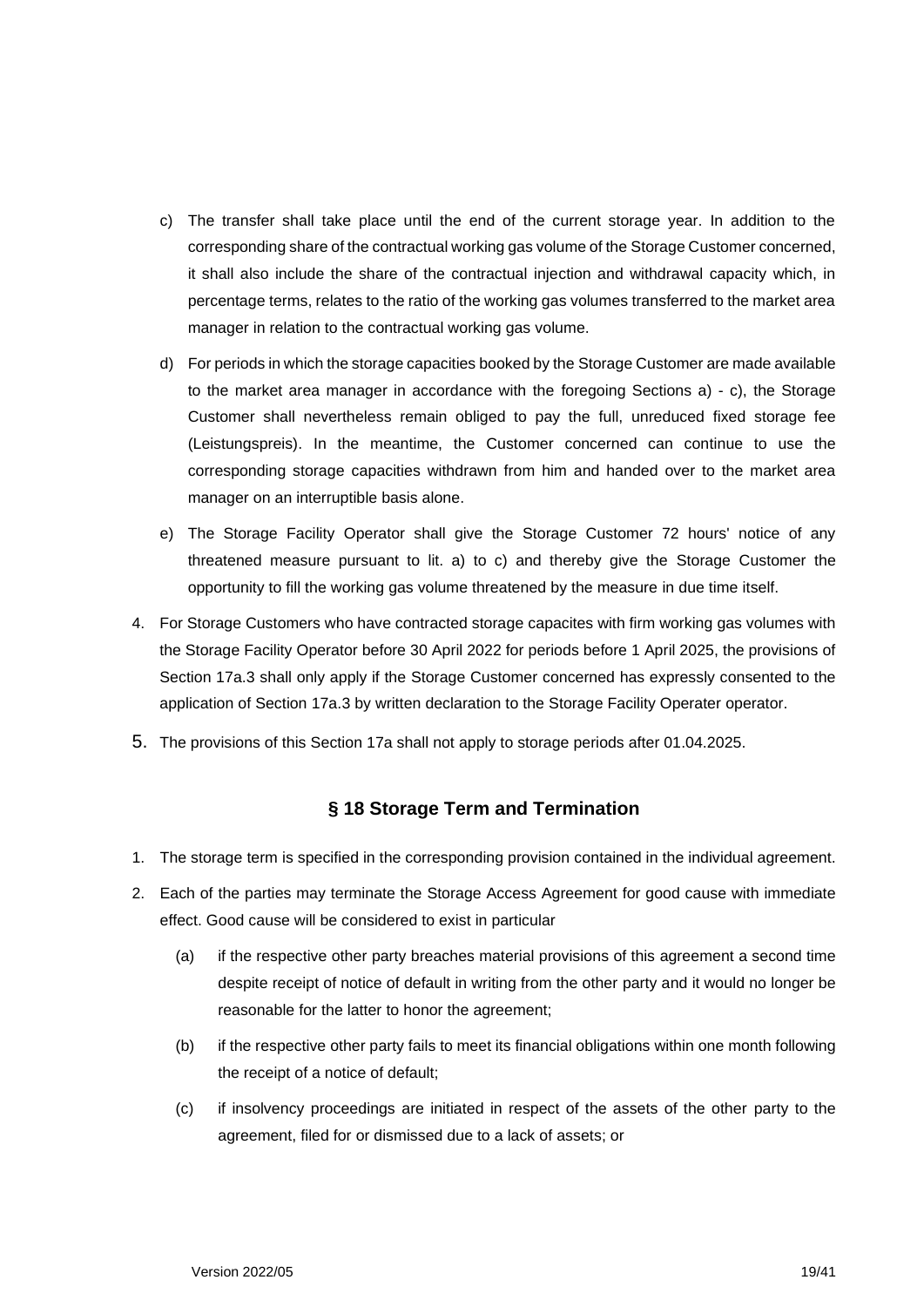(d) if the Storage Customer fails to perfect the security pursuant to § 12 within fourteen days following receipt of the notice of default, in which case only the Storage Facility Operator will have good cause for termination.

Termination of the business relationship between the Storage Customer and the Storage Customer's suppliers or customers, a change in the availability of natural gas on the world market or changes in the transmission capacity of the Storage Customer will not qualify as good cause. Temporary curtailment of storage will also not suffice as a ground for termination of the agreement for good cause.

3. The Storage Customer may terminate the Storage Access Agreement prematurely if the Storage Facility Operator unilaterally avails himself of his rights to change services and prices under this agreement. The Storage Customer must in any such case notify the Storage Facility Operator of termination in writing within fourteen calendar days after receipt of notification from the Storage Facility Operator of the Operator's intention to exercise any such right. Termination will take effect as of the time at which the change announced by the Storage Facility Operator is to take effect, but at the very earliest as of the end of the calendar month following the month of notification. The agreed conditions for access to the gas storage facility will remain in effect without any changes until the effective time of termination.

#### **§ 19 Settlement of Disputes**

- <span id="page-19-0"></span>1. In the event of differences of opinion in connection with the interpretation of the agreement or application thereof, the parties to the agreement may refer such matters to an arbitration tribunal pursuant to the following provisions.
- 2. The arbitration tribunal will render binding decisions in such matters without recourse to the courts. The tribunal will consist of three arbitrators, one of whom will act as ombudsman and chair the panel. The ombudsman must be qualified to hold judicial office. To form an arbitration tribunal, the instigating party will notify the respective other party of the matter at issue, appoint an arbitrator and request in writing that the other party appoint the other arbitrator. The arbitrators so appointed will designate the ombudsman. In the event either party should fail to comply with a request to appoint an arbitrator within four weeks or the arbitrators should fail to designate the ombudsman within four weeks of appointment of the second arbitrator, each of the parties may request that the President of the Düsseldorf Higher Regional Court nominate the second arbitrator or the ombudsman; such nomination will be binding upon each of the parties. The arbitration proceedings will be held in Aachen. The Düsseldorf Higher Regional Court will be the court of jurisdiction within the meaning of § 1062 of the Code of Civil Procedure (*Zivilprozessordnung* – ZPO). *[The language of arbitration will be German].*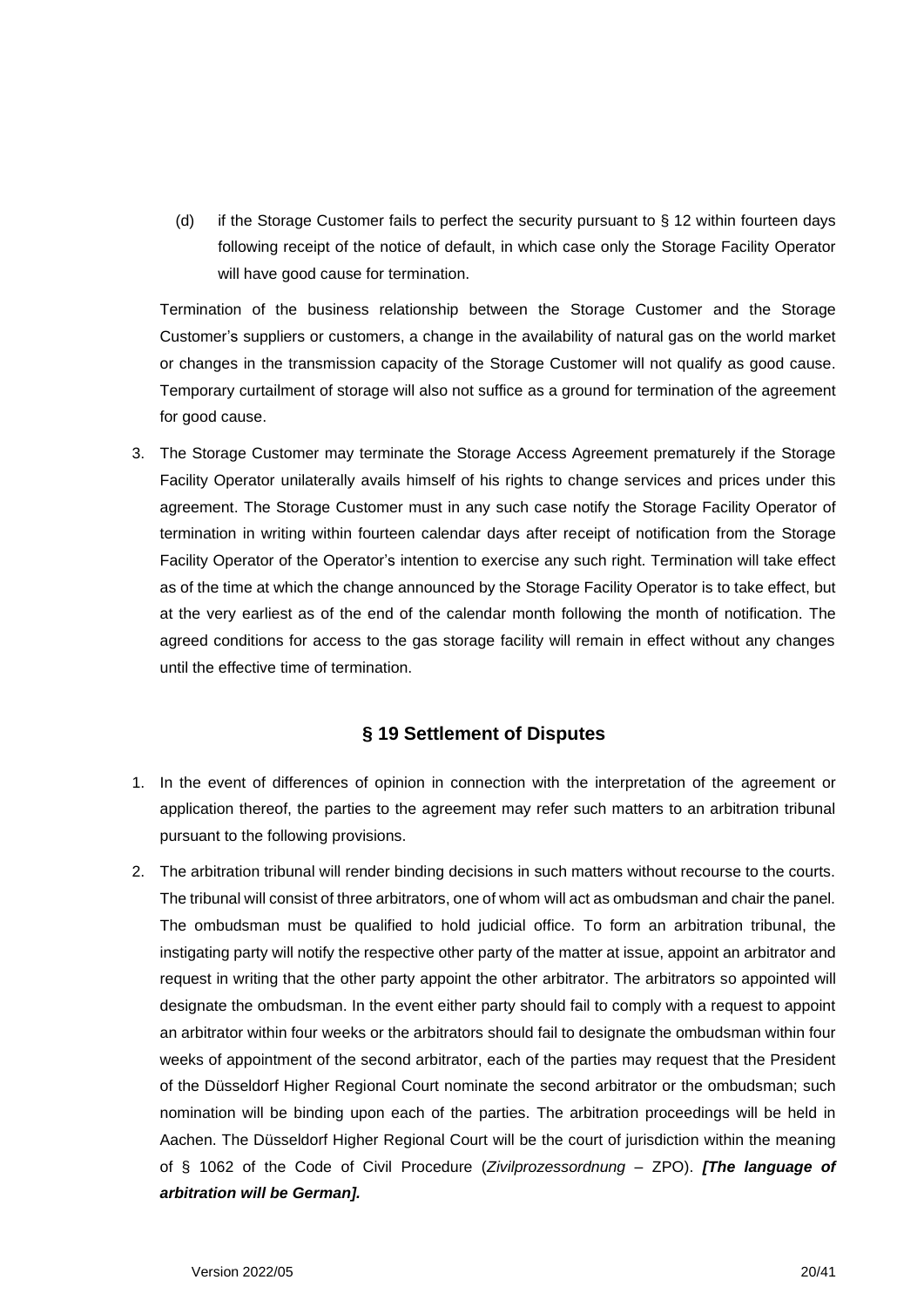#### **§ 20 Amendment of Contractual Provisions**

<span id="page-20-0"></span>The Storage Facility Operator will amend the provisions of the agreement entered into with the Storage Customer, including these General Terms & Conditions, if the technical, economic, legal or regulatory conditions under which the provisions of the agreement were agreed to undergo fundamental change and if as a result either of the parties can no longer be reasonably expected to continue to adhere to the conditions of the agreement due to the fact that the intentions of the parties to achieve an equitable balance between their respective economic interests can no longer be realized.

#### **§ 21 Legal Succession**

<span id="page-20-1"></span>Each of the parties may assign the agreement in its entirety to a third party with the consent of the respective other party. Such consent will not be withheld if the third party is an affiliated company within the meaning of § 15 of the Stock Corporation Act (*Aktiengesetz* – AktG) that can reliably guarantee fulfillment of contractual obligations.

#### **§ 22 Confidentiality**

- <span id="page-20-2"></span>1. The parties agree to treat confidentially operational and business matters and / or project-specific information that become known to them in connection with performance of the Storage Access Agreement. Confidential treatment means that information received from the respective other party will not be divulged to third parties or used in the economic interest of third parties without the prior written consent of the party from which it is obtained. The parties are not authorized to use such information for any purposes other than fulfillment of the obligations assumed under the Storage Access Agreement. The parties will also impose a similar duty of confidentially on the persons they employ to fulfill their obligations under the Storage Access Agreement.
- 2. Disclosure to advisors bound by a professional code of confidentiality, disclosure of information to third parties for the purposes of financing as well as disclosure of technical information to subcontractors is also permissible without the specific written consent of the party providing the information if such disclosure is limited to the extent required to comply with the provisions of the Storage Access Agreement or other agreements in connection with the construction, operation or the use of the storage facility and the recipients of such information agree to treat the information confidentially or are bound by law to a professional code of confidentiality.
- 3. Confidential treatment will not be required in the case of information already known to the recipient of the information at the time of receipt without any breach of confidentiality or already available to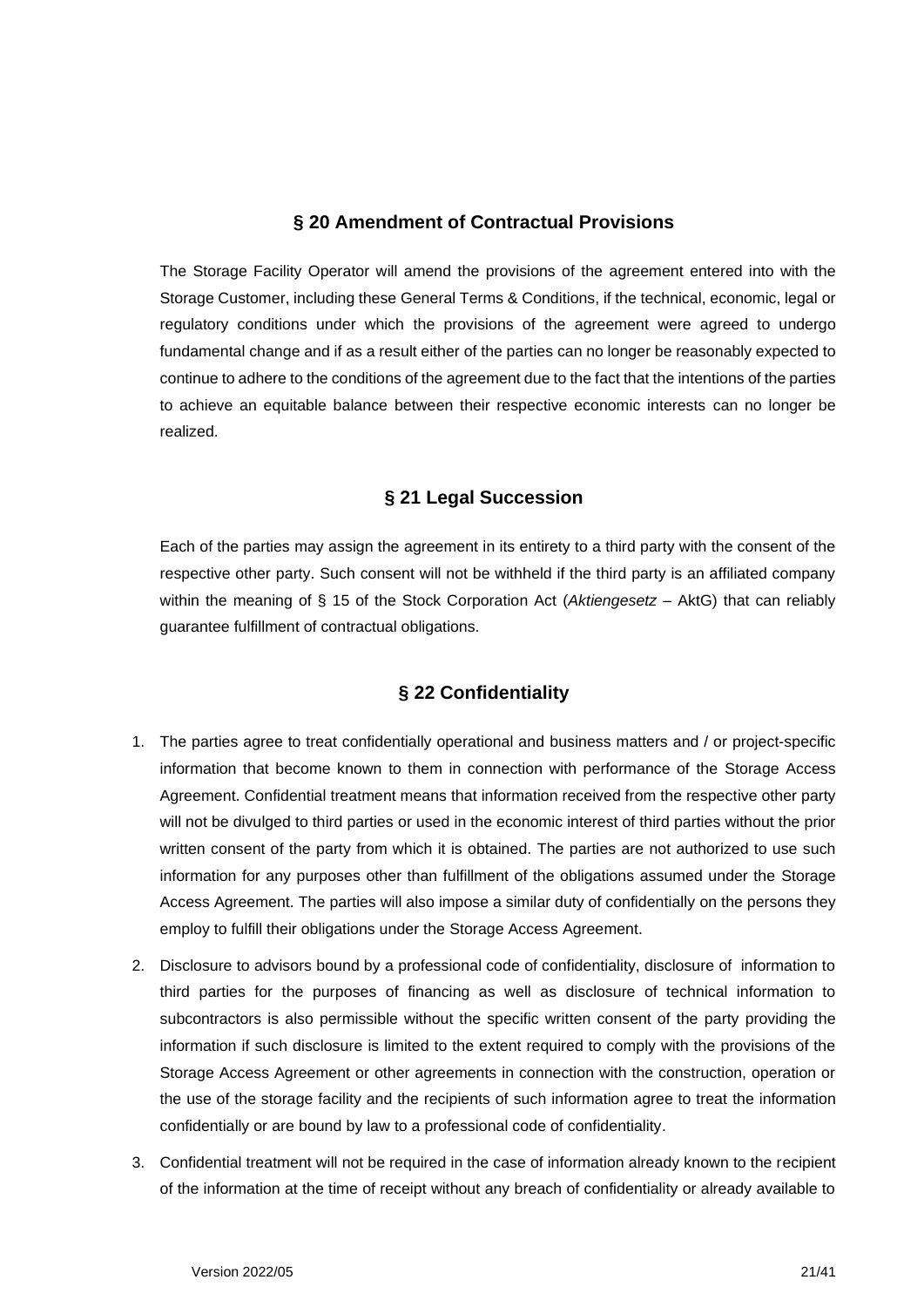the public – through no fault of the recipient of the information – or made available to the public.

4. Notwithstanding the above provisions, each of the parties may disclose information received to fulfill its duties to make disclosure under the law or its articles of association. The respective other party must be informed accordingly in any such case.

#### **§ 23 Announcements, Correspondence, Notification**

<span id="page-21-0"></span>Announcements, correspondence, notifications or other communication will be exchanged between the parties through publication on the website of the Storage Facility Operator, through the use of the electronic nomination platform and / or by e-mail or facsimile transmission unless stipulated otherwise in this agreement.

#### **§ 24 Final Provisions**

- <span id="page-21-1"></span>1. The Storage Access Agreement, which includes the individual agreement as well as the General Terms & Conditions, represents the entire agreement between the Storage Facility Operator and the Storage Customer.
- 2. No deletions, amendments or supplements to the Storage Access Agreement will be effective unless made in writing. This will also apply in respect of any waiver of this written form requirement. The parties agree that any waiver  $-$  tacit or implied  $-$  of this written form requirement not made in writing will be invalid.
- 3. In the event any provision or provisions contained in the Storage Access Agreement should prove to be incomplete or be or become invalid or unenforceable, entirely or in part, the validity of the remaining provisions will remain unaffected. The parties agree to substitute for any invalid or unenforceable provisions such other valid or enforceable provisions as most closely approximate the invalid or unenforceable provisions in respect of the economic result intended under the agreement with effect as of the time such provision or provisions became invalid or unenforceable. Any such new provision or provisions must take into account the interests of both parties in an equitable manner.
- 4. This agreement, as well as the construction and performance thereof, are governed by the provisions of German law to the exclusion of any international treaties – even if incorporated into German law – and in particular to the exclusion of the U.N. Convention on the International Sale of Goods. *[Should there be discrepancies between the interpretation of the German and English versions of these General Terms & Conditions, the German version shall prevail.]*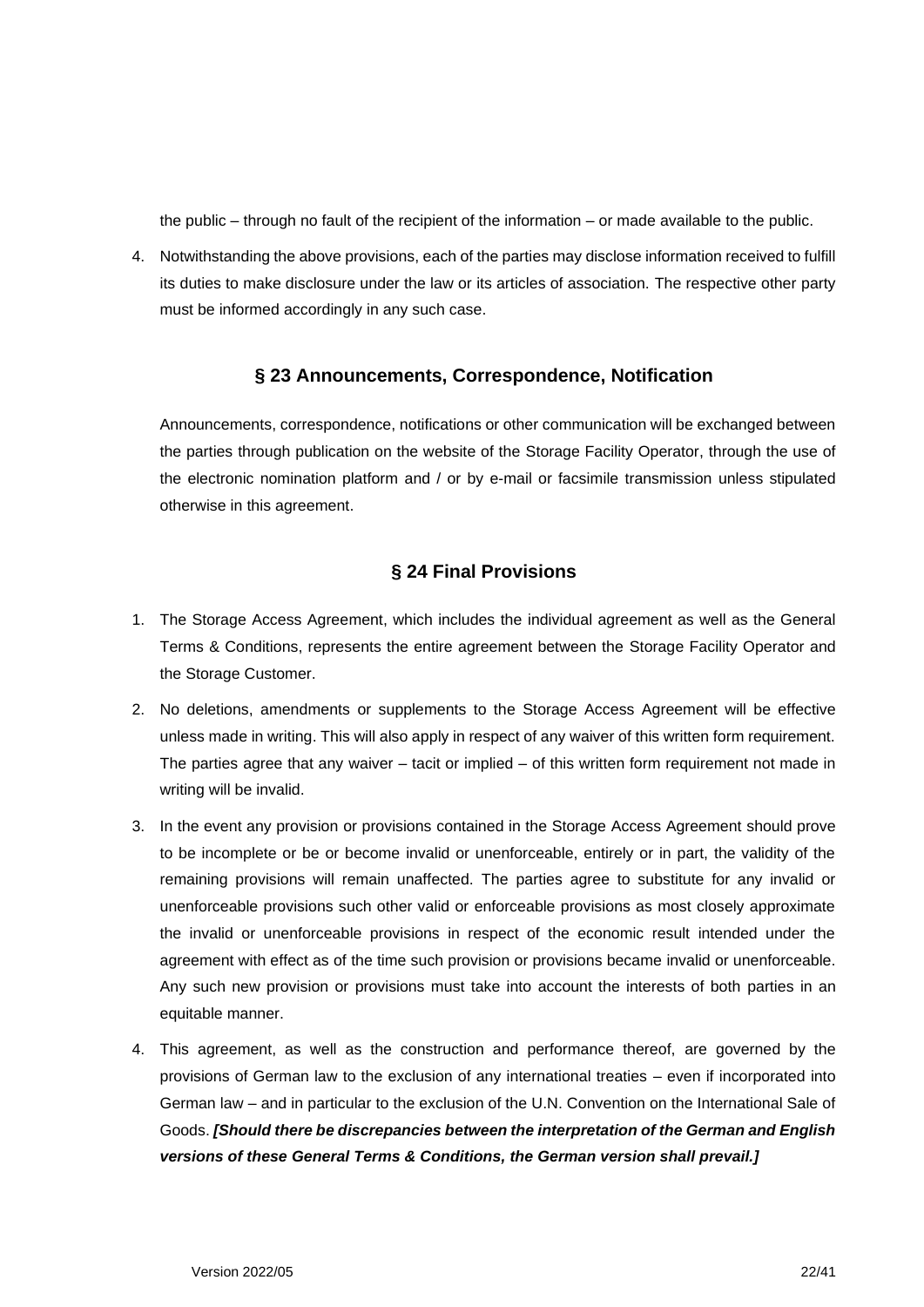## **Appendix A – Definitions**

<span id="page-22-0"></span>

| Term                          | <b>Definition</b>                                                                                                                                                                                                                                                          |
|-------------------------------|----------------------------------------------------------------------------------------------------------------------------------------------------------------------------------------------------------------------------------------------------------------------------|
| Working gas volume            | The storage capacity in m <sup>3</sup> available to the Storage Customer,<br>taking into account the current gas inventory (difference<br>between the registered working gas volume and the actual gas<br>inventory).                                                      |
| Operational disruption factor | The operational disruption factor reduces the storage capacity<br>in the case of disruptions and curtailments of storage operation.                                                                                                                                        |
| Load factor                   | The load factor limits the withdrawal of working gas by the<br>individual customer in the event the storage facility is subjected<br>to excessive demand. See Appendix C, "Limitation of the<br>Withdrawal of Working Gas", sent. 1.                                       |
| Balancing group               | A balancing group is the group (or one of several balancing<br>groups) of the Storage Customer pursuant to $\S 2$ no. 4 of the<br>Gas Network Access Ordinance (Gasnetzzugangsverordnung -<br>GasNZV) in the respective market area.                                       |
| Balancing group number        | Unique number issued for a balancing group by the market area<br>manager according to the rules published by the DVGW<br>(German association for gas and water) at dvgw-sc.de that<br>serves in particular to identify nominations or renominations of<br>gas inventories. |
| Flow period                   | Period in hours during which gas is accepted for injection or<br>made available for withdrawal.                                                                                                                                                                            |
| Gas day                       | From 6:00 a.m. to 6:00 a.m. on the following day.                                                                                                                                                                                                                          |
| Bundled storage capacity      | Storage capacity contracted as part of a storage bundle.                                                                                                                                                                                                                   |
| Individual storage curve      | The individual storage curve shows the injection and withdrawal<br>rates available to the Storage Customer as a function of the<br>storage level of the respective Storage Customer for each of the<br>Storage Customer's balancing groups.                                |
| Individual storage level      | See Appendix C, "Storage Curves", sent. 1.                                                                                                                                                                                                                                 |
| Intraday booking              | See subsection 11 of § 8.                                                                                                                                                                                                                                                  |
| Licensing                     | See subsection 2 of § 2.                                                                                                                                                                                                                                                   |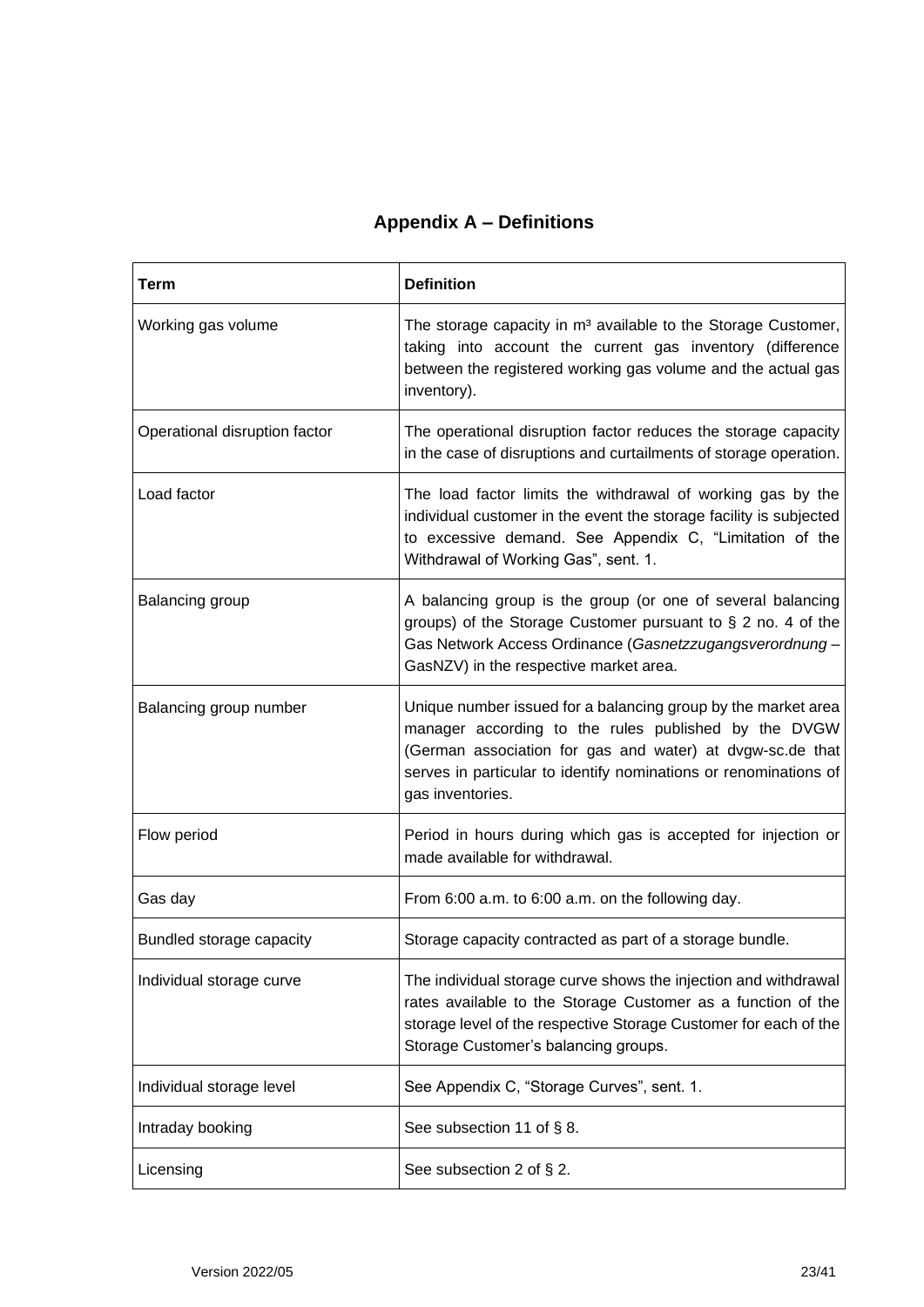| m <sup>3</sup>                                 | Volumetric dimensions are standard dimensions pursuant to G<br>685.                                                                                                                                                                              |
|------------------------------------------------|--------------------------------------------------------------------------------------------------------------------------------------------------------------------------------------------------------------------------------------------------|
| Maximum working gas volume                     | The maximum working gas volume is the volume of natural gas<br>in m <sup>3</sup> that the Storage Customer may store in the storage facility.                                                                                                    |
| Nominal withdrawal capacity                    | The nominal withdrawal capacity is the rate expressed in m <sup>3</sup> /h<br>assigned to the individual Storage Customer for the removal of<br>natural gas from the gas inventory to be used as the basis for<br>that Customer's storage curve. |
| Nominal injection capacity                     | The nominal injection capacity is the rate expressed in m <sup>3</sup> /h<br>assigned to the individual Storage Customer for the addition of<br>natural gas to the gas inventory to be used as the basis for that<br>Customer's storage curve.   |
| Nomination                                     | Instruction issued to the Storage Facility Operator by the<br>Storage Customer to inject or withdraw natural gas pursuant to<br>§ 8.                                                                                                             |
| Reference heating value                        | See subsection 1 of § 4.                                                                                                                                                                                                                         |
| Registered injection or withdrawal<br>capacity | The injection or withdrawal capacity shown in the Customer's<br>storage account taking into account all transfers.                                                                                                                               |
| Registered working gas volume                  | The working gas volume shown in the Customer's storage<br>account taking into account all transfers.                                                                                                                                             |
| Renomination                                   | Change in a nomination forwarded to the Storage Facility<br>Operator.                                                                                                                                                                            |
| Shipper code                                   | Unique designation that is given to the balancing group manager<br>by the Storage Facility Operator for points of receipt and delivery<br>and in particular to identify nominations or renominations of<br>quantities of gas.                    |
| Storage facility                               | Salt caverns maintained by the Storage Facility Operator for the<br>purposes of storing natural gas.                                                                                                                                             |
| Point of delivery                              | See subsection 1 of § 6.                                                                                                                                                                                                                         |
| <b>Storage Facility Operator</b>               | Trianel Gasspeicher Epe GmbH & Co. KG                                                                                                                                                                                                            |
| Storage balance                                | Record of use of storage pursuant to $\S$ 4.                                                                                                                                                                                                     |
| Storage bundle                                 | Combination of firm nominal injection capacity, firm nominal<br>withdrawal capacity and firm maximum working gas volume                                                                                                                          |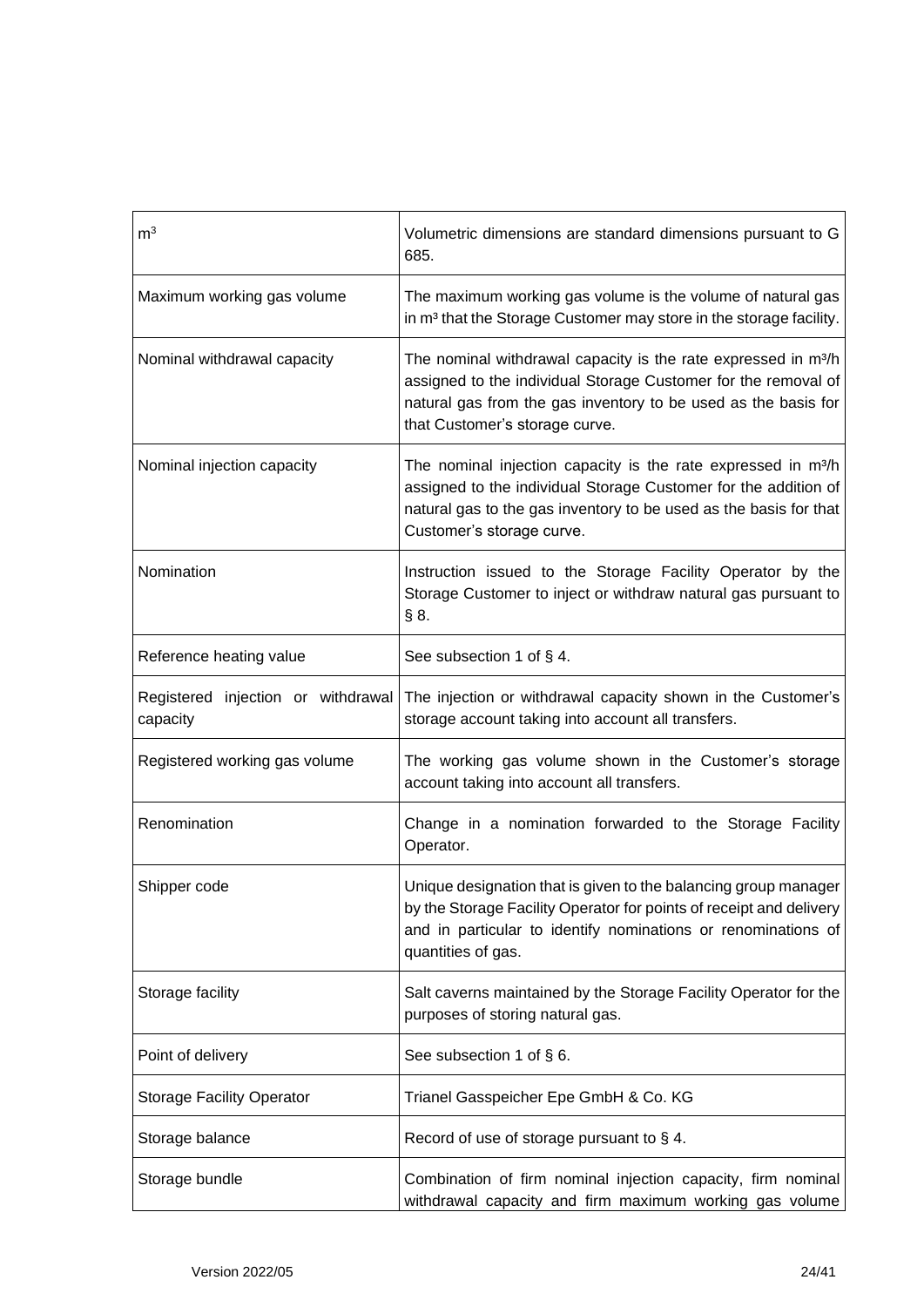|                                                     | pursuant to subsection 2 of § 3.                                                                                                                                                                                                                                                                                  |
|-----------------------------------------------------|-------------------------------------------------------------------------------------------------------------------------------------------------------------------------------------------------------------------------------------------------------------------------------------------------------------------|
| Point of receipt                                    | See subsection 1 of § 6                                                                                                                                                                                                                                                                                           |
| Storage year                                        | 6:00 a.m. on April 1 to 6:00 a.m. on April 1.                                                                                                                                                                                                                                                                     |
| Storage capacity                                    | Injection and / or delivery service and / or working gas volume,<br>individually or in any combination.                                                                                                                                                                                                           |
| <b>Storage Customer</b>                             | All persons with whom the Storage Facility Operator has entered<br>into a contractual relationship regarding the use of the Epe<br>storage facility                                                                                                                                                               |
| Storage term                                        | See subsection 1 of § 18.                                                                                                                                                                                                                                                                                         |
| Unbundled storage capacity                          | Separate storage capacity that is available separately from and<br>independently of any other storage capacity.                                                                                                                                                                                                   |
| Available<br>or withdrawal<br>injection<br>capacity | Available injection or withdrawal capacity is the injection or<br>withdrawal rate expressed in m <sup>3</sup> /h available to the Storage<br>Customer for the injection or withdrawal of natural gas on the<br>basis of the Customer's individual storage curve as a function of<br>the Customer's storage level. |
| Contractual injection or withdrawal<br>rate         | Nominal injection and withdrawal rate for the storage capacity<br>booked.                                                                                                                                                                                                                                         |
| Contractual working gas volume                      | The total maximum working gas volume of the booked storage<br>capacity.                                                                                                                                                                                                                                           |
| Permissible withdrawal of working<br>gas            | The volume of working gas expressed in m <sup>3</sup> that is available to<br>the Storage Customer for withdrawal within a specific period.                                                                                                                                                                       |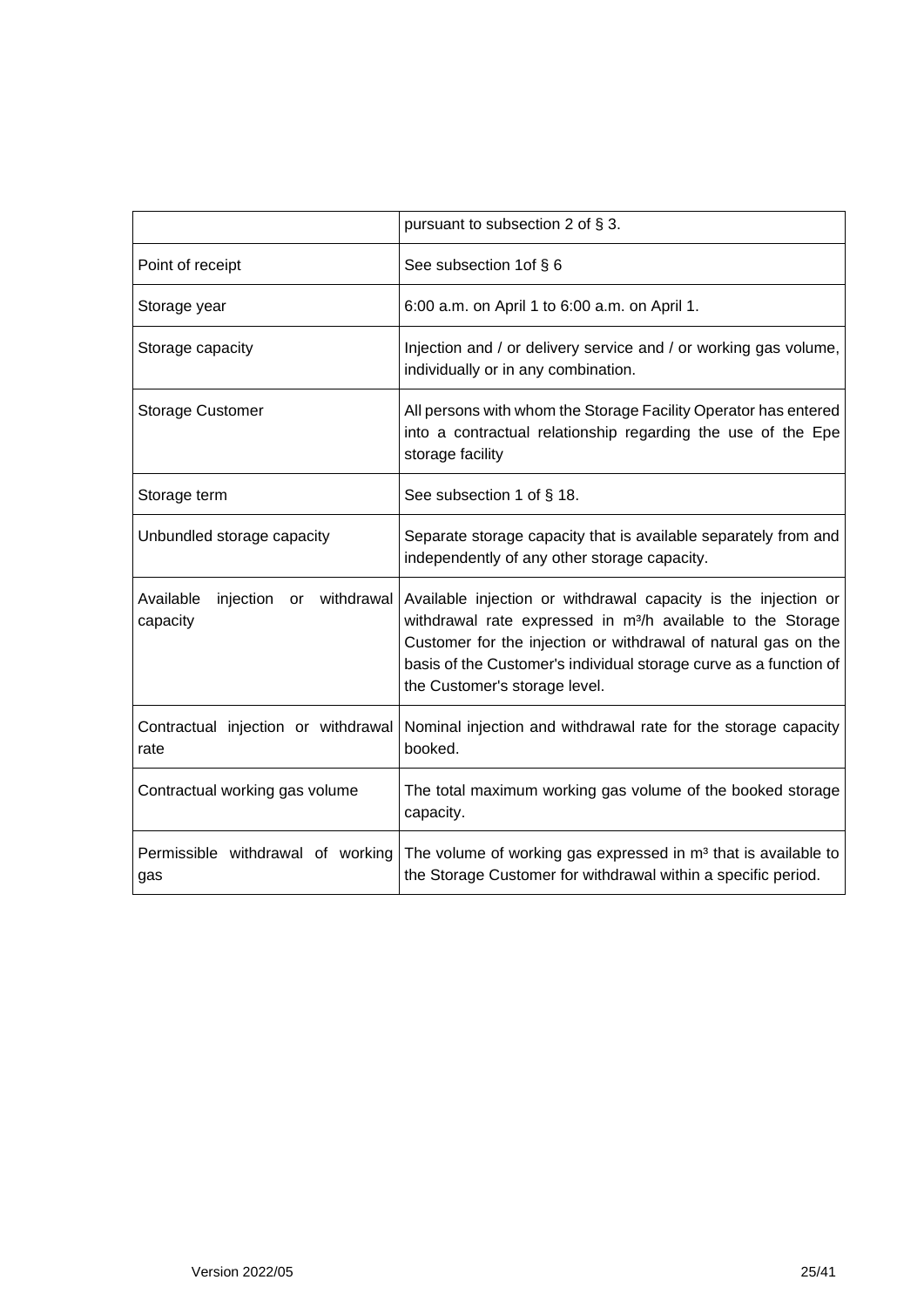## **Appendix B – Specimen Individual Agreement**

#### **Storage Access Agreement**

<span id="page-25-0"></span>by and between

\_\_\_\_\_\_\_\_\_\_\_\_\_\_\_\_\_\_\_\_

\_\_\_\_\_\_\_\_\_\_\_\_\_\_\_\_\_\_\_\_

\_\_\_\_\_\_\_\_\_\_\_\_\_\_\_\_\_\_\_\_

hereinafter referred to as the "Storage Customer"

and

Trianel Gasspeicher Epe GmbH & Co. KG

hereinafter referred to as "TGE"

referred to below individually and / or collectively as the "Parties to the Agreement"

#### **Table of Contents**

| § 1 General Terms & Conditions      | 26 |
|-------------------------------------|----|
| § 2 Subject Matter of the Agreement |    |
| § 3 Remuneration, Price Adjustment  |    |
| §4 Addresses and Communication      |    |

#### **§ 1 General Terms & Conditions**

The "General Terms & Conditions for Access to the Gas Storage Facility" (hereinafter referred to as the "General Terms and Conditions") of TGE represent an integral and inseparable part of this agreement. The General Terms and Conditions in effect at the time of conclusion of the agreement may be consulted at the website of TGE (www.trianel-gasspeicher.com) and will also be sent to the Storage Customer by postal mail upon request. No other agreement will be valid even if TGE fails to expressly object to such agreements.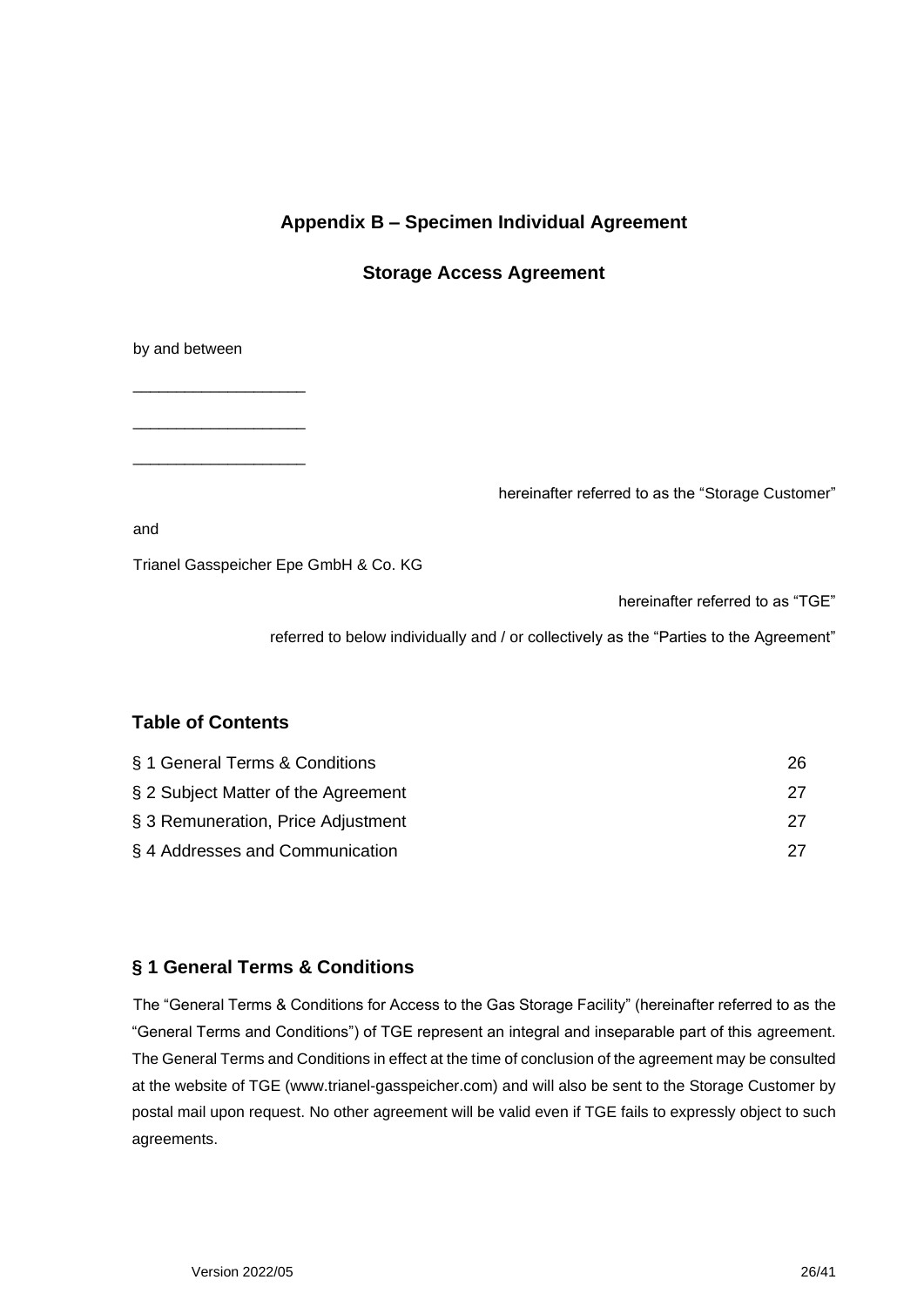#### **§ 2 Subject Matter of the Agreement**

- 1. TGE agrees to reserve the storage capacity specified in **Annex 1** for the Storage Customer in the Epe storage facility during the storage term as well as the injection and withdrawal capacity at the points of receipt and delivery under the conditions specified therein and to perform the related storage and system services. The scope and content of these obligations are based on the content of this agreement and the corresponding General Terms & Conditions, including the respective appendices. Procurement of the network transmission capacity (injection and withdrawal capacity) required for the use of the storage capacity is the responsibility of the Storage Customer and does not fall under this agreement.
- 2. The Storage Customer agrees to use the storage capacity in compliance with the provisions of this agreement and the General Terms & Conditions, including those of the respective appendices, and to pay the remuneration specified in **Annex 1** for the storage capacity booked and provide the security specified in **Annex 1**.

#### **§ 3 Remuneration, Price Adjustment**

- 1. The remuneration to be paid by the Storage Customer consists of the fixed storage fee (*Leistungspreis*), the system services fee and the variable storage fee for injection / withdrawal (*Arbeitspreis*) in connection with **Appendix D Price List**. The remuneration to be paid by the individual Customer for the storage capacity booked under this individual agreement as of 1 April 2022 is shown in **Annex 1** to this agreement.
- 2. Since storage capacity is booked for the long term, the fixed storage fee (*Leistungspreis*), the system services fee and the variable storage fee for injection / withdrawal (*Arbeitspreis*) will be adjusted using the escalation formulas shown in the "Price List for Access to the Gas Storage Facility". The first price adjustment will be made on 1 April 2023. The 2021 calendar year will be the base year for the index values shown in the escalation formulas.

#### **§ 4 Addresses and Communication**

1. The Storage Customer and TGE will exchange contact addresses to be used for the purposes of communication. The Storage Customer will guarantee uninterrupted availability of a contact person for questions in connection with contract management such as nomination, matching and allocation.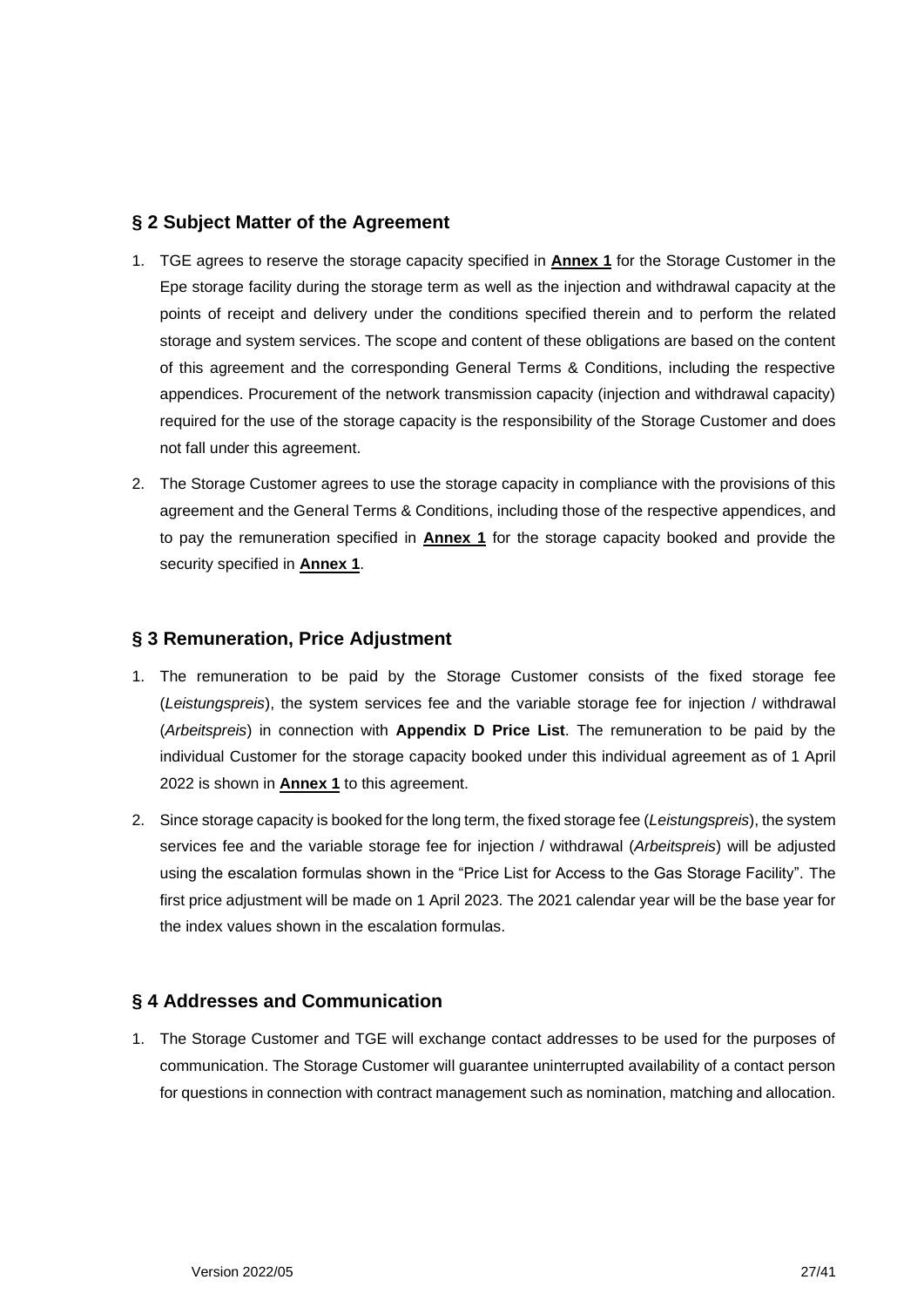2. The following individuals are hereby designated as contact persons by the Storage Customer:

Name: First name: Company: Position: Address: Telephone: Facsimile:

E-mail:

3. The contact persons named in **Annex 2** to this individual agreement are hereby appointed by TGE.

\_\_\_\_\_\_\_\_\_\_\_\_\_\_\_\_\_\_\_\_\_\_\_\_\_\_\_\_\_\_\_\_\_\_ \_\_\_\_\_\_\_\_\_\_\_\_\_\_\_\_\_\_\_\_\_\_\_\_\_\_\_\_\_\_\_\_\_\_

Place, Date **Place**, Date

Storage Customer TGE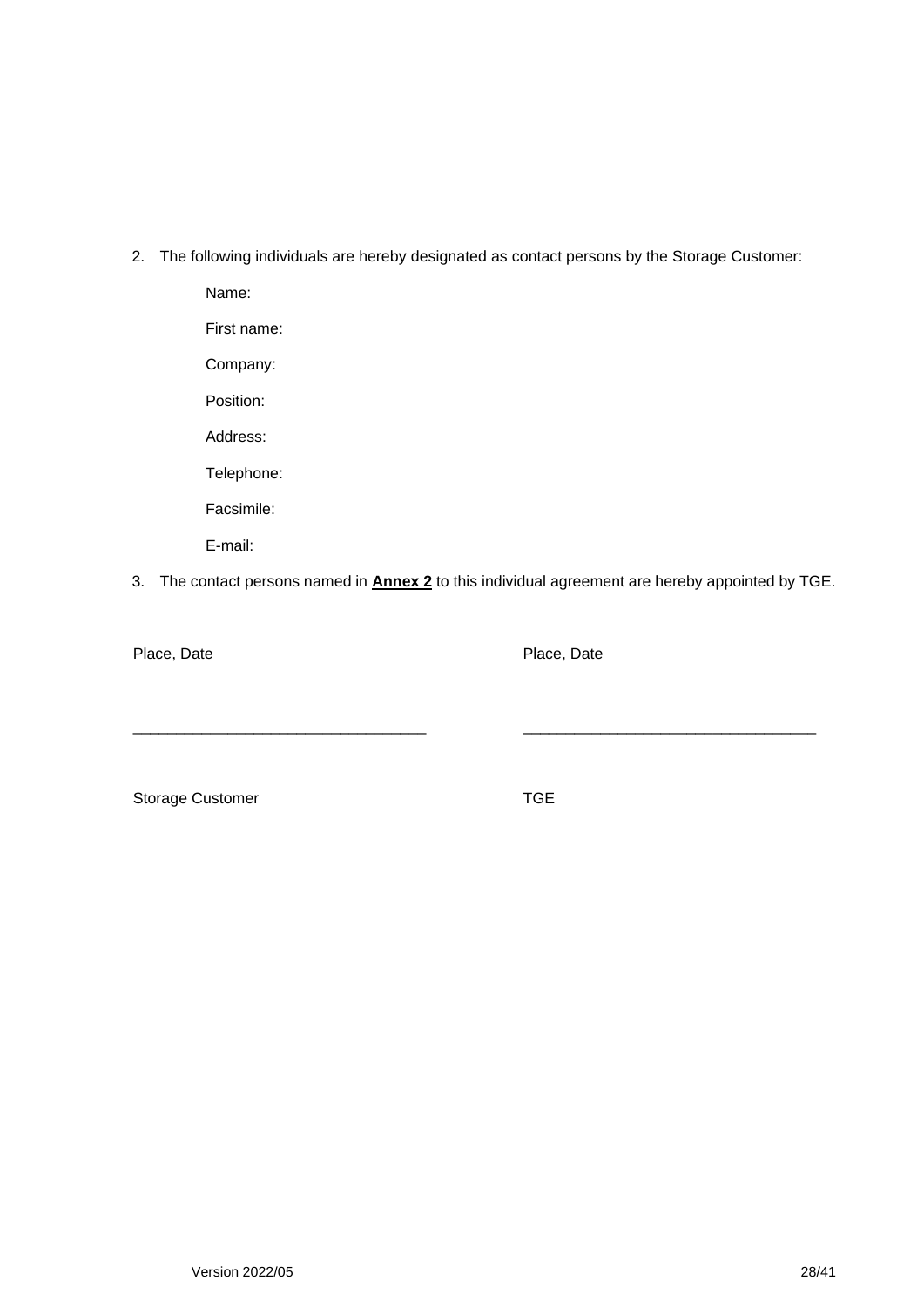#### **Annex 1**

- 1. Storage capacity
- 2. Points of receipt and delivery, shipper code
- 3. Balancing group number
- 4. Storage term
- 5. Remuneration
	- a. Fixed storage fee (*Leistungspreis*)
	- b. System services fee
	- c. Variable storage fee for injection / withdrawal (Arbeitspreis)
- 6. Security
	- d. Amount of security
	- e. Nature of security

#### 7. Special conditions

- f. e.g.: interruption of the storage term due to planned maintenance periods
- g. e.g.: waiver of compliance with short-term products (< 1 year)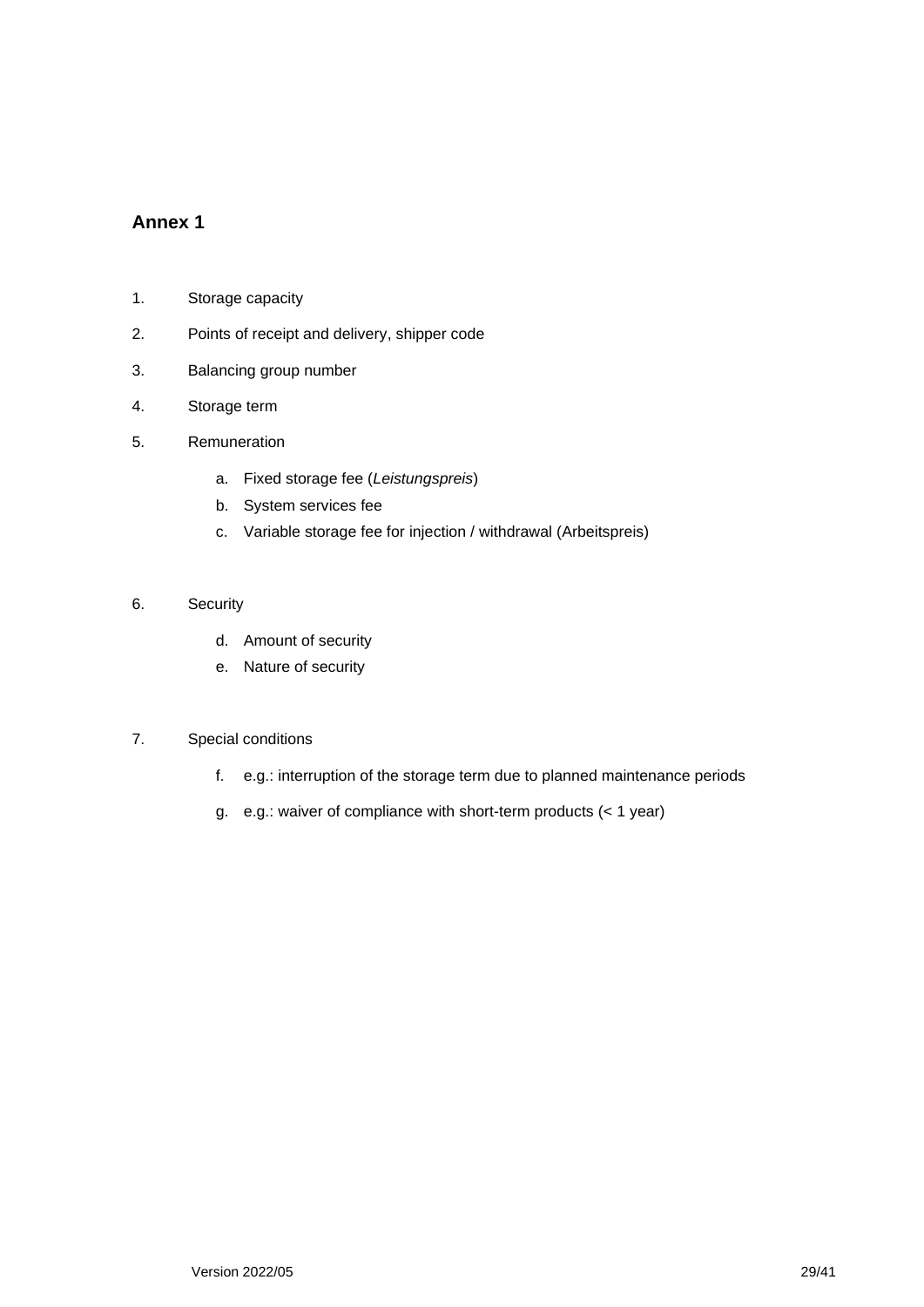#### **Annex 2**

1. Contract management

Dispatching 24/7 Hotline

- T: +49 (151) 513 80 696
- F: +49 (321) 241 32 030
- M: dispatching-tge@trianel.com

Address: Trianel GmbH – Kaufmännische Betriebsführung Speicher Krefelder Straße 203 52070 Aachen **Germany** 

- 2. Capacity booking
	- T: +49 (151) 513 80 696
	- F: +49 (321) 241 32 030
	- M: dispatching-tge@trianel.com

Address: Trianel GmbH – Kaufmännische Betriebsführung Speicher Krefelder Straße 203 52070 Aachen **Germany** 

- 3. Trianel Gasspeicher Epe GmbH & Co. KG
	- T: +49 (2565) 407 41 10
	- F: +49 (2565) 407 41 25

Address: Trianel Gasspeicher Epe GmbH & Co. KG Krefelder Straße 203 52070 Aachen Web: www.trianel-gasspeicher.com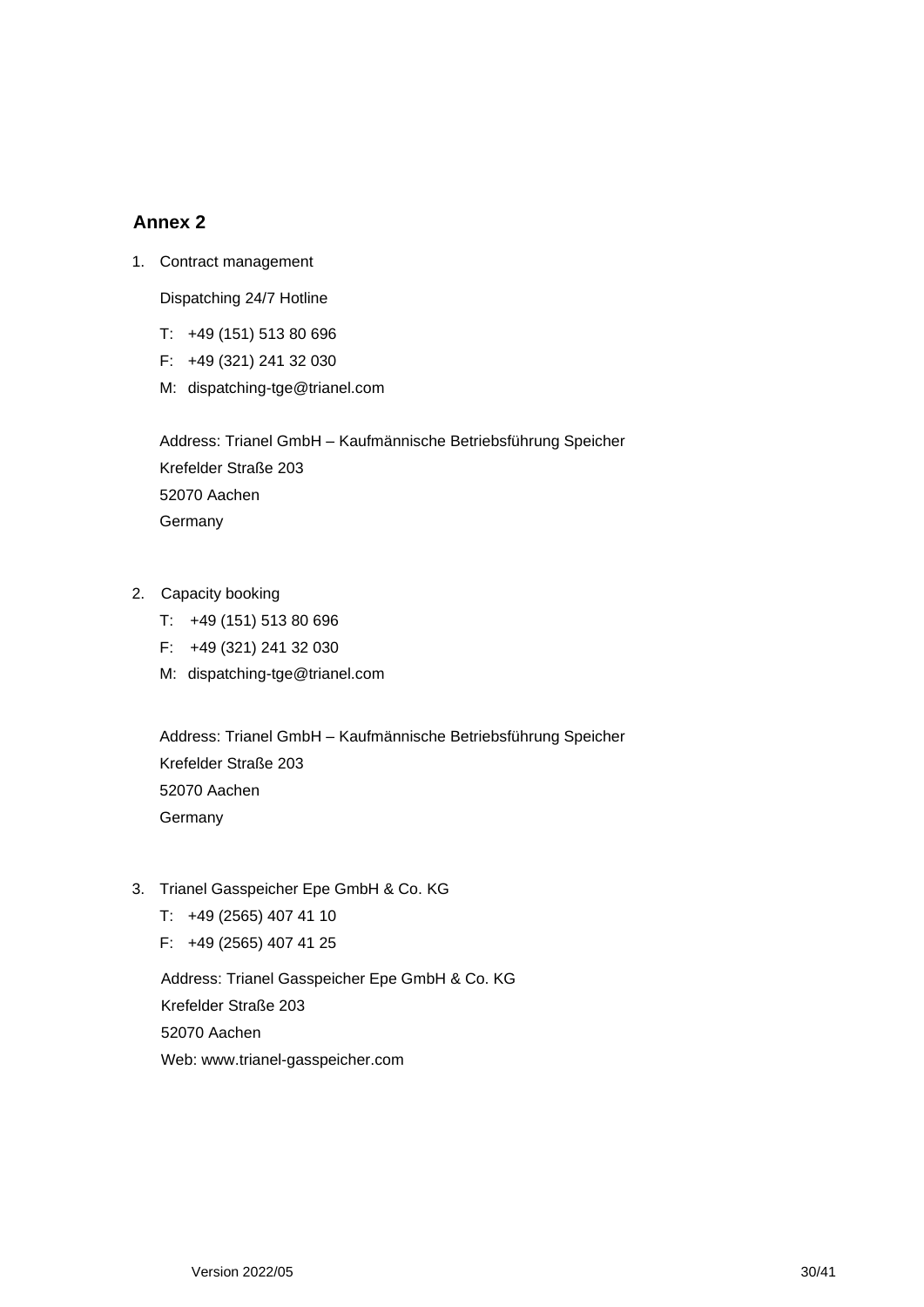#### **Appendix C – Technical Parameters**

<span id="page-30-0"></span>The use of the booked storage products will be subject to the following technical parameters unless stipulated otherwise in the Storage Access Agreement.

#### **1. Right to Modify Technical Parameters**

The Storage Facility Operator may unilaterally adjust the technical parameters mentioned below on an annual basis as a function of its respective findings. The Storage Facility Operator will announce such changes by no later than the end of the calendar year preceding the storage year for which the technical parameters apply. The Storage Customer may contest an adjustment only if it can be shown that the restrictions imposed by the Storage Facility Operator are not necessary to maintain trouble-free storage operation on a permanent basis. In the event of a reduction in the technical parameters that results in a decrease in performance, the Storage Customer will have a special right to terminate for good cause pursuant to subsection 3 of § 18. This will apply in any case to any reduction of more than 15% in the nominal withdrawal rate and / or the nominal injection rate.

#### **2. Storage Curves**

The storage curves shown in a) and b) describe the maximum injection and withdrawal capacity available to a Storage Customer as a function of the specific inventory for the individual Customer shown in the storage account for the respective balancing group on the basis of the firm storage capacity booked by the Customer. The inventory for the individual Storage Customer represents the relationship between the gas inventory shown for that Customer and the working gas volume registered for the Customer. The specific storage inventory available for nomination shown in the storage account for the respective balancing group is determined on the basis of the level as of commencement of the preceding gas day (D-1 6:00 a.m.). See on this § 4 Storage Account.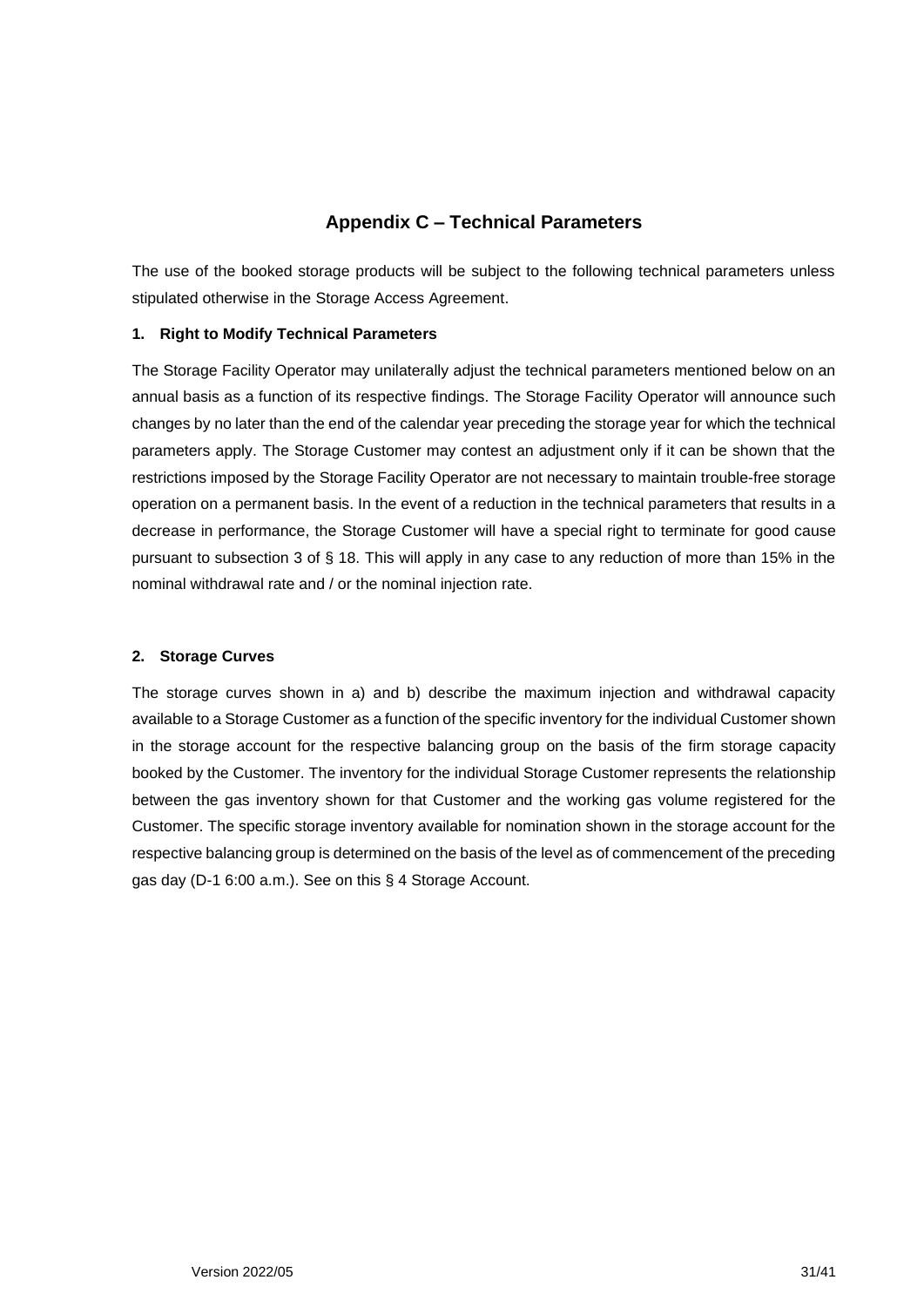### a) Injection curve





| Injection curve<br>Einspeicherkennlinie | Injection capacity (firm)<br>Inventory level<br>Einspeicherleistung (fest)<br>Füllstandsbereich |      |
|-----------------------------------------|-------------------------------------------------------------------------------------------------|------|
|                                         | $0 \leq 85\%$                                                                                   | 100% |
|                                         | $> 85 \le 90\%$                                                                                 | 50%  |
|                                         | $>90100\%$                                                                                      | 30%  |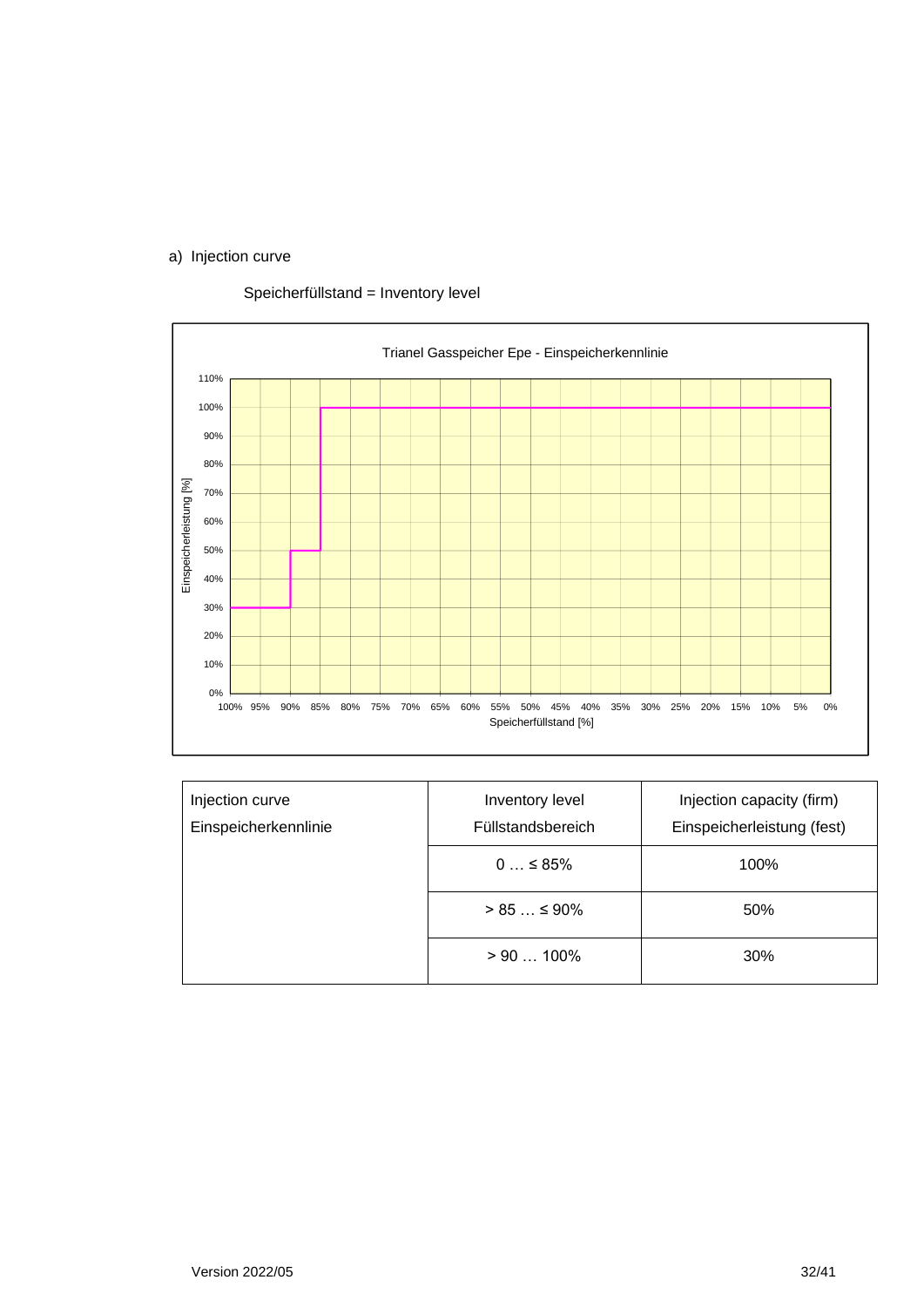Gültigkeitsbereich für ... = Area in which load factor applies

b) Withdrawal curve



| Withdrawal curve<br>Ausspeicherkennlinie | Inventory level<br>Füllstandsbereich | Withdrawal capacity (firm)<br>Ausspeicherleistung (fest) |
|------------------------------------------|--------------------------------------|----------------------------------------------------------|
|                                          | $0 \leq 30\%$                        | 38%                                                      |
|                                          | $> 30$ $\leq 100\%$                  | 100%                                                     |

#### **Acceptable control tolerance**

Due to changes in inventory levels in the course of a gas day, nomination or renomination by a Storage Customer may result in a change in the inventory level, which in turn will result in a change in the Customer's injection or withdrawal capacity. Changes in capacity in the course of a gas day are tolerated by the Storage Facility Operator and do not require renomination by the Storage Customer in the event of a reduction in capacity. Similarly, the Storage Customer cannot obtain capacity that becomes available in the course of a gas day due to a change in capacity through renomination. The capacity as of the commencement of the gas day applies for the entire gas day.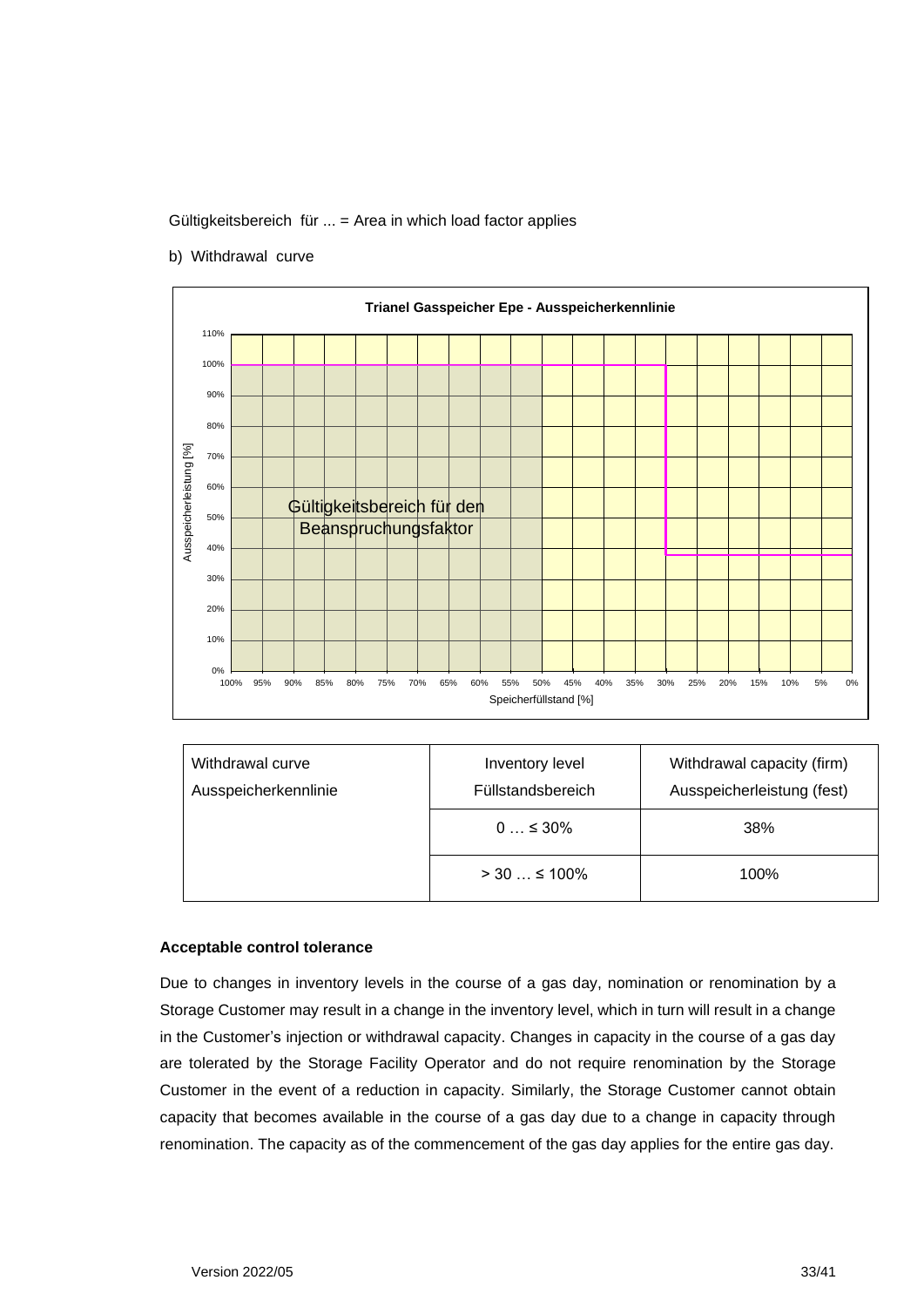#### **Curtailment of withdrawal of working gas (load factor)**

In order to avoid an excessive load on the storage facility, the Storage Facility Operator may also interrupt the permissible withdrawal of working gas by a Storage Customer that has contracted for firm withdrawal capacity during the period from November through March if the Customer's storage inventory comes to 50% or more and the Customer has already within one week (from Saturday (6:00 a.m.) to Saturday (6:00 a.m.) of the following week) withdrawn 70% of the maximum volume of working gas that the Customer could withdraw in the course of the entire week in the case of uninterrupted use of the Customer's firmly contracted withdrawal capacity.

#### Example:

If the contracted firm withdrawal rate is 1,000 m<sup>3</sup>/h, the Storage Facility Operator may limit the Storage Customer's nominated withdrawal partially or completely if more than 117,600 m<sup>3</sup> (70% x 1,000 m<sup>3</sup>/h x 24h x 7d) has already been withdrawn within the current period (from Saturday (6:00 a.m.) to Saturday (6:00 a.m.)). This right to limit capacity applies only during the period between November and March and as long as the individual storage inventory exceeds 50%.

In individual cases, unusual use by the Storage Customer can result in situations in which storage operation is curtailed due to the thermodynamic state of the caverns independently of the load factor. The Storage Facility Operator is nevertheless released from its obligations under subsection 9 of § 14.

#### **Reference heating value**

The Storage Facility Operator may unilaterally revise the reference heating value in the course of the storage term. The reference heating value is published at the TGE storage site or provided upon request.

#### **3. Requirements for Individual Storage Inventory**

The Storage Customer agrees to maintain the Customer's individual storage inventory at a level of least 80% during the period from 1 August, 6:00 a.m., through 1 November, 6:00 a.m. If the storage term ends between 1 August, 6:00 a.m., and 1 November, 6:00 a.m., the Storage Customer may fulfill its obligation pursuant to subsection 1 of § 16 of the conditions for storage access as of the end of the storage term only through assignment of its gas inventory to another Storage Customer unless expressly stipulated otherwise agreed in the individual agreement.

The Storage Customer further agrees to allow its individual storage inventory to fall below 10% on no more than a cumulated total of 90 days and in such cases, i.e., on days when the inventory is reduced to such an extent, to allow its individual storage inventory to fall below 5% on no more than a cumulated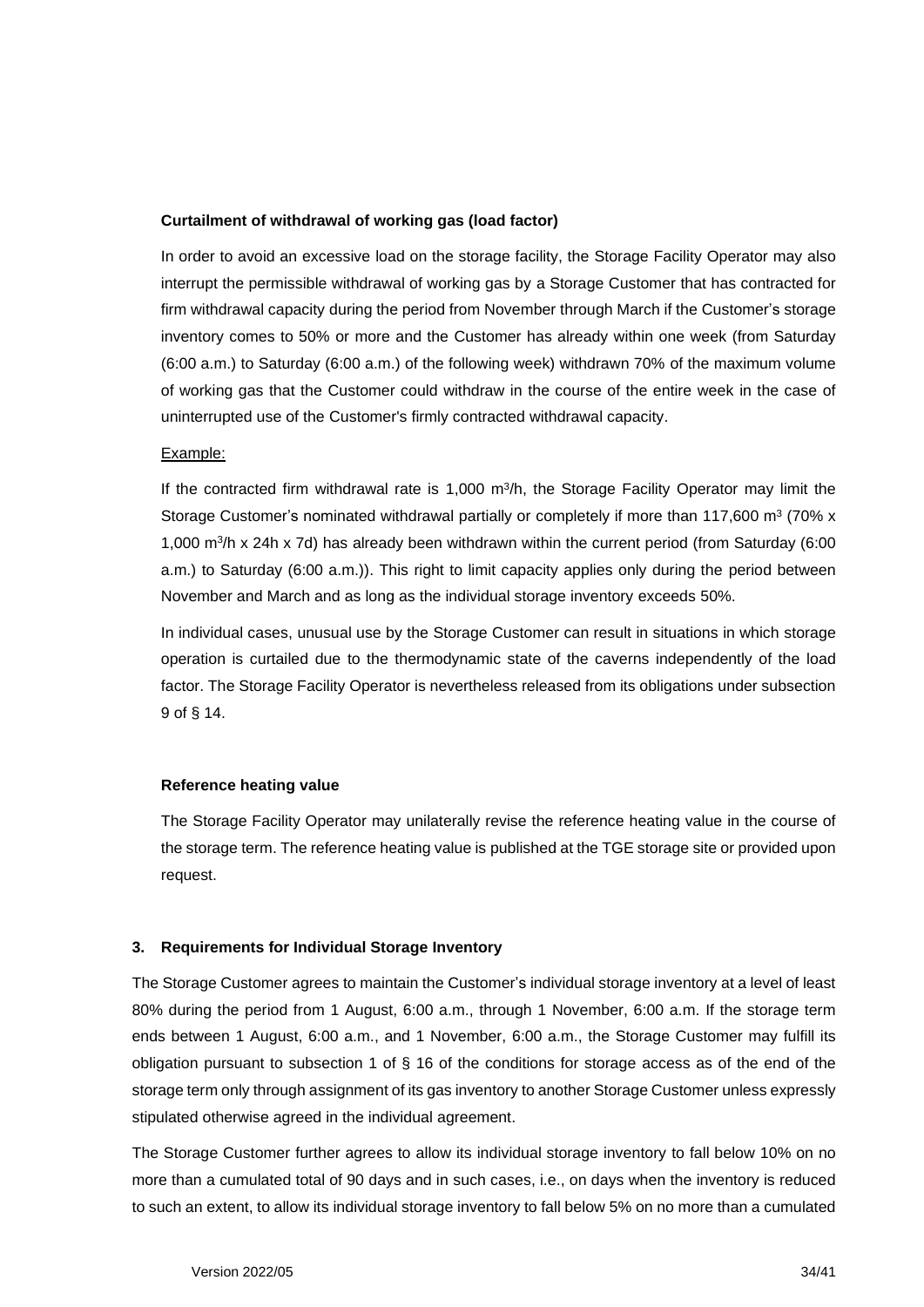total of 30 days within a given calendar year. In the event the storage term contracted for by the Customer is less than a calendar year, the times specified above will be reduced proportionately to  $1/12<sup>th</sup>$  of the above-mentioned numbers of days per contract month or any portion thereof unless expressly stipulated otherwise in the individual agreement.

Since the volume of the Customer's individual storage inventory is a function of the relationship between the gas inventory and the registered working gas volume, the Storage Customer must keep in mind that its registered working gas volume will increase if it acquires working gas from other Storage Customers and that requirements for the Customer's individual storage inventory also apply to the volume of working gas that includes the gas acquired.

#### **4. Points of Receipt and Delivery**

The following points of receipt and delivery are available to the Storage Customer:

#### **Points of receipt:**

THE market area (Trading Hub Europe) H gas of Open Grid Europe GmbH "Speicher Gronau-Epe H1 [8520E]"

THE market area (Trading Hub Europe) H gas of Thyssengas GmbH "Epe III (UGS-E) [01210003]"

#### **Point of delivery:**

THE market area (Trading Hub Europe) H gas of Open Grid Europe GmbH "Speicher Gronau-Epe H1 [8520]"

THE market area (Trading Hub Europe) H gas of Thyssengas GmbH "Epe IV (UGS-A) [01110021]"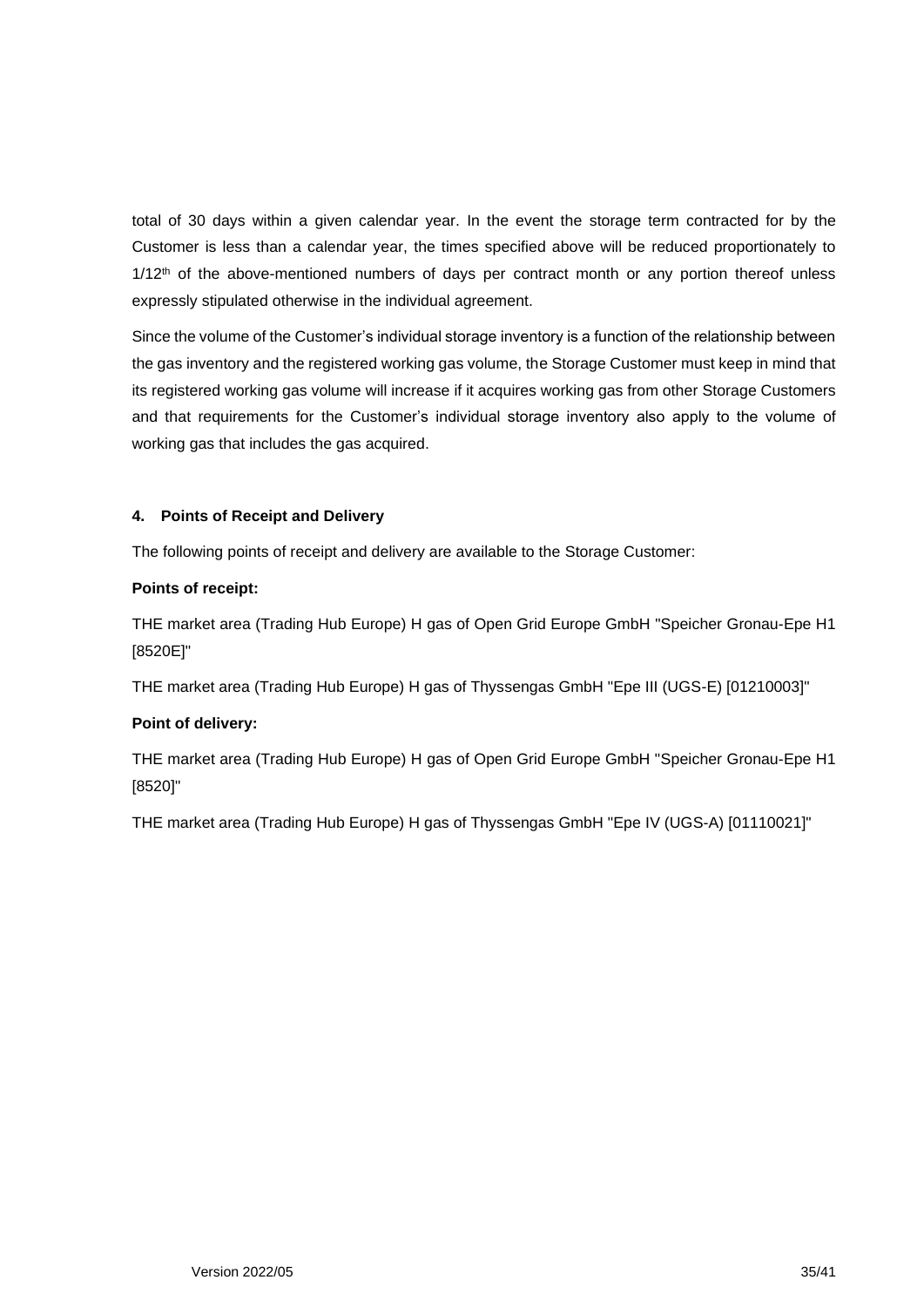### **Appendix D – Product and Price List**

<span id="page-35-0"></span>

| All information in this price list refers to the 2022/23 storage year.<br>All prices shown in this price list are net |                                |                              |                                |                     |
|-----------------------------------------------------------------------------------------------------------------------|--------------------------------|------------------------------|--------------------------------|---------------------|
| a) Storage bundle configuration                                                                                       |                                |                              |                                |                     |
| Component                                                                                                             | Withdrawal                     | Working gas                  |                                | <b>Injection</b>    |
| per storage bundle                                                                                                    | capacity [WC]                  | volume [WGV]                 |                                | capacity [IC]       |
|                                                                                                                       | $10 \text{ m}$ <sup>3</sup> /h | $3.343 \, m3$                |                                | 5 m <sup>3</sup> /h |
| Rel. weight in bundle                                                                                                 | 25%                            | 35%                          |                                | 40%                 |
| b) Fixed storage fee (Leistungspreis) [firm capacity]                                                                 |                                |                              |                                |                     |
| <b>Annual products</b>                                                                                                | Prices $ILPol$                 |                              | Discount (per year)            |                     |
|                                                                                                                       | 1 year                         | $> 1$ year to $\leq 5$ years | $>$ 5 years to $\leq$ 10 years | $> 10$ years        |
| Storage bundle                                                                                                        | 587,55€                        | $-0.50%$                     | $-0.75%$                       | $-1.50%$            |
| Unbundled withdrawal capacity                                                                                         | 146,89€                        | $-0.50%$                     | $-0.75%$                       | $-1.50%$            |
| Unbundled working gas volume                                                                                          | 205,64 €                       | $-0.50%$                     | $-0.75%$                       | $-1.50%$            |
| Unbundled injection capacity                                                                                          | 235,02€                        | $-0.50%$                     | $-0.75%$                       | $-1.50%$            |
|                                                                                                                       | .                              |                              |                                |                     |

The term discount will apply to each year following the first full year for the total term of the storage use agreement. The discount will apply exclusively to the fixed storage fee (*Leistungspreis*) and will be limited to a maximum of 30%. It will apply exclusively to products with a term of more than one year that are booked without any interruption during the entire term. For example, a total of  $7 \times 0.75\% = 5.25\%$  will be granted for a seven-year agreement.

#### **Short-term products (< 1 year)**

The fixed storage fee (*Leistungspreis*) for the product booked will be determined on the basis of the following formula:  $LP<sub>0</sub>$  for the comparable annual product / 365 x number of days booked.

Prices for interruptible capacity come to 75% of the prices for comparable firm storage capacity. Only unbundled withdrawal services and unbundled injection service are offered on an interruptible basis.

#### **c) Variable storage fee for Injection / Withdrawal (***Arbeitspreis***)**

The variable storage fee for injection / withdrawal (*Arbeitspreis*) [AP<sub>0</sub>] comes to € 0.00534 per m<sup>3</sup> of gas injected.

#### **Support for anticyclical use of storage capacity**

The storage facility operator will support anticyclical use of storage products by the Storage Customer and grant a discount in the amount of 50% on the injection / withdrawal price for working gas injected for that part of the term from 1 Nov. 6:00h up to and including 1 May 6:00h of the following year. No discount will be granted for the remainder of the term.

#### **d) Fees for system services**

Each Storage Customer will pay a **one-time system fee** [OSF] in the amount of € 1,000 upon conclusion of an individual agreement. This system fee will be paid as consideration for services performed by the storage facility operator in connection with the licensing procedure. The one-time system fee will not apply in the case of Storage Customers who are already customers of the storage facility operator upon conclusion of the individual agreement or were customers of the storage facility operator during the three calendar months immediately preceding conclusion of the individual agreement since relicensing will not be necessary.

The **annual system fee** [SF0Y] comes to € 10,508.39 per Storage Customer and year and will apply if at least one of the separate agreements entered into with the Storage Customer has a term of at least twelve months. This fee covers all changes in the annual agreement and additional agreements covering short-term (< 1 year) products during the term of the product(s) with a term of at least one year.

The **monthly system fee for short-term products** [SF0M] will apply if none of the products contracted by the Storage Customer has a minimum term of twelve months. This fee will be calculated on the basis of *SF0M = SF0Y x 1.2 / 12.*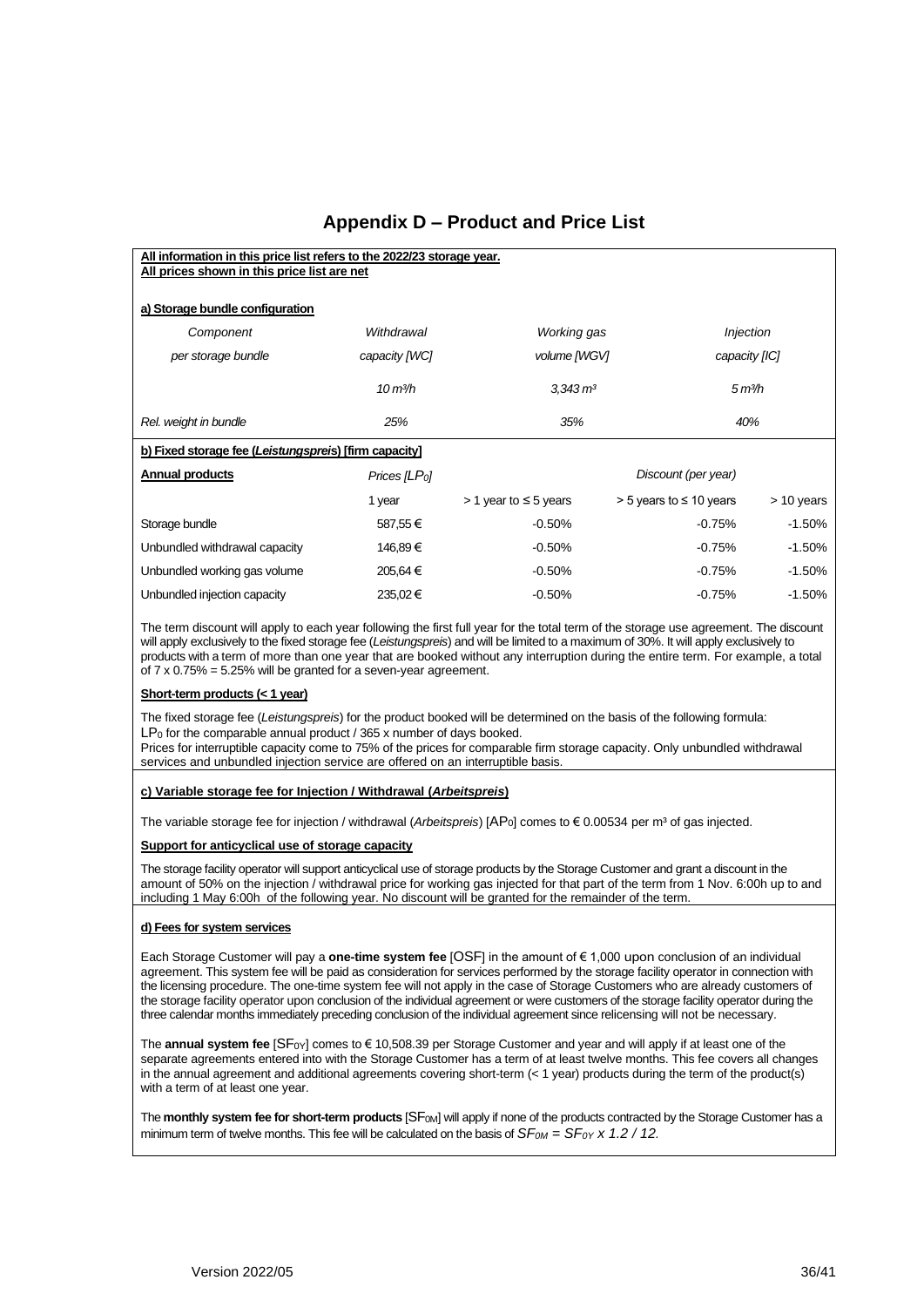| Price adjustments in the case of agreements with a minimum term of at least one year                                                                                                                                                                                                    |                                                                                                                                                                                                                                                                                                                                                                                 |  |  |
|-----------------------------------------------------------------------------------------------------------------------------------------------------------------------------------------------------------------------------------------------------------------------------------------|---------------------------------------------------------------------------------------------------------------------------------------------------------------------------------------------------------------------------------------------------------------------------------------------------------------------------------------------------------------------------------|--|--|
| The prices contained in this price list refer to the 2022/23 storage year. In the case of bookings for subsequent<br>storage years, prices will be adjusted annually with effect as of commencement of the respective storage<br>year (1 April, 6:00 a.m.) using the following formula: |                                                                                                                                                                                                                                                                                                                                                                                 |  |  |
| $E_0$                                                                                                                                                                                                                                                                                   | Formula for adjustment of fixed storage fee (Leistungspreis): LP = LPo x (0.75 + 0.15 x Li / Lo + 0.05 x li / lo + 0.05 x Ei /                                                                                                                                                                                                                                                  |  |  |
|                                                                                                                                                                                                                                                                                         | Formula for adjustment of system fee: $SF = SF_0 \times L_i / L_0$                                                                                                                                                                                                                                                                                                              |  |  |
|                                                                                                                                                                                                                                                                                         | Formula for adjustment of injection / withdrawal charge: IWC = IWC <sub>0</sub> x (0.9 x E <sub>i</sub> / E <sub>0</sub> + 0.1 x C <sub>i</sub> / C <sub>0</sub> )                                                                                                                                                                                                              |  |  |
| where                                                                                                                                                                                                                                                                                   |                                                                                                                                                                                                                                                                                                                                                                                 |  |  |
| LP:                                                                                                                                                                                                                                                                                     | Annual fixed storage fee (Leistungspreis) paid by the Storage Customer for the respective storage year.                                                                                                                                                                                                                                                                         |  |  |
| $LP0$ :                                                                                                                                                                                                                                                                                 | Annual fixed storage fee (Leistungspreis) paid by the Storage Customer according to the annex to the respective<br>storage access agreement.                                                                                                                                                                                                                                    |  |  |
| SF:                                                                                                                                                                                                                                                                                     | Annual system fee paid by the Storage Customer for the respective storage year.                                                                                                                                                                                                                                                                                                 |  |  |
| $SF0$ :                                                                                                                                                                                                                                                                                 | Annual system fee paid by the Storage Customer according to the annex to the respective storage<br>access agreement.                                                                                                                                                                                                                                                            |  |  |
| AP:                                                                                                                                                                                                                                                                                     | Basic variable storage fee for injection / withdrawal (Arbeitspreis) paid by the Storage Customer for the<br>respective storage year.                                                                                                                                                                                                                                           |  |  |
| $AP0$ :                                                                                                                                                                                                                                                                                 | Basic variable storage fee for injection / withdrawal (Arbeitspreis) paid by the Storage Customer<br>according to the annex to the respective storage access agreement.                                                                                                                                                                                                         |  |  |
| C.                                                                                                                                                                                                                                                                                      | Index of producer prices published by the Federal Statistical Office for commercial goods (domestic sales),<br>Subject Matter Series 17 Series 2, Natural Gas, Industry, Annual Supply 11,630 MWh / year.                                                                                                                                                                       |  |  |
| $\mathbf{C_0}$ :                                                                                                                                                                                                                                                                        | Index of producer prices published by the Federal Statistical Office for commercial goods (domestic sales),<br>Subject Matter Series 17 Series 2, Natural Gas, Industry, Annual Supply 11,630 MWh / year for the base year<br>specified in the respective storage access agreement.                                                                                             |  |  |
| ŀ.                                                                                                                                                                                                                                                                                      | Index of producer prices published by the Federal Statistical Office for commercial goods (domestic sales),<br>products of producers of capital goods, Subject Matter Series 17 Series 2.3.                                                                                                                                                                                     |  |  |
| ŀ.                                                                                                                                                                                                                                                                                      | Index of producer prices published by the Federal Statistical Office for commercial goods (domestic sales),<br>products of producers of capital goods, Subject Matter Series 17 Series 2.3 for the base year specified in the<br>respective storage access agreement.                                                                                                           |  |  |
| Ц.                                                                                                                                                                                                                                                                                      | Index of salaries under collective agreements published by the Federal Statistical Office, Subject Matter Series<br>16 Series 4.3, Index of monthly salaries under collective agreements in the overall economy (previous<br>territory of the Federal Republic), Economic Sector 35, Power Utilities.                                                                           |  |  |
| $L_0$ :                                                                                                                                                                                                                                                                                 | Index of salaries under collective agreements published by the Federal Statistical Office, Subject Matter Series<br>16 Series 4.3, Index of monthly salaries under collective agreements in the overall economy (previous territory<br>of the Federal Republic), Economic Sector 35, Power Utilities for the base year specified in the respective<br>storage access agreement. |  |  |
| E.                                                                                                                                                                                                                                                                                      | Index of producer prices published by the Federal Statistical Office for commercial goods (domestic sales),<br>Subject Matter Series 17 Series 2, Electric Power, for supply to customers under special agreements.                                                                                                                                                             |  |  |
| E.                                                                                                                                                                                                                                                                                      | Index of producer prices published by the Federal Statistical Office for commercial goods (domestic sales),<br>Subject Matter Series 17 Series 2, Electric Power, for supply to customers under special agreements for the<br>base year specified in the respective storage access agreement.                                                                                   |  |  |
| In the event the indices used in an escalation formula are no longer published, those indices that most closely<br>approximate such indices will be used in their place. The same will apply in the event the Federal Statistical Office<br>ceases publication of indices.              |                                                                                                                                                                                                                                                                                                                                                                                 |  |  |

 $\overline{1}$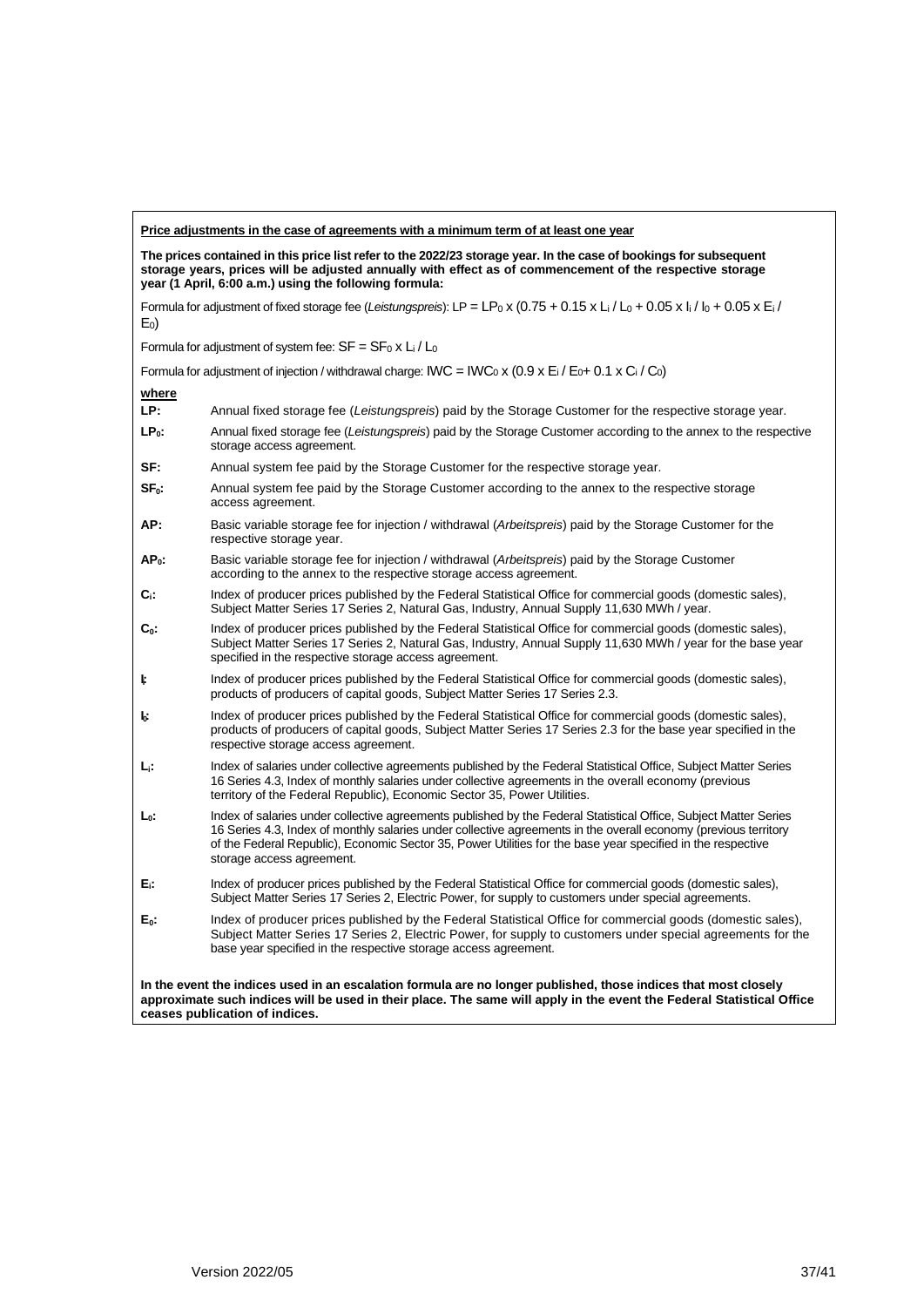## **Appendix E – Specimen Power of Attorney**

#### **Power of Attorney**

## <span id="page-37-0"></span>**to nominate and renominate or assign quantities of natural gas\* to be injected or withdrawn for submission to Trianel Gasspeicher Epe GmbH & Co. KG (TGE)**

(TGE Storage Customer)

hereby authorizes, for an indefinite term and until such power is retracted,

\_\_\_\_\_\_\_\_\_\_\_\_\_\_\_\_\_\_\_\_\_\_\_\_\_\_\_\_\_\_\_\_\_\_\_\_\_\_\_\_\_\_\_\_\_\_\_\_\_\_

\_\_\_\_\_\_\_\_\_\_\_\_\_\_\_\_\_\_\_\_\_\_\_\_\_\_\_\_\_\_\_\_\_\_\_\_\_\_\_\_\_\_\_\_\_\_\_\_\_\_

(Authorized agent pursuant to §§ 7.7 / 8.2 of the General Terms & Conditions of TGE)

\_\_\_\_\_\_\_\_\_\_\_\_\_\_\_\_\_\_\_\_\_\_\_\_\_\_\_\_\_\_\_\_\_\_\_\_\_\_\_\_\_\_\_\_\_\_\_\_\_\_\_\_\_\_\_\_\_\_\_\_\_\_\_\_\_

to nominate and renominate quantities of natural gas to be injected or withdrawn to Trianel Gasspeicher Epe GmbH & Co. KG.\* pursuant to § 8 of the General Terms & Conditions and to notify Trianel Gasspeicher Epe GmbH & Co. KG.\* of the assignment of rights pursuant to § 7 of the General Terms & Conditions.

This power of attorney will be kept on file by TGE and must be retracted by notification of TGE, in which case the power of attorney will then be promptly returned to the Storage Customer.

Place, Date

Signature of the Storage Customer of TGE, company stamp

\*) Delete if not applicable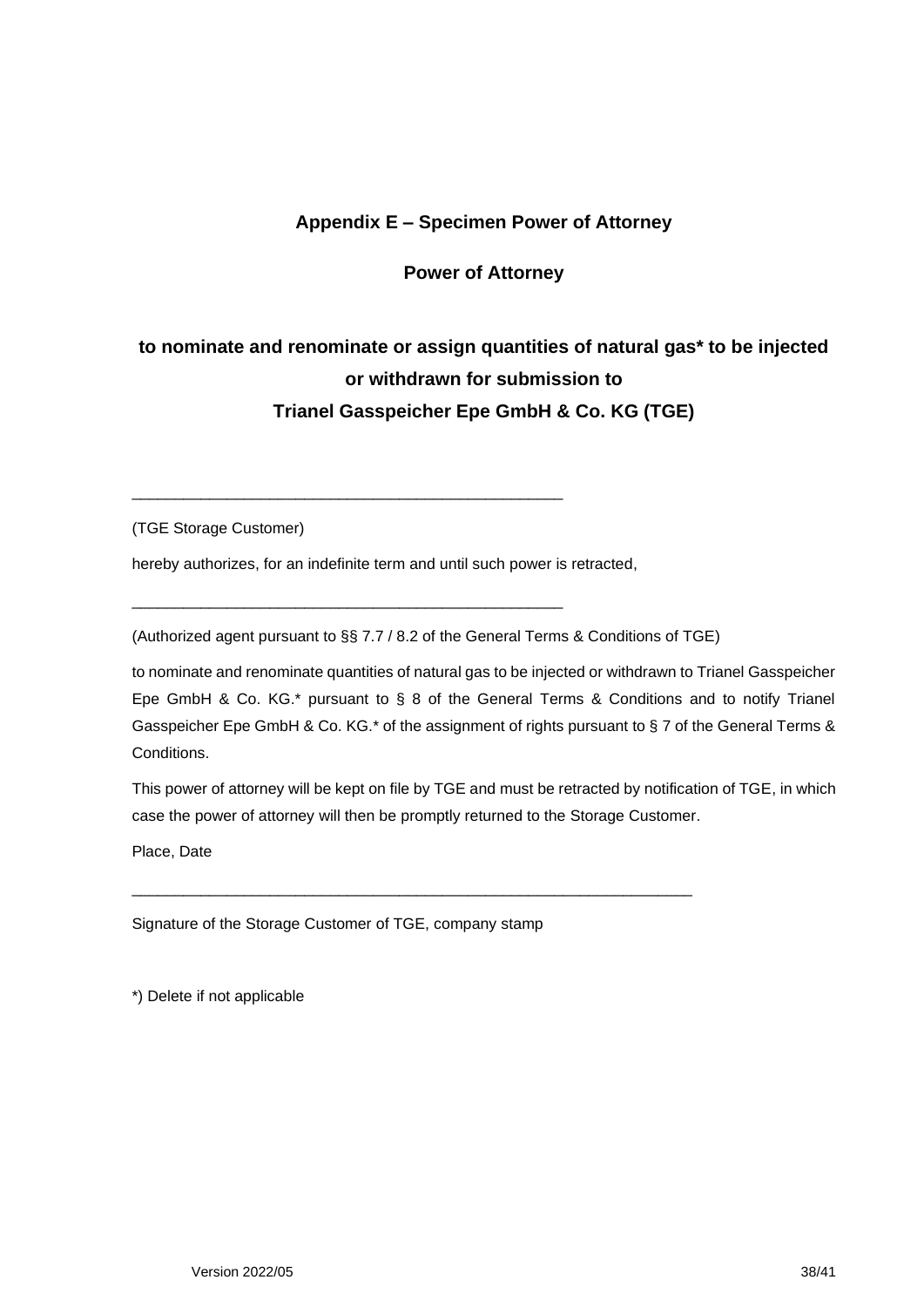## **Appendix F – Specimen Supplementary Agreement**

## <span id="page-38-0"></span>**"Reporting of Fundamental Data" Supplementary Agreement to the Use of Storage Capacity Agreement**

by and between

\_\_\_\_\_\_\_\_\_\_\_\_\_\_\_\_\_\_\_\_

\_\_\_\_\_\_\_\_\_\_\_\_\_\_\_\_\_\_\_\_

\_\_\_\_\_\_\_\_\_\_\_\_\_\_\_\_\_\_\_\_

hereinafter referred to as the "Storage Customer"

and

Trianel Gasspeicher Epe GmbH & Co. KG

hereinafter referred to as "TGE"

hereinafter referred to individually as the "Party" and collectively as the "Parties"

#### **1 Subject Matter of the Agreement**

- 1. Regulation (EU) No. 1227/2011 on Wholesale Energy Market Integrity and Transparency ("REMIT") entered into force on 28 December 2011. REMIT contains extensive provisions on market monitoring and far-reaching data reporting obligations. The details of the content, timing and nature of the REMIT reporting obligations for market participants were elaborated in concrete terms upon the entry into force on 7 January 2015 of Implementing Regulation (EU) No. 1348/2014 on data reporting implementing Article 8(2) and Article 8(6) of Regulation (EU) No. 1227/2011 of the European Parliament and of the Council on Wholesale Energy Market Integrity and Transparency. As the operator of the Epe gas storage facility, TGE is obliged to report the fundamental data of the gas storage facility specified in Article 9(7) of the Implementing Regulation.
- 2. TGE agrees to assume on behalf of the Storage Customer at the Epe storage facility the reporting duty pursuant to Article 9(9) of the Implementing Regulation and to report to the Agency for the Cooperation of Energy Regulators ("ACER") and, if TGE is requested by ACER to do so, report to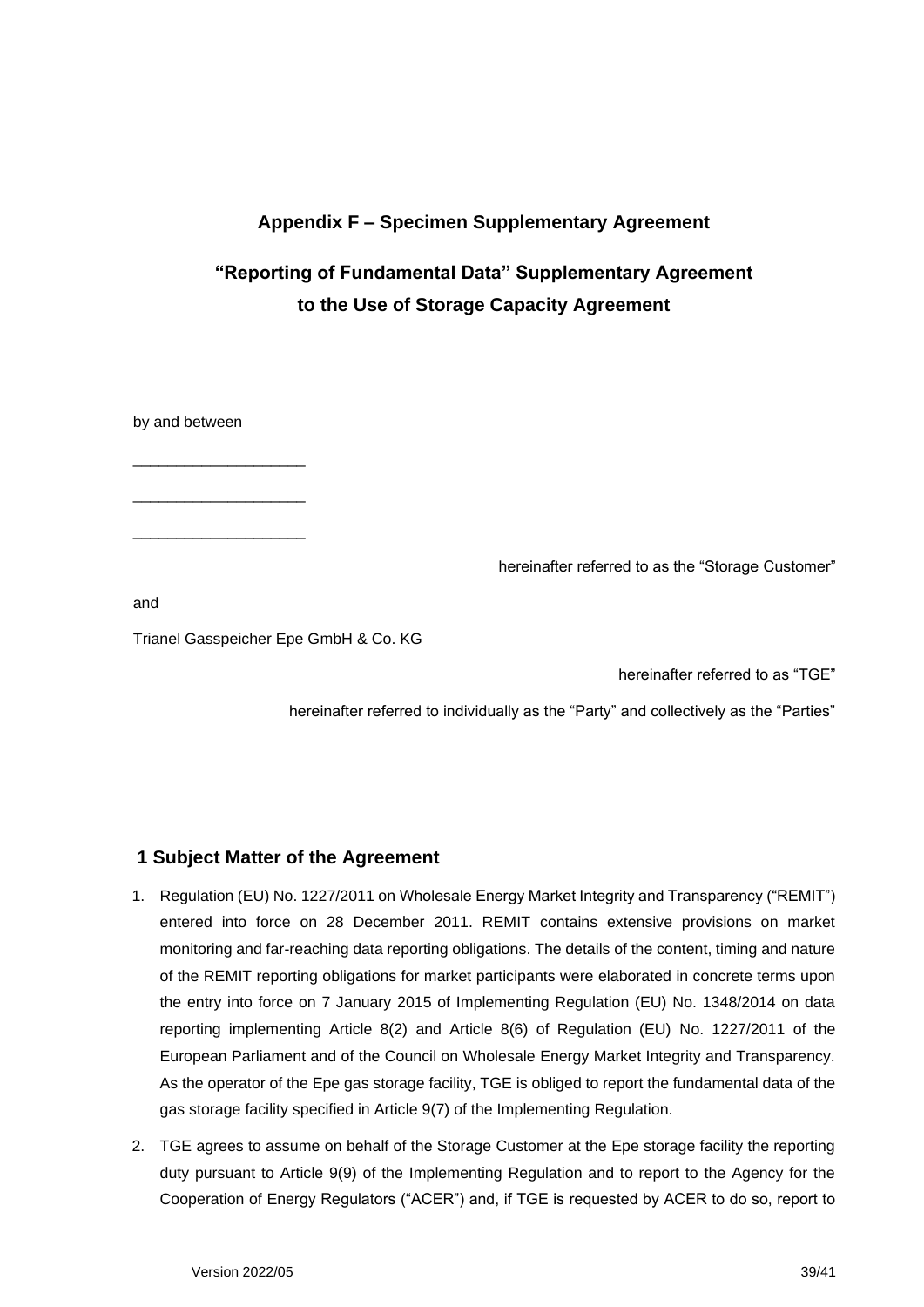national regulatory authorities the amount of gas that the Storage Customer, who is a market participant within the meaning of Article 2(7) of REMIT, has stored at the end of the gas day. TGE will, in accordance with Article 9(9) of the Implementing Regulation, make this information available no later than the following working day.

TGE is permitted to delegate the obligations under this Supplementary Agreement to a subcontractor, in particular to the commercial storage operator of the gas storage facility.

3. The Storage Customer hereby expressly warrants that the nominations made for injections into and withdrawal from TGE's facility of all quantities of natural gas are made on behalf of and for the account of the Storage Customer.

#### **§ 2 Remuneration**

The remuneration agreed under the Storage Access Agreement constitutes payment in full for the services provided by TGE under this Supplementary Agreement.

#### **§ 3 Term and Termination**

- 1. This Supplementary Agreement enters into effect upon signature by both Parties and remains in force for an indefinite term. This Supplementary Agreement terminates automatically upon termination of the Storage Access Agreement without any special notice of termination.
- 2. Either Party may terminate this Supplementary Agreement by giving four (4) weeks' notice [to the end of the month].
- 3. The right of each Party to terminate the Agreement without notice for due cause remains unaffected.
- 4. Notice of termination of this Agreement must be given in writing and signed.
- 5 . The termination of this Supplementary Agreement does not affect the validity of the Storage Access Agreement.

## **§ 4 Final Provisions**

- 1. This Supplementary Agreement is a component of the Storage Access Agreement concluded by the Parties on [DD.MM.YY] so that the provisions of the Storage Access Agreement apply equally to this Supplementary Agreement unless provided otherwise in this Supplementary Agreement.
- 2. The provisions of this Supplementary Agreement are exhaustive. No ancillary agreements have been made orally.